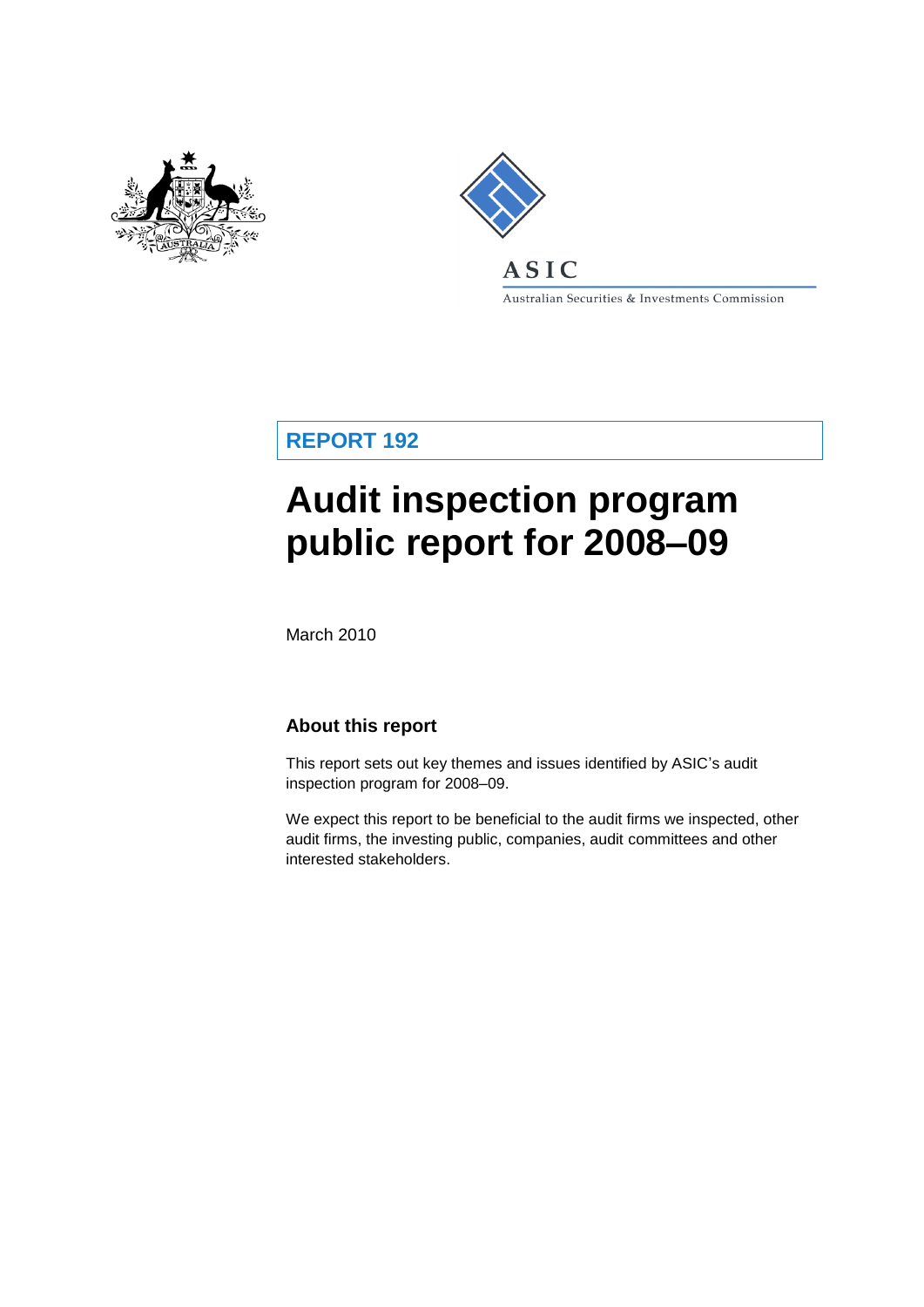#### **About ASIC regulatory documents**

In administering legislation ASIC issues the following types of regulatory documents.

**Consultation papers**: seek feedback from stakeholders on matters ASIC is considering, such as proposed relief or proposed regulatory guidance.

**Regulatory guides**: give guidance to regulated entities by:

- explaining when and how ASIC will exercise specific powers under legislation (primarily the Corporations Act)
- explaining how ASIC interprets the law
- describing the principles underlying ASIC's approach
- giving practical guidance (e.g. describing the steps of a process such as applying for a licence or giving practical examples of how regulated entities may decide to meet their obligations).

**Information sheets**: provide concise guidance on a specific process or compliance issue or an overview of detailed guidance.

**Reports**: describe ASIC compliance or relief activity or the results of a research project.

#### **Scope/Disclaimer**

Sections of this report may describe deficiencies or potential deficiencies in the systems, policies, procedures, practices or conduct of some of the 19 audit firms inspected (Firms). The absence of a reference in this report to any other aspect of a Firm's systems, policies, procedures, practices or conduct should not be construed as approval by ASIC of those aspects, or any indication that in ASIC's view those aspects comply with relevant laws and professional standards.

In the course of reviewing aspects of a limited sample of selected audit and review engagements, an inspection may identify ways in which a particular audit or review is deficient. It is not the purpose of an inspection, however, to review all of the Firm's audit or review engagements or to identify every aspect in which a reviewed audit or review may be deficient. Accordingly, this report does not provide assurance that the Firms' audits or reviews, or their clients' financial statements, are free of deficiencies not specifically described in this report.

Unless stated otherwise, not all matters in this report apply to every Firm and, where they do apply to more than one Firm, there will often be differences in degree. Our observations and findings relate only to the individual firms inspected and cannot be extrapolated across the auditing profession in Australia. Our observations and findings can differ significantly even between firms of similar size and for that reason we caution against drawing conclusions about any firms not yet inspected by ASIC.

Unlike some other jurisdictions, ASIC is also the securities regulator in Australia. This report covers inspections but does not include any matters arising from other regulatory activities such as investigations or surveillances in relation to the Firms or its clients, although these matters may inform focus areas in inspections.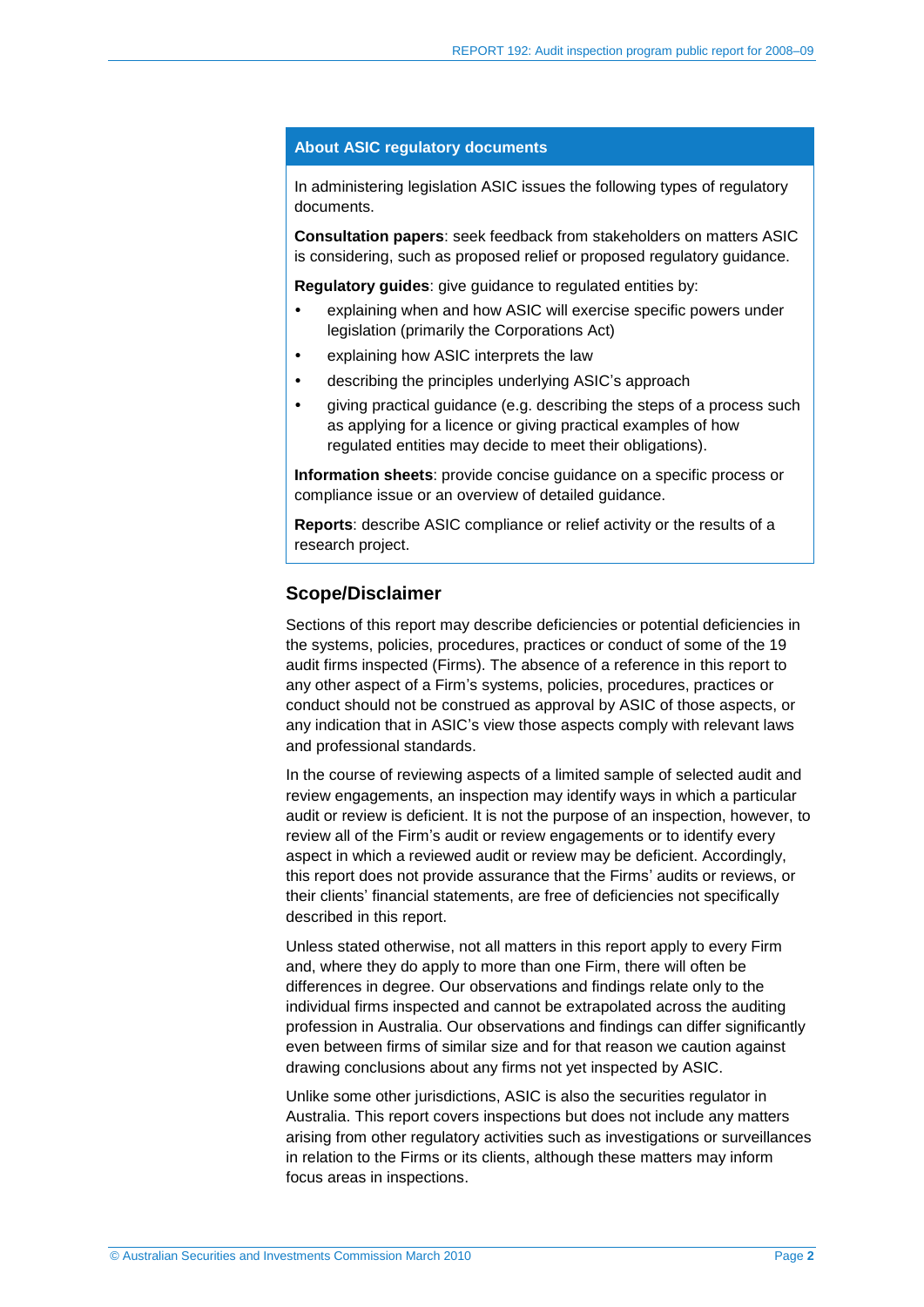## **Contents**

| A |                                                       |  |
|---|-------------------------------------------------------|--|
|   |                                                       |  |
|   |                                                       |  |
|   |                                                       |  |
|   |                                                       |  |
|   |                                                       |  |
|   |                                                       |  |
|   |                                                       |  |
|   |                                                       |  |
| в |                                                       |  |
|   |                                                       |  |
|   |                                                       |  |
|   |                                                       |  |
| C | Quality control systems-National and Network Firms 28 |  |
|   |                                                       |  |
|   |                                                       |  |
|   |                                                       |  |
| D |                                                       |  |
|   |                                                       |  |
|   |                                                       |  |
|   |                                                       |  |
| Е |                                                       |  |
|   |                                                       |  |
|   |                                                       |  |
|   |                                                       |  |
|   |                                                       |  |
|   |                                                       |  |
|   |                                                       |  |
|   |                                                       |  |
|   |                                                       |  |
|   |                                                       |  |
|   |                                                       |  |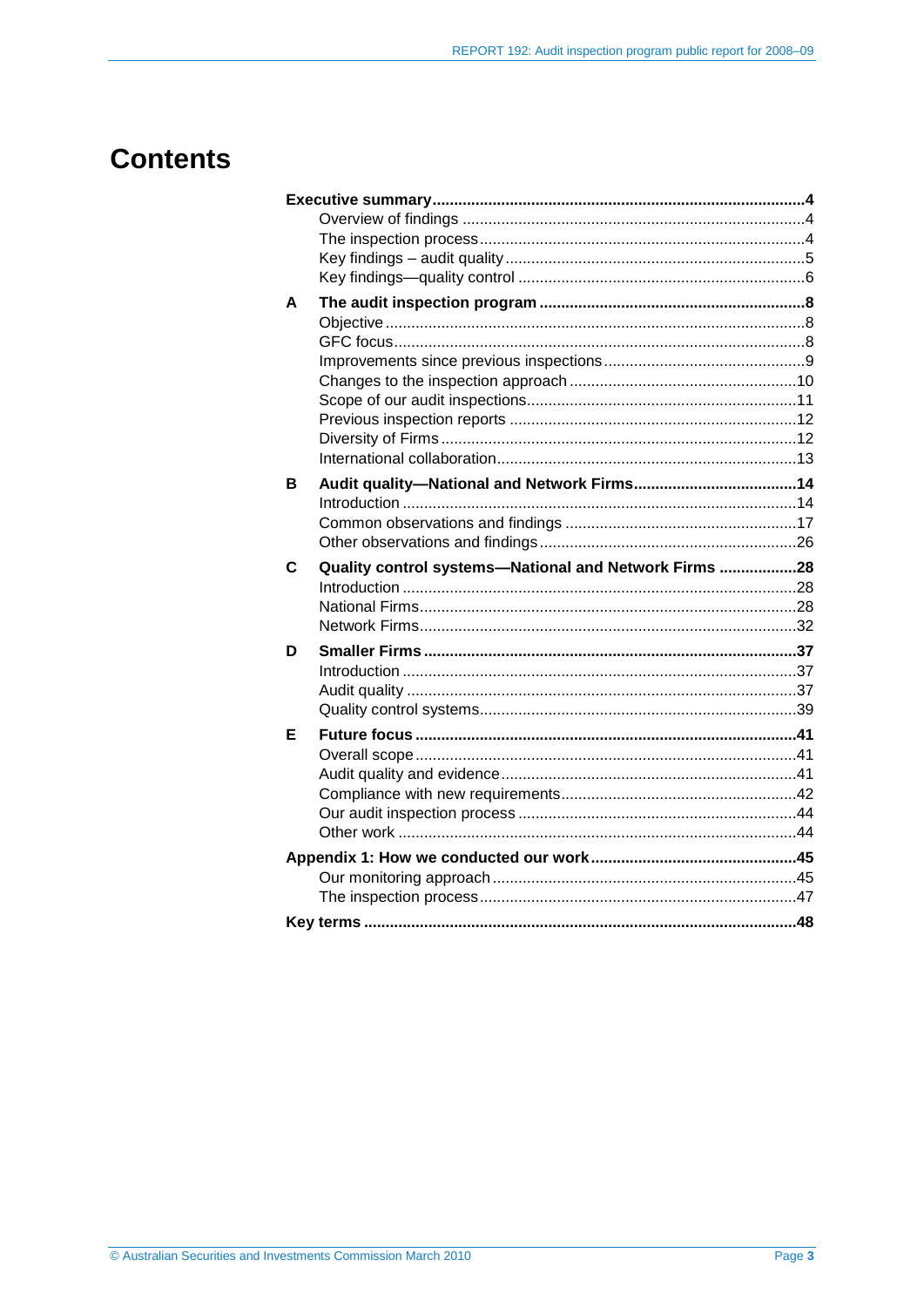## <span id="page-3-0"></span>**Executive summary**

## <span id="page-3-1"></span>**Overview of findings**

- 1 This report covers audit firm inspections substantially completed in the period 1 January 2008 to 30 June 2009 as part of ASIC's audit inspection program. This report does not cover audits for the year ended 30 June 2009 or the results of ASIC's other activities relating to auditors (such as our financial reporting surveillance program, surveillances relating to identified concerns with individual audits, referrals to the Companies Auditors and Liquidators Disciplinary Board, and investigations in connection with corporate failures).
- 2 Australia's audit regime compares well internationally. Further, it was pleasing to see that Australian firms have taken steps since our last report to make further enhancements and refinements to their independence and audit quality systems and processes.
- 3 ASIC reviewed audit engagement files across 19 firms, focusing on the substance of the auditor's work and whether sufficient and appropriate audit evidence was documented to support the conclusions reached in relation to key audit judgements. Our audit inspection program has identified a number of cases requiring improvements in audit quality in audit areas related to the global financial crisis (GFC), such as appropriate use of experts in testing asset valuations. Our audit inspections also continue to identify a number of other matters to be addressed by firms, particularly in the areas of audit evidence and documentation for significant audit judgement areas.
- 4 We will continue to assess the overall performance of the auditing profession as we complete our inspection activities for the end of 2009 and 2010 and as the results of surveillances and investigations become known.
- 5 Different entities are affected differently in the current economic conditions. Auditors should continue to focus on areas such as going concern, impairment of assets, and determination of fair values of assets, as appropriate.

### <span id="page-3-2"></span>**The inspection process**

- 
- 6 Unlike many other regulators internationally, ASIC is both an audit oversight regulator and a securities regulator. In addition to our audit inspection program, the results from which are the subject of this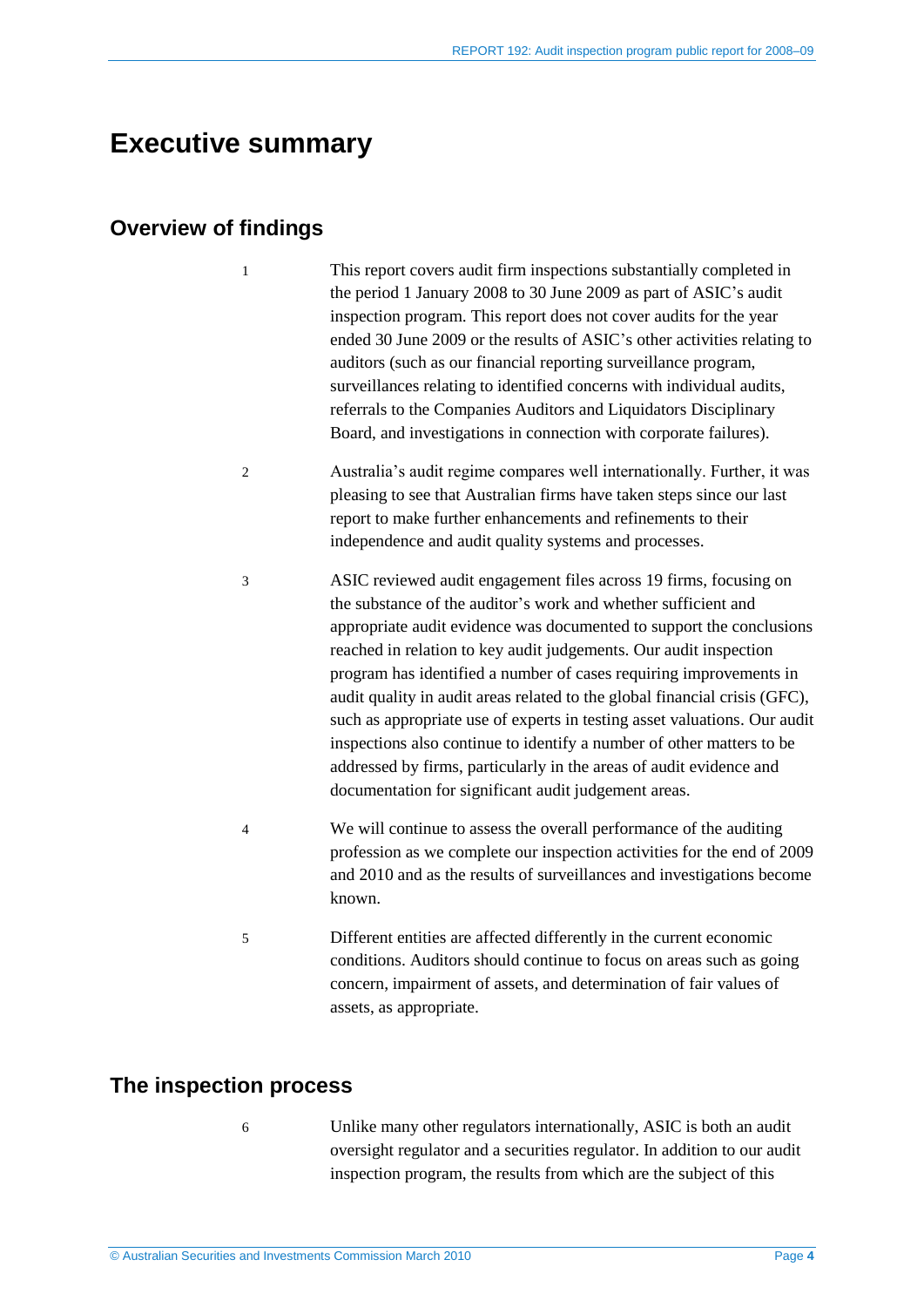report, we conduct a range of other activities that cover the work of auditors. These other activities include our financial reporting surveillance program, surveillances of individual audits, and investigations into corporate failures. While the focus areas in our inspection program are informed by these other activities, the inspection program does not duplicate these other activities. For example, we do not review audit files in our inspections relating to entities for which we are also investigating a corporate failure. Where serious concerns are identified with individual audits in an inspection, these matters are transferred to separate surveillance activities.

- 7 The results of our investigation and surveillance activities also reflect on firm audit quality. However, investigations and surveillances can take time to be resolved, including the results of court action and other appropriate actions. We will be in a better position to assess the performance of the audit profession during the GFC once the outcomes of those activities are known.
- 8 During 2009, we conducted more timely reviews of individual audit engagement files by performing those reviews closer to the completion of audit work. Previously reviews where conducted 12 months or more after audit completion. While our inspections have continued to focus on audit process matters, we have also placed emphasis on assessing the quality of audit risk assessments and judgements. Our file reviews focused on entities and areas most likely to be affected by the GFC.

9 Much of this report is split between national partnerships that are members of global networks with multiple offices (National Firms), individual offices of firms that are members of international associations (Network Firms) and firms with small number of audit partners that audit a limited number of listed entities (Smaller Firms).

## <span id="page-4-0"></span>**Key findings—audit quality**

10 Our audit inspections continue to identify a number of significant matters that need to be addressed by the firms, particularly in the areas of audit evidence and documentation for significant judgement areas. While there may be cases where the necessary audit evidence was obtained and proper consideration was given to significant judgement areas but not documented, there will also be cases where the necessary audit evidence and analysis to support the audit opinion was not obtained or performed. There may be no material misstatement in the audited financial report, but if evidence and analysis are not obtained or performed the auditor does not have a basis for their opinion. This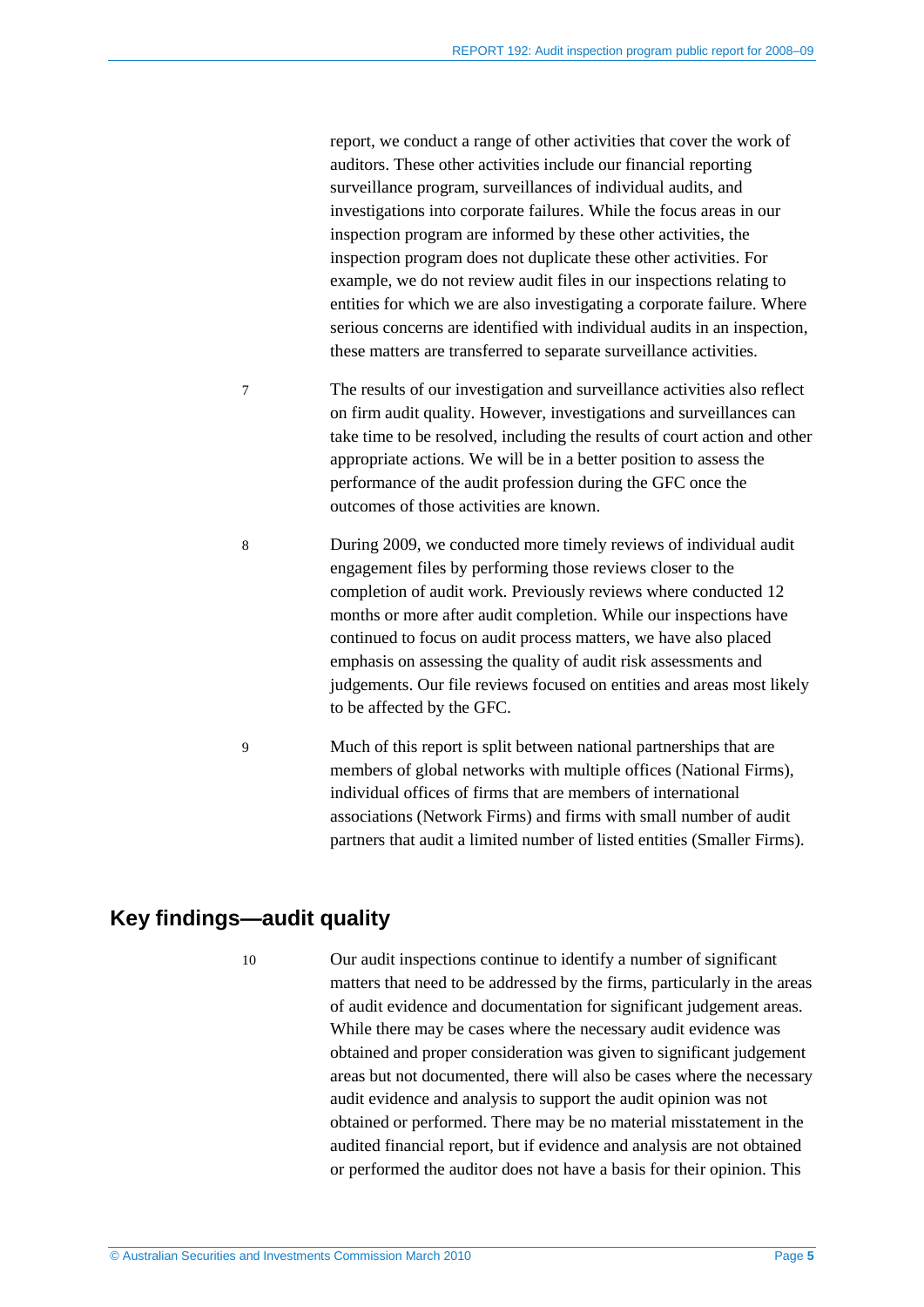extends to evidence and judgements in areas most impacted by the GFC.

- 11 While the full implications and outcomes of the GFC, including the public outcomes of our investigations and surveillances, are still unknown, improvements are required by all firms in specific areas most affected by the current economic conditions such as going concern assessments, impairment of assets and fair value determinations. Further details of the implications of the GFC on the audit profession are provided in Section B. 12 There are instances where audit risk assessments have failed to
- identify key risks and where fundamental audit procedures have not been conducted. Even where there are no identified audit risks for particular transactions or balances, a basic level of testing is still required.
- 13 Even in focusing on risk areas identified by the Firms, our individual audit and review engagement reviews for Firms continue to reveal significant numbers of cases where there was a lack of sufficient appropriate audit evidence for judgements in key audit areas, documentation failed to provide enough evidence to support the conclusions reached or audit procedures were not adequately undertaken.
- 14 There continues to be a need for improvement by all Firms, particularly in the areas of audit evidence and documentation, reliance on another auditors' or experts' work, risk assessments (including risk of fraud), impairment testing, fair value measurements, related party transactions, going concern assessments and engagement quality control reviews.

## <span id="page-5-0"></span>**Key findings—quality control**

- 15 While the Firms previously inspected have made enhancements and refinements to audit quality systems and processes since our last public report, a key area of focus for National Firms continues to be the ongoing review and testing of quality control systems and ensuring that these systems remain relevant and robust, particularly in the context of risks associated with the GFC.
- 16 Some Network Firms have made good progress towards adopting common policies, systems and processes in respect of independence and audit quality within their practice. However, a number of Network Firms were in a transitionary phase in modifying their systems,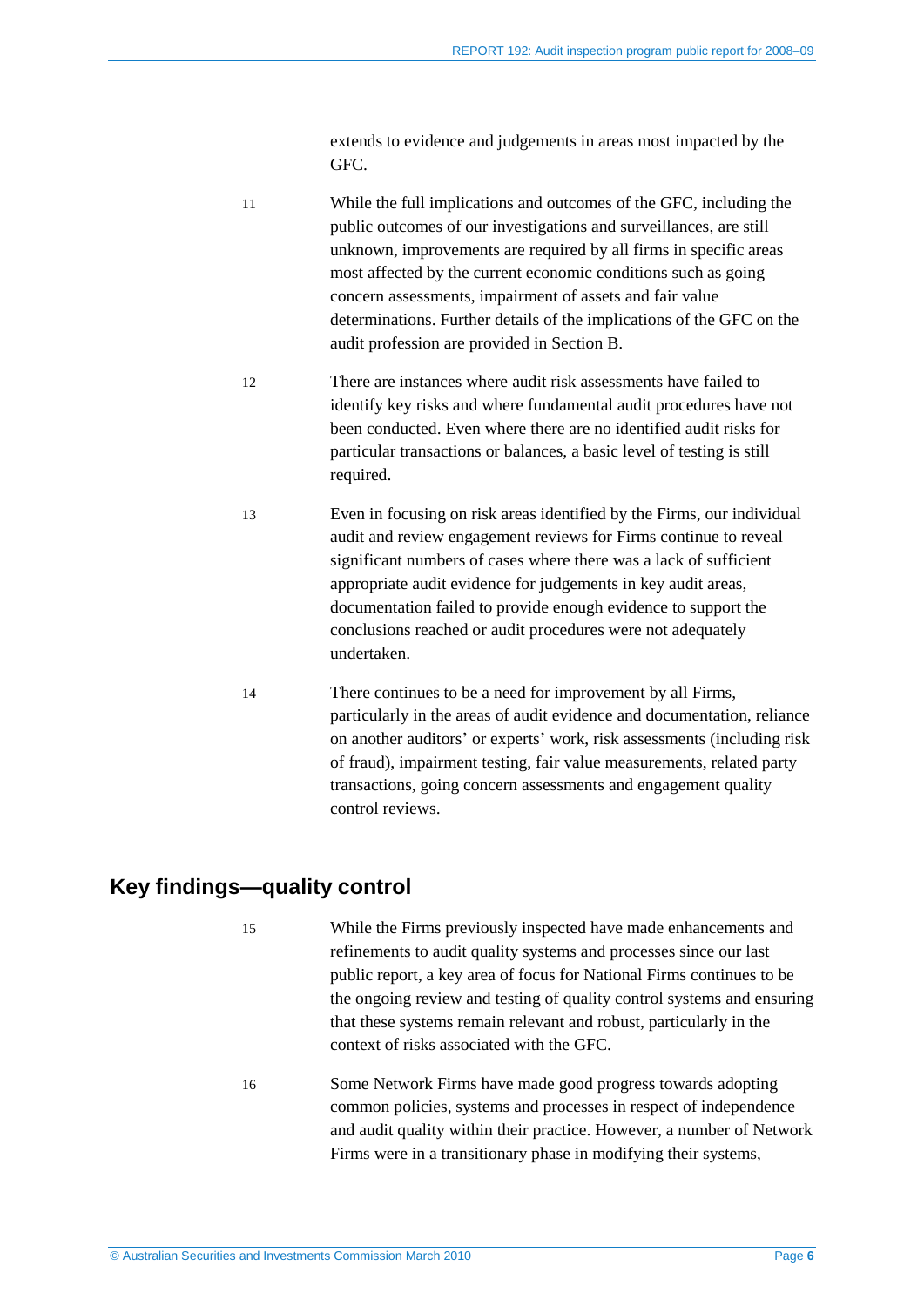policies and processes to ensure uniformity in approach across member firms.

| 17 | For Network Firms, it is critical that once common quality control      |
|----|-------------------------------------------------------------------------|
|    | policies and processes are fully embedded, an effective testing and     |
|    | monitoring regime is established to assess the effectiveness of quality |
|    | control systems. Network Firms also need to establish clear linkages    |
|    | between partner remuneration and the results of quality monitoring      |
|    | reviews of both independence and audit engagements.                     |
| 18 | Our observations and findings for Smaller Firms related primarily to a  |
|    | failure to record on the audit engagement files all the work which the  |
|    | auditor performed and relied on in forming conclusions and, in some     |
|    | cases, failing to perform certain audit procedures.                     |
|    |                                                                         |
| 19 | Quality control areas that the Smaller Firms also need to focus on      |
|    | include formalising independence and monitoring processes to ensure     |
|    | compliance with the requirements of the Corporations Act 2001           |
|    | (Corporations Act) and professional and ethical standards.              |

## **Future focus**

20 As the full effect of the GFC is still uncertain, our inspection approach continues to focus on relevant audit risk areas and how firms are addressing those areas.

21 Inspections will continue to focus on quality control systems and processes with a greater emphasis on engagement performance for those firms previously inspected. We will continue to focus on those firms that audit entities likely to be of greater public interest. We will also continue to focus on how firms are complying with the Auditing Standards and professional and ethical standards, paying particular attention to those Auditing Standards impacted more by the effects of the GFC and those that were poorly applied in previous years.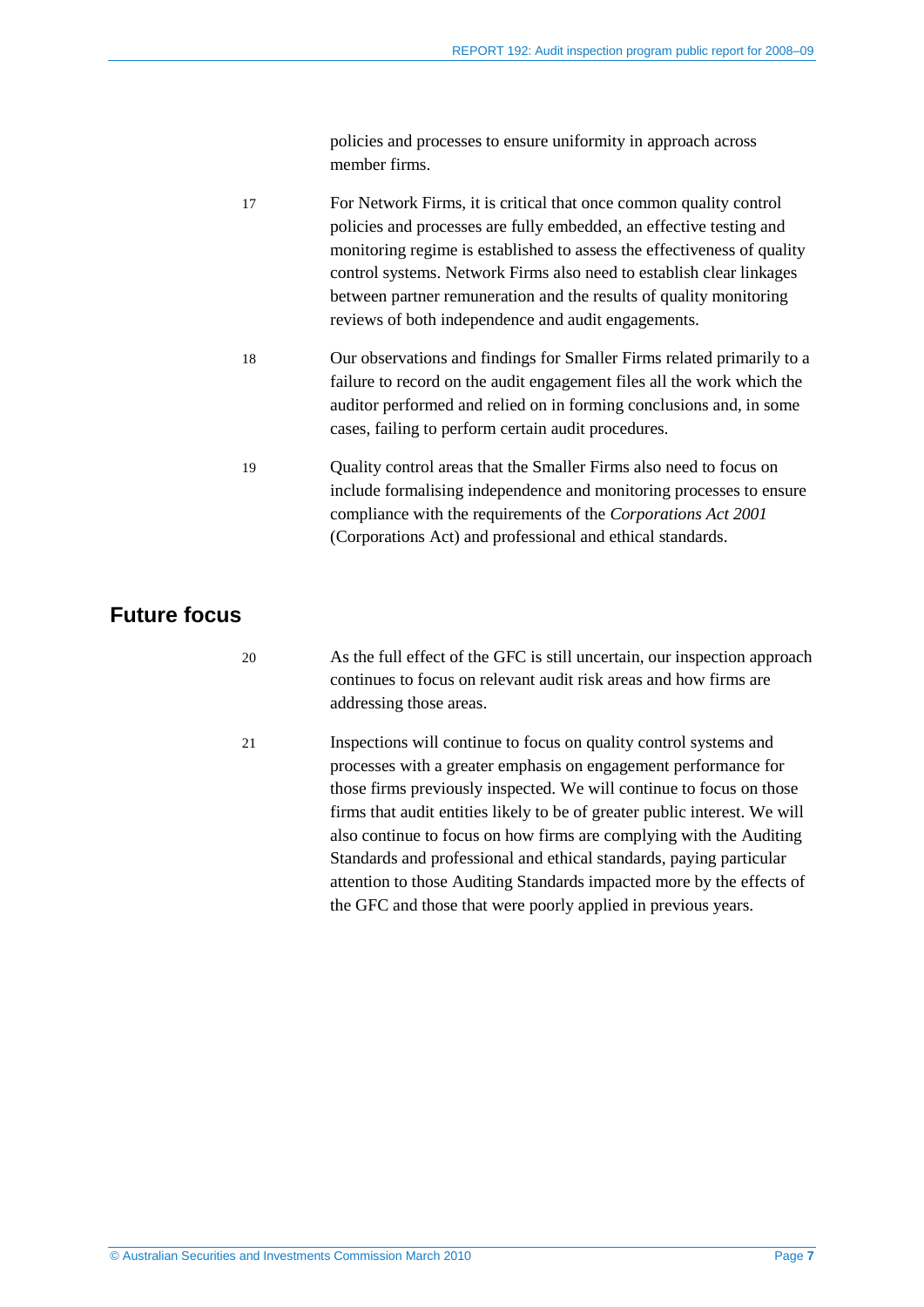## <span id="page-7-0"></span>**A The audit inspection program**

#### **Key points**

There remains a need for improvement by the firms in relation to audit evidence and documentation, including in areas most affected by the GFC. The full implications of the GFC are still unknown.

We have observed that significant improvements in quality control systems and processes are made after our first inspection of a firm.

## <span id="page-7-1"></span>**Objective**

|                  | 22 | ASIC's audit inspection program aims to promote high-quality<br>external audits of financial reports under Ch 2M of the Corporations<br>Act of listed and other entities of greater public interest so that users<br>can have greater confidence in financial reports. A strong audit<br>profession helps maintain and promote confidence and integrity in<br>Australia's capital markets. |
|------------------|----|--------------------------------------------------------------------------------------------------------------------------------------------------------------------------------------------------------------------------------------------------------------------------------------------------------------------------------------------------------------------------------------------|
|                  | 23 | The purpose of the inspection program is not to benchmark the Firms<br>and firms are responsible for addressing any improvement areas<br>identified.                                                                                                                                                                                                                                       |
|                  | 24 | Our audit oversight activities help maintain and raise the standard of<br>conduct in the auditing profession. We focus on audit quality and<br>promoting compliance with the requirements of the Corporations Act,<br>Auditing Standards and Professional Ethical Standards. We do not<br>seek to confirm the overall audit opinions.                                                      |
|                  | 25 | Our inspection program has an education and compliance focus,<br>although enforcement action will be taken where significant non-<br>compliance is identified. Such enforcement actions are outside the<br>scope of the audit inspection program and are referred to ASIC's<br>Deterrence teams for further consideration and action.                                                      |
| <b>GFC focus</b> |    |                                                                                                                                                                                                                                                                                                                                                                                            |
|                  | 26 | The financial performance of many entities has been adversely<br>affected by the global economic downturn. Our financial reporting<br>surveillance media releases identify key financial reporting areas that<br>have been significantly affected by the economic downturn. These                                                                                                          |

<span id="page-7-2"></span>media releases geared towards the accounting and audit profession,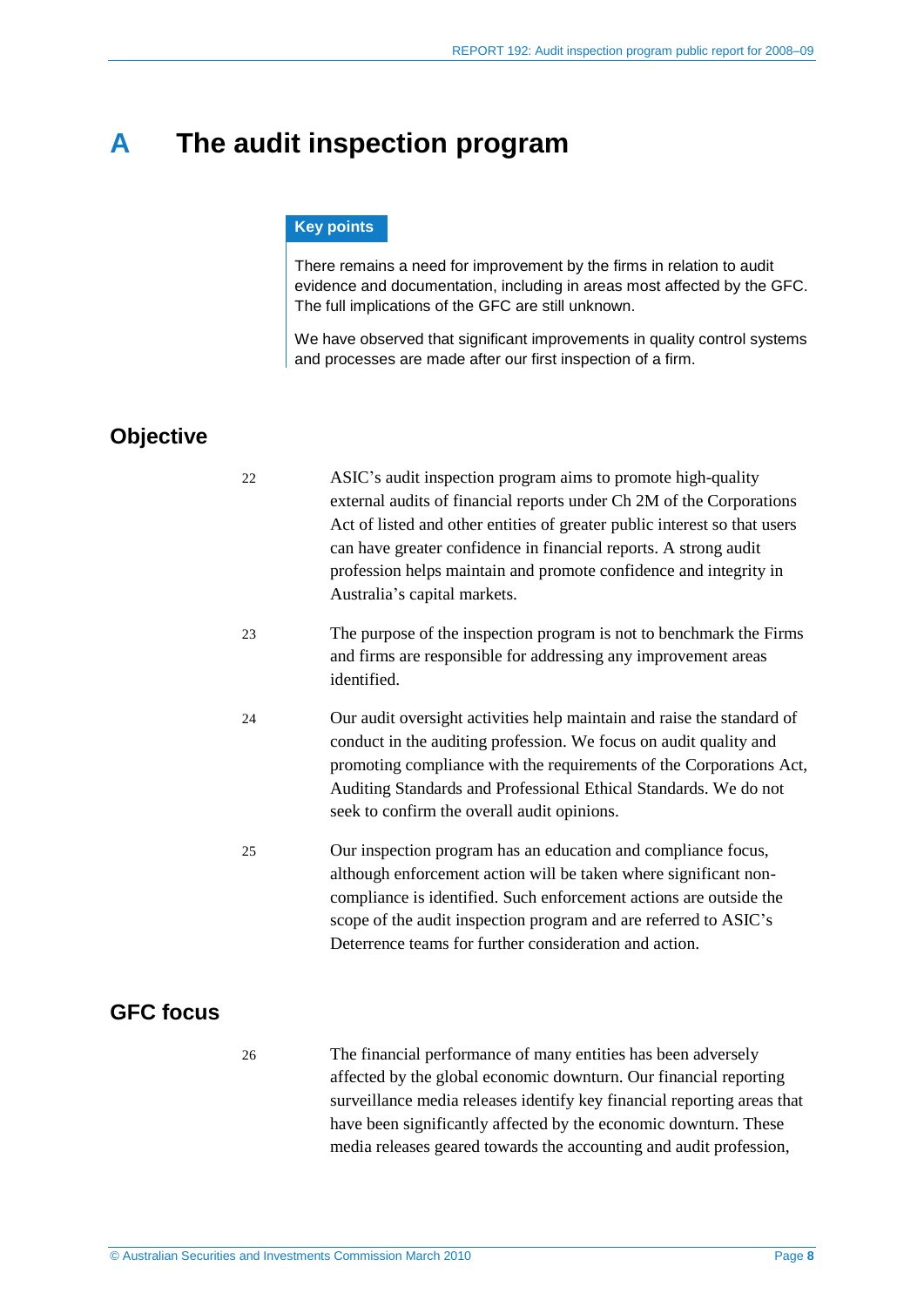are published on a regular basis and available on our website (www.asic.gov.au).

| 27 | Inevitably, the GFC has placed increased focus on accountants and<br>auditors who are part of the financial reporting chain, together with<br>management, directors, audit committees, internal audit, and external<br>experts.                                                                                                                                                                                                                                                                                                                                                                                                                                                                                            |
|----|----------------------------------------------------------------------------------------------------------------------------------------------------------------------------------------------------------------------------------------------------------------------------------------------------------------------------------------------------------------------------------------------------------------------------------------------------------------------------------------------------------------------------------------------------------------------------------------------------------------------------------------------------------------------------------------------------------------------------|
| 28 | The GFC has heightened the need for auditors to focus on assessing<br>the appropriateness of the going concern assumption, particularly<br>given reduced liquidity and ability of clients to refinance debt or raise<br>new funds, and comply with lending covenants. Firms need to ensure<br>that audit team members have sufficient skills to audit fair values and<br>impairments, or the means to engage their own expert if necessary. In<br>addition, the scope of an expert's work, whether internal or external,<br>must be adequate for audit purposes. Auditors need to adopt an even<br>higher degree of professional scepticism in challenging clients,<br>particularly for significant audit judgement areas. |
| 29 | As part of our inspection program activities, during 2008–09, we also<br>met with the senior leadership of the eight largest firms in Australia to<br>discuss and assess each firm's preparedness for auditing in the GFC.<br>The purpose of these meetings was to understand the range of<br>measures and specific actions undertaken by these firms to manage the<br>implications of the GFC for their audit activities.                                                                                                                                                                                                                                                                                                 |
| 30 | Generally, the firms that we met had taken proactive steps to manage<br>the risks associated with the GFC on their audit clients. Some of these<br>steps included identifying and reassessing audit client risk ratings,<br>appointing specialist panels for quality assurance purposes, adopting<br>an increased focus on specialist consultations, providing additional<br>specific technical training on areas of focus, and reassessing the<br>allocation of partners and staff for higher-risk engagements.                                                                                                                                                                                                           |
| 31 | As the majority of the 101 individual audit and review engagement<br>files we selected for review at National Firms, Network Firms and<br>Smaller Firms were for financial reporting periods between 30 June<br>2007 and 31 December 2008, we will continue to focus on the<br>effectiveness of the above initiatives in our 2009–10 audit inspection<br>program.                                                                                                                                                                                                                                                                                                                                                          |

## <span id="page-8-0"></span>**Improvements since previous inspections**

32 The firms inspected continue to respond positively to the legislative and professional requirements by implementing robust systems and processes that are designed to ensure compliance with the audit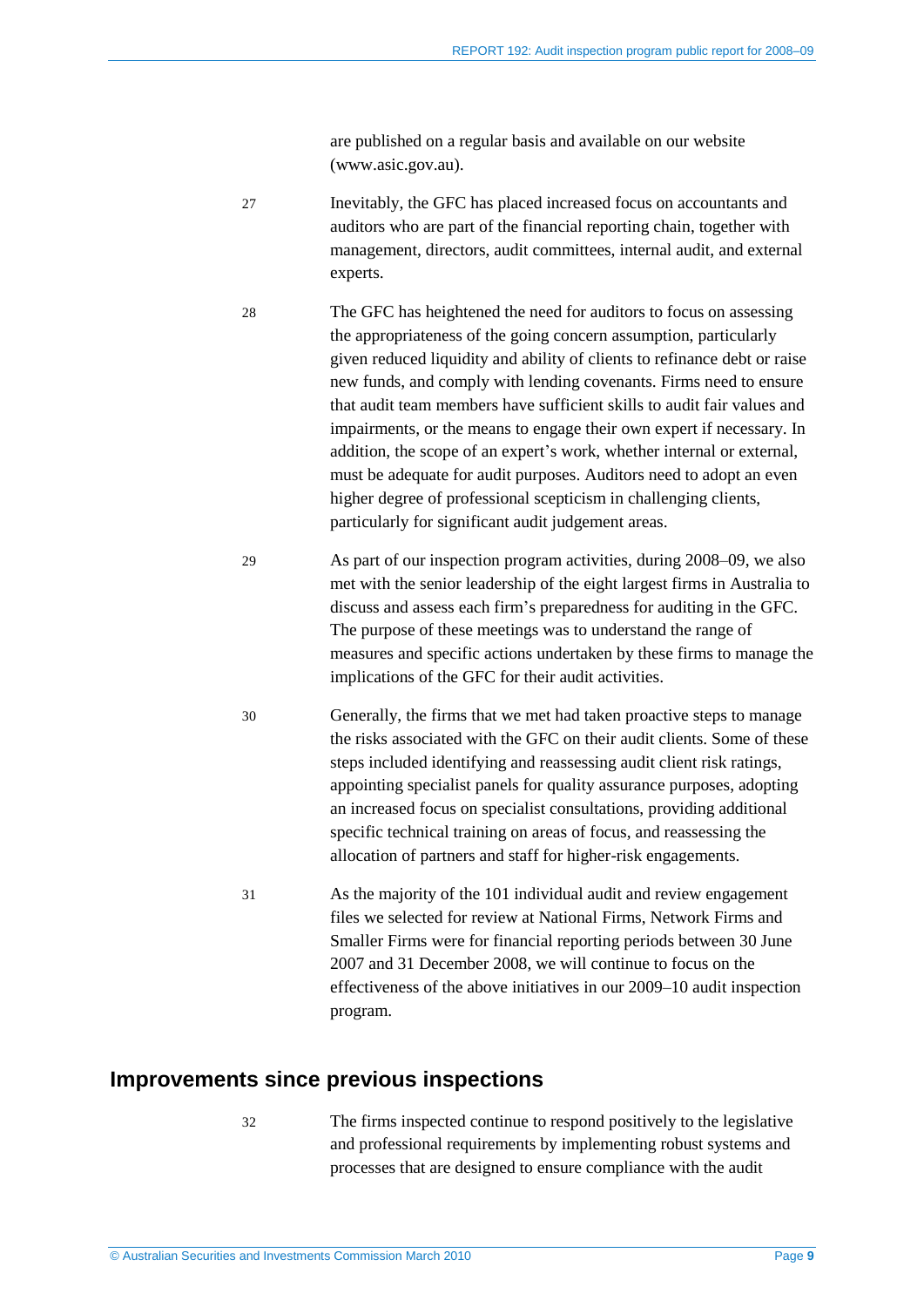quality and auditor independence requirements of the Corporations Act, Australian Auditing Standards (ASAs) and Accounting Professional and Ethical Standards (APESs).

- 33 Most firms improve their quality control systems after the first inspection. In most instances, the results of the first inspection indicate that some quality control elements either have not been addressed by these firms, or many systems and processes have not been fully developed.
- 34 Subsequent inspections almost always show a marked improvement in most, if not all, areas identified in the first inspection receiving attention by the Firms' leadership. Many Firms have committed, and continue to commit, dedicated technical resources and, where required, have developed or further enhanced existing policies and systems to assist them in complying with legislative requirements. This trend was also observed in this cycle of inspections.

### <span id="page-9-0"></span>**Changes to the inspection approach**

35 A number of Firms meet the revised definition of a network firm contained in Accounting Professional and Ethical Standard APES 110 *Code of Ethics for Professional Accountants* (APES 110), applicable from 1 July 2008. We therefore changed our approach from individual Firm inspections to inspections of a number of member firms of a network. Five Firms were inspected under a network basis for the first time in this inspection cycle.

- 36 In 2008–09, we inspected four National Firms and nine Network Firms where we undertook full-scope inspections comprising the review of firm-wide procedures and review of individual audit and review engagements. We also extended our coverage, using a limited inspection scope, to include six Smaller Firms. We maintained the number of audit and review engagements selected for review compared to the previous inspection cycle, with particular focus on those entities with a heightened risk as a result of the GFC and those Auditing Standards that our previous inspections showed required continued attention.
- 37 Appendix 1 contains further details about how we conducted our work.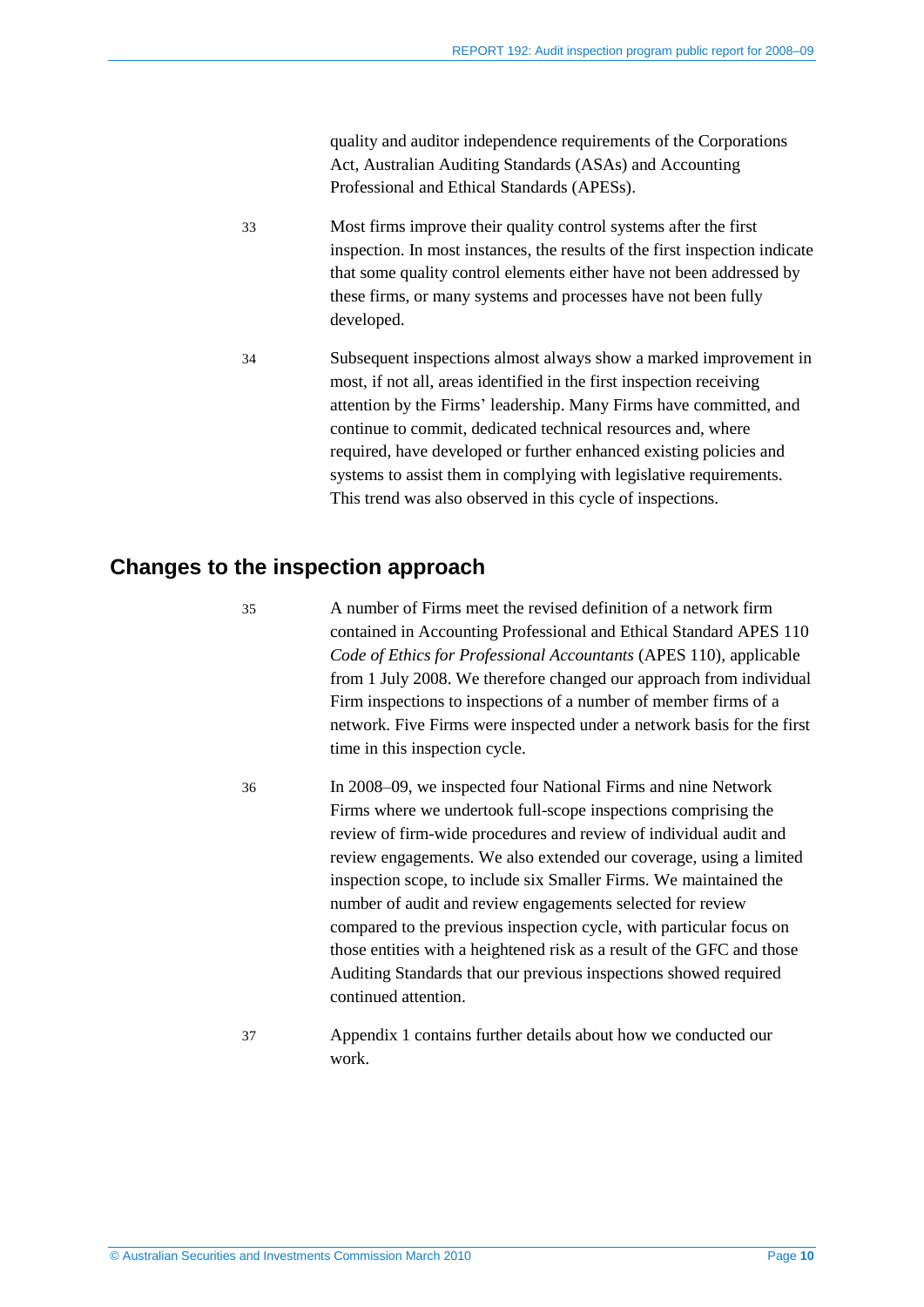## <span id="page-10-0"></span>**Scope of our audit inspections**

| 38 | This is the fourth public report on our audit inspection program since<br>the enactment of the Corporate Law Economic Reform Program<br>(Audit Reform and Corporate Disclosure) Act 2004 (CLERP 9) on 1<br>July 2004. |
|----|-----------------------------------------------------------------------------------------------------------------------------------------------------------------------------------------------------------------------|
| 39 | This report summarises the results of audit inspections of 19 audit<br>firms (Firms) conducted over an 18-month period from 1 January<br>2008 to 30 June 2009. The Firms inspected range in size as follows:          |
|    | national partnerships that are members of global networks with<br>(a)<br>multiple offices (National Firms);                                                                                                           |
|    | individual offices of Firms that are members of international<br>(b)<br>associations (Network Firms); and                                                                                                             |
|    | firms with small number of audit partners that audit a limited<br>(c)<br>number of listed entities (Smaller Firms).                                                                                                   |
|    |                                                                                                                                                                                                                       |

40 A summary of our inspections of the Firms and whether they were inspected for the first time or more than once is provided in Table 1.

| <b>Firms</b>          | Inspected for the<br>first time | <b>Inspected more</b><br>than once | <b>Total</b> |
|-----------------------|---------------------------------|------------------------------------|--------------|
| <b>National Firms</b> |                                 | 4                                  | 4            |
| <b>Network Firms</b>  | 8                               |                                    | 9            |
| <b>Smaller Firms</b>  | 6                               |                                    | 6            |
| Total                 | 14                              | 5                                  | 19           |

#### **Table 1: Summary of firms visited in 2008–09**

Note 1: For the eight Network Firms visited once, under the revised APES definition of a network firm applicable from 1 July 2008, five firms were inspected on a network basis with a number of member firms of the network being inspected. One of these networks had previously been inspected in 2007. Three individual member firms of other network firms were also inspected.

Note 2: The Network Firm visited more than once relates to a follow-up inspection of an individual member firm of a network.

- 41 This report is structured as follows:
	- (a) Section B sets out our observations and findings from the review of 95 audit and review engagements for National and Network Firms;
	- (b) Section C sets out our observations and findings on quality control systems from the reviews of National Firms and Network Firms;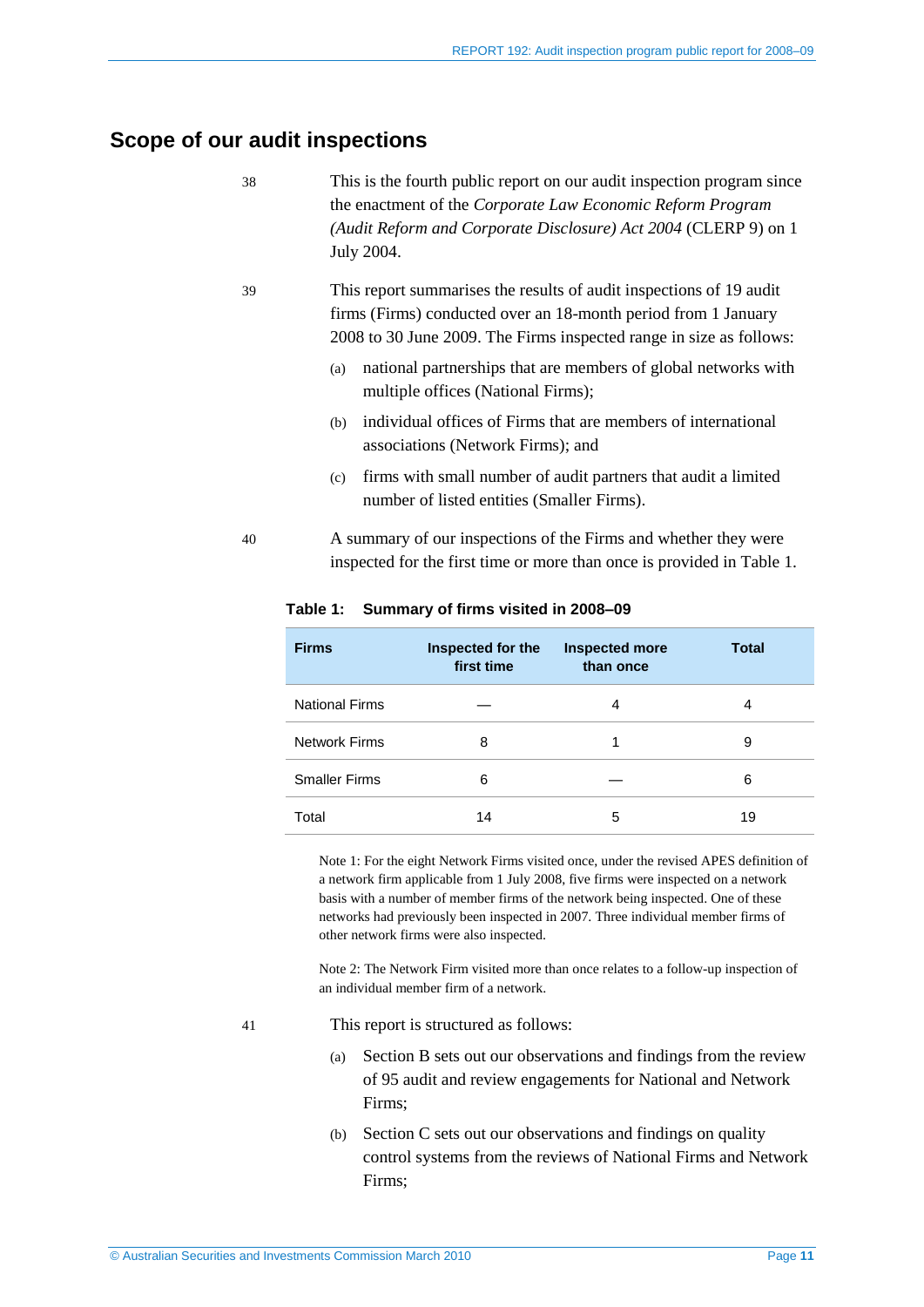- (c) Section D details our observations and findings from the review of quality control systems and six audit engagement files from the Smaller Firm inspections;
- (d) Section E outlines the future focus of the audit inspection program; and
- (e) Appendix 1 provides information on how we conduct our work.

## <span id="page-11-0"></span>**Previous inspection reports**

| 42 | In September 2005, we published our first public audit inspection<br>report covering the 2004–05 financial year. This report assessed<br>whether firms had documented and implemented a quality control<br>system that provided reasonable assurance of compliance with the<br>auditor independence requirements of the Corporations Act.                                                                               |
|----|-------------------------------------------------------------------------------------------------------------------------------------------------------------------------------------------------------------------------------------------------------------------------------------------------------------------------------------------------------------------------------------------------------------------------|
| 43 | In 2005–06, we broadened our scope to assess whether firms' audit<br>methodologies facilitated the conduct of audits in compliance with the<br>audit quality requirements of the Corporations Act. Our second public<br>report covering this extended scope was published in August 2006.                                                                                                                               |
| 44 | Our third public inspection report, published in June 2008, covered an<br>18-month period from 1 July 2006 to 31 December 2007. During this<br>period, we continued to focus on the firms' independence policies,<br>systems and processes, to assess compliance with the auditor<br>independence requirements in Div 3, 4 and 5 of Pt 2M.4 of the<br>Corporations Act and relevant professional and ethical standards. |
| 45 | This inspection report and previous reports are available on our<br>website (www.asic.gov.au).                                                                                                                                                                                                                                                                                                                          |

## <span id="page-11-1"></span>**Diversity of Firms**

| 46 | As at June 2009, the National Firms audited approximately 900 (S&P)<br>300–260) listed entities which accounted for 95% (S&P 300–97%) in<br>terms of total market capitalisation.                                                                                                        |
|----|------------------------------------------------------------------------------------------------------------------------------------------------------------------------------------------------------------------------------------------------------------------------------------------|
| 47 | Firms differ in areas such as size, nature, type of audit clients and risk<br>management strategies. How each firm complies with its legal and<br>professional obligations is affected by these factors.                                                                                 |
| 48 | Even among National and Network Firms there are differences in their<br>size, structures, strategies, target markets, extent of centralised<br>resources, international reach and risk management strategies. There<br>are even greater differences when Smaller Firms are compared with |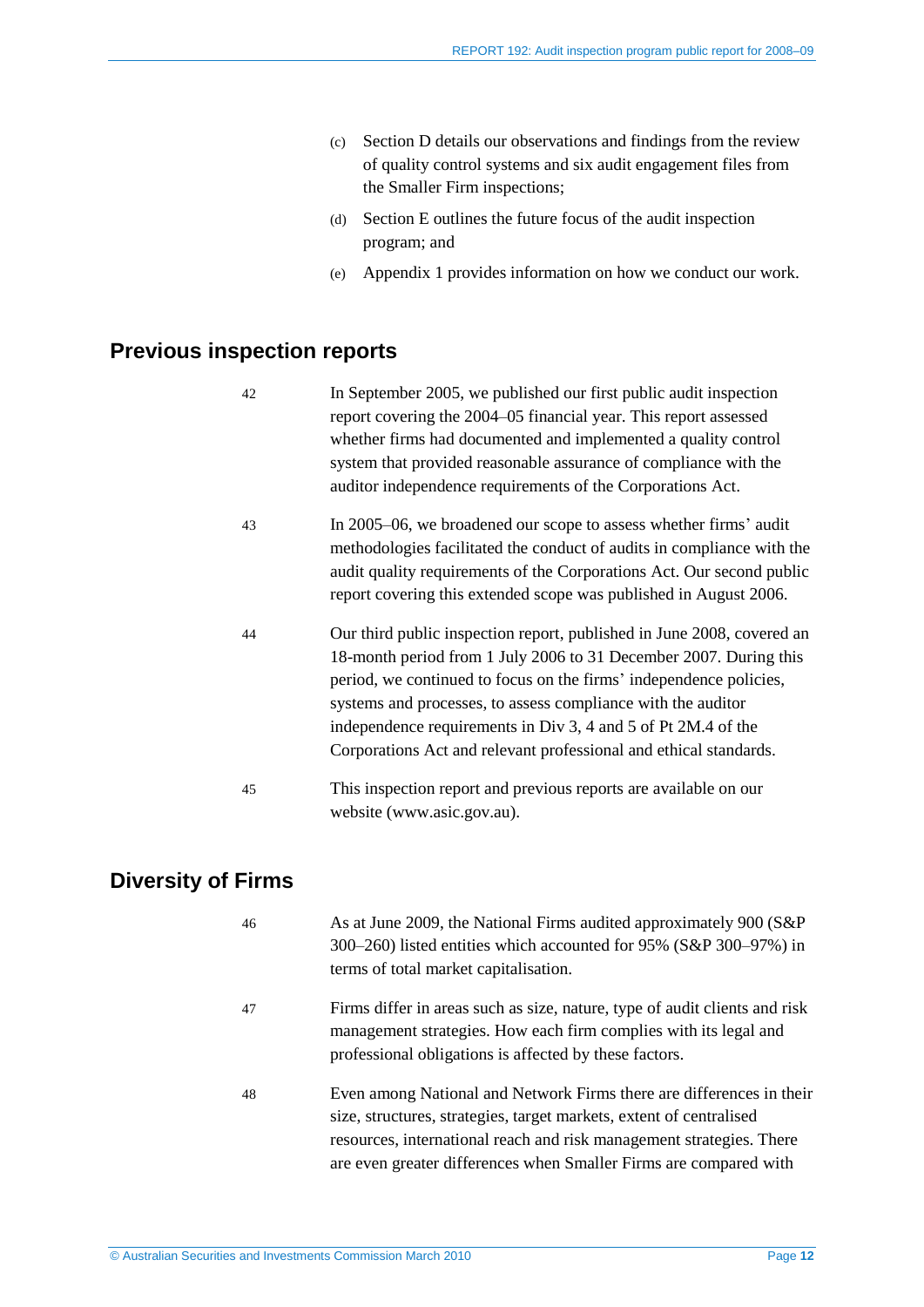National and Network Firms. As a result, observations and findings varied between the National Firms, Network Firms and Smaller Firms.

49 Our inspection program for National Firms, Network Firms and Smaller Firms is appropriately tailored to recognise this diversity.

### <span id="page-12-0"></span>**International collaboration**

50 As noted in our last public report, ASIC entered into an arrangement with the US-based Public Company Accounting Oversight Board (PCAOB) on 17 July 2007 to assist the PCAOB ascertain compliance by Australian auditors with the *Sarbanes-Oxley Act of 2002* (US). Three inspections were conducted jointly with the PCAOB during the period covered by this report.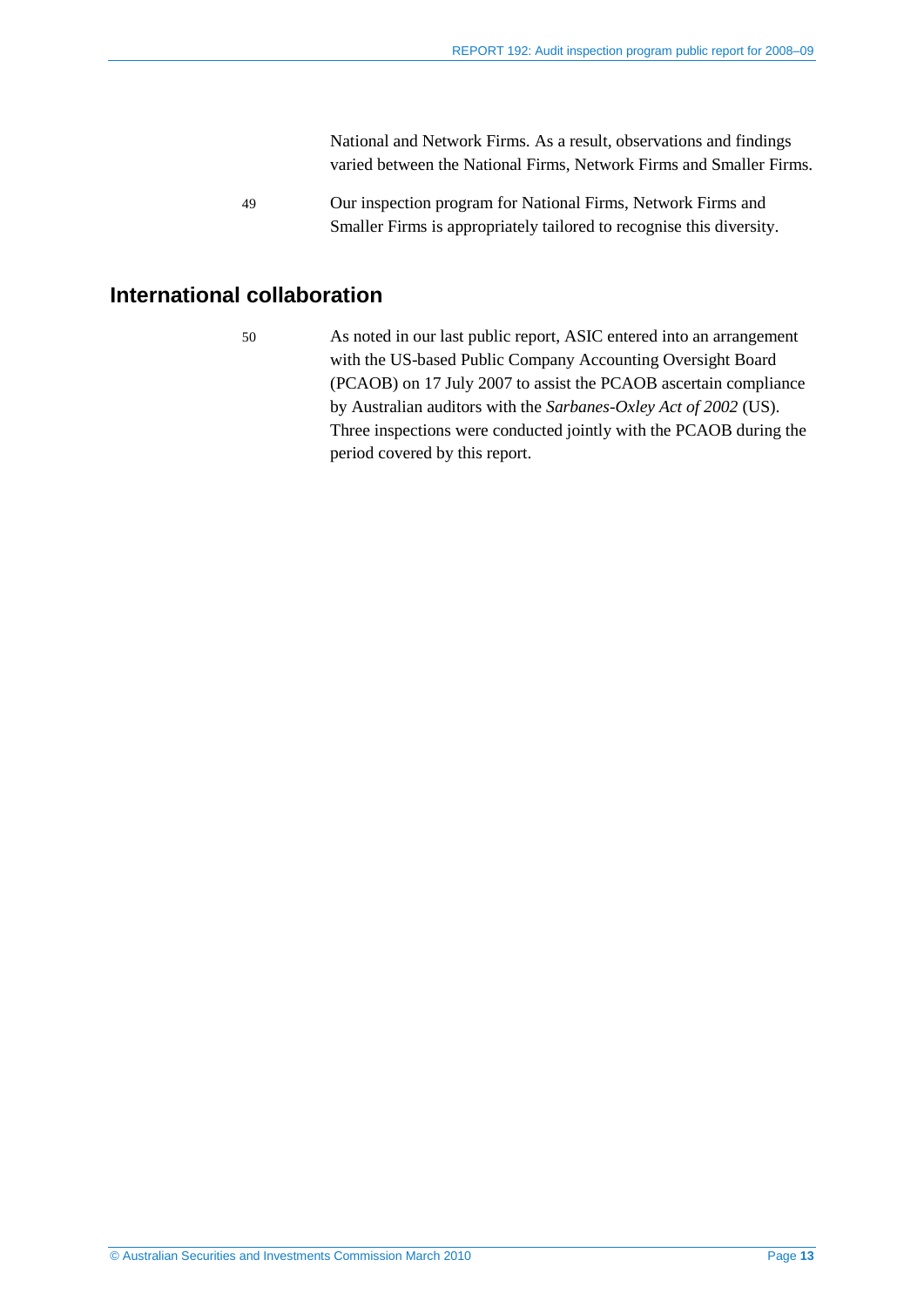## <span id="page-13-0"></span>**B Audit quality—National and Network Firms**

#### **Key points**

There continues to be room for improvement by all firms with regard to:

- sufficiency and appropriateness of audit evidence and documentation;
- reliance on another auditor's or expert's work;
- risk assessments;  $\bullet$
- impairment testing and fair value measurements;
- going concern assessment; and  $\bullet$
- engagement quality control reviews.

## <span id="page-13-1"></span>**Introduction**

51 Our inspection program focused on the practical application of the Firms' audit methodologies. During the 18-month period covered by this report, we inspected 19 Firms and reviewed 88 audit and 7 review engagements across the National Firms and Network Firms. In comparison, during the period covered by the previous public inspection report, we undertook 82 audit and 19 review engagements.

Note: The 88 audit and 7 review engagements exclude 6 audit engagements that were reviewed as part of the Small Firm inspection program (see Section C).

- 52 Similar matters were noted in relation to National Firms and Network Firms from the engagement file reviews. For this reason we have not made a distinction between observations and findings that relate to National Firms or Network Firms in this section.
- 53 We only reviewed those engagements where the final assembly of the audit and the review engagement file has been completed by the firm. Auditing Standard ASA 230 *Audit Documentation* (ASA 230) ordinarily allows 60 days after the audit report date for the final assembly of the file to be completed. As such, the majority of the individual engagement files selected for review in Figure 1 were for financial reporting periods ending between 30 June 2007 and 31 December 2008.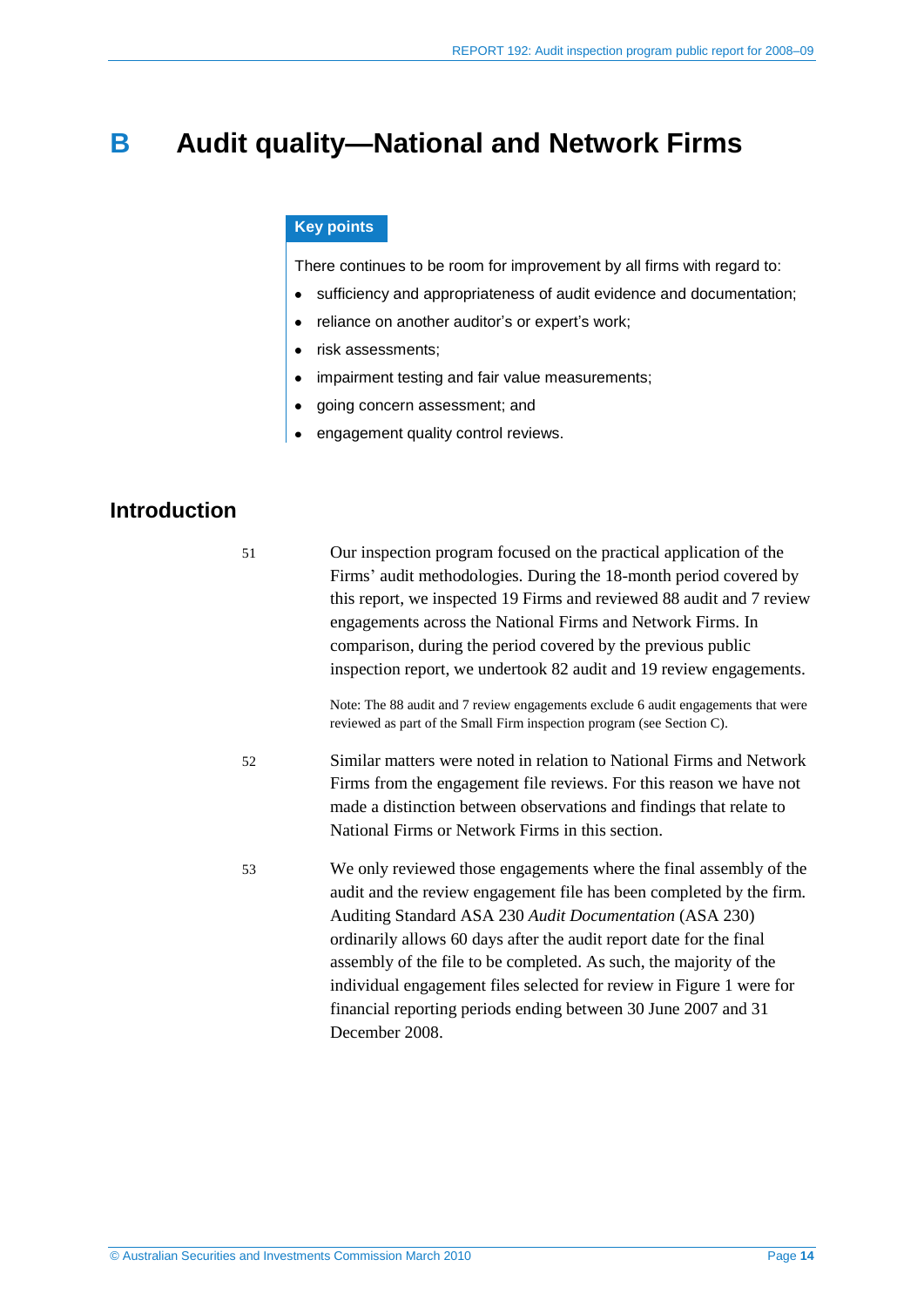

**Figure 1: Number of engagement files reviewed by ASIC during public reporting years**

- 54 The engagement file reviews focused on specific areas affected by current economic conditions. Each review focused on the substance of the auditor's work and on whether sufficient appropriate audit evidence was on file to support the conclusions reached in relation to key audit decisions and significant judgements.
- 55 Our file selections were spread across a number of sectors and based on entities perceived to be at heightened risk as a result of the economic downturn. A summary of the basis for selecting engagement files reviewed is provided in Figure 2.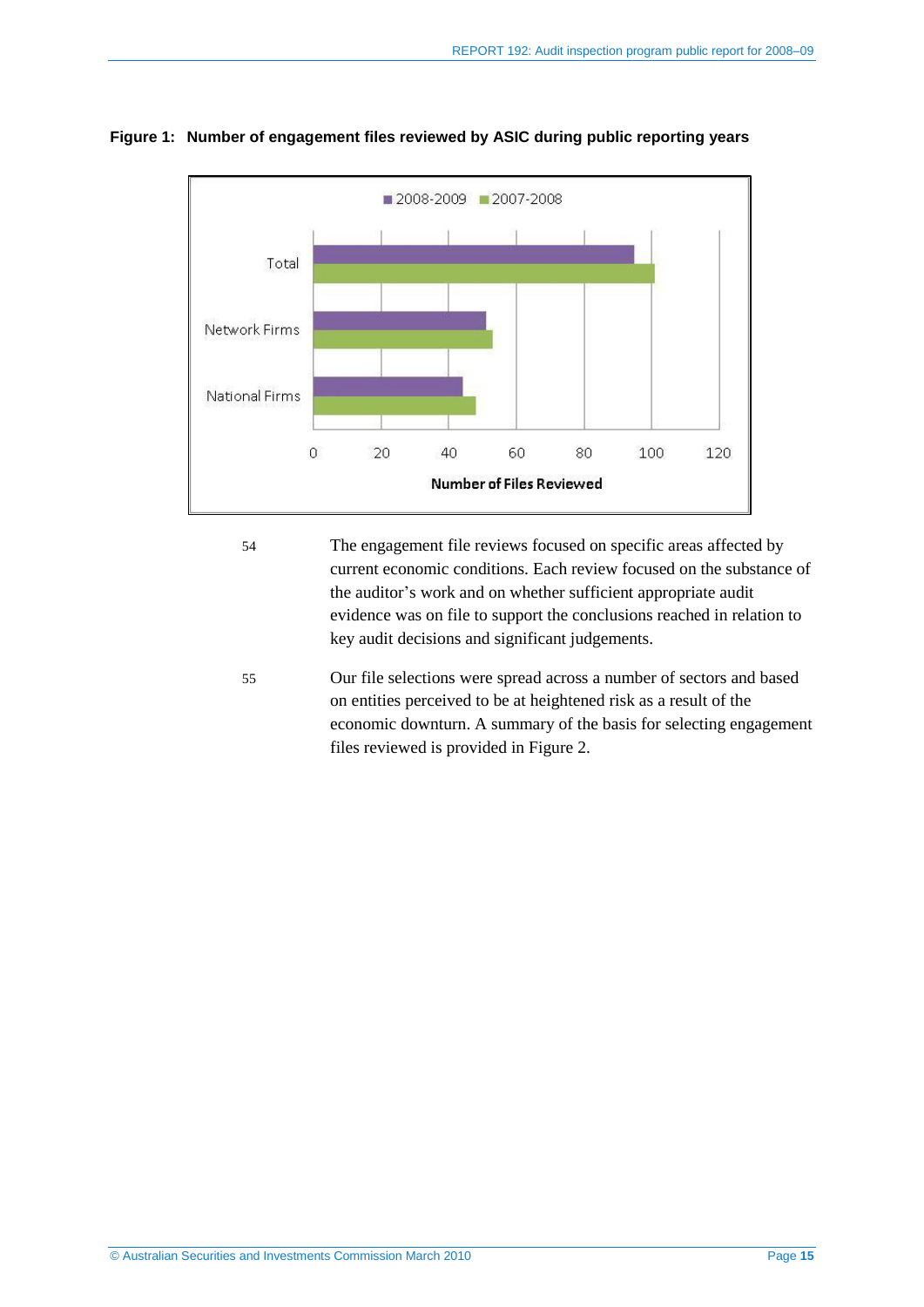

**Figure 2: Engagement files reviewed by sector 2008–09**

## **Audit quality**

56 Our review of aspects of the 95 selected engagement files at National Firms and Network Firms was designed to focus on audit quality to assess whether the key matters that contribute to an audit opinion or review conclusion had been adequately considered by the engagement team. It was not designed to detect all instances of non-compliance or to confirm all aspects of the audit opinion or the review conclusion.

57 Our reviews revealed a number of instances where documentation on the engagement file failed to provide sufficient appropriate audit evidence to support certain audit assertions. A lack of audit documentation meant there was a lack of sufficient appropriate audit evidence on the engagement file to support certain audit assertions, even allowing for oral explanations.

58 In some cases, the auditor failed to perform or to document certain mandatory audit procedures necessary to support the audit opinion or the review conclusion. In these cases, we challenged audit partners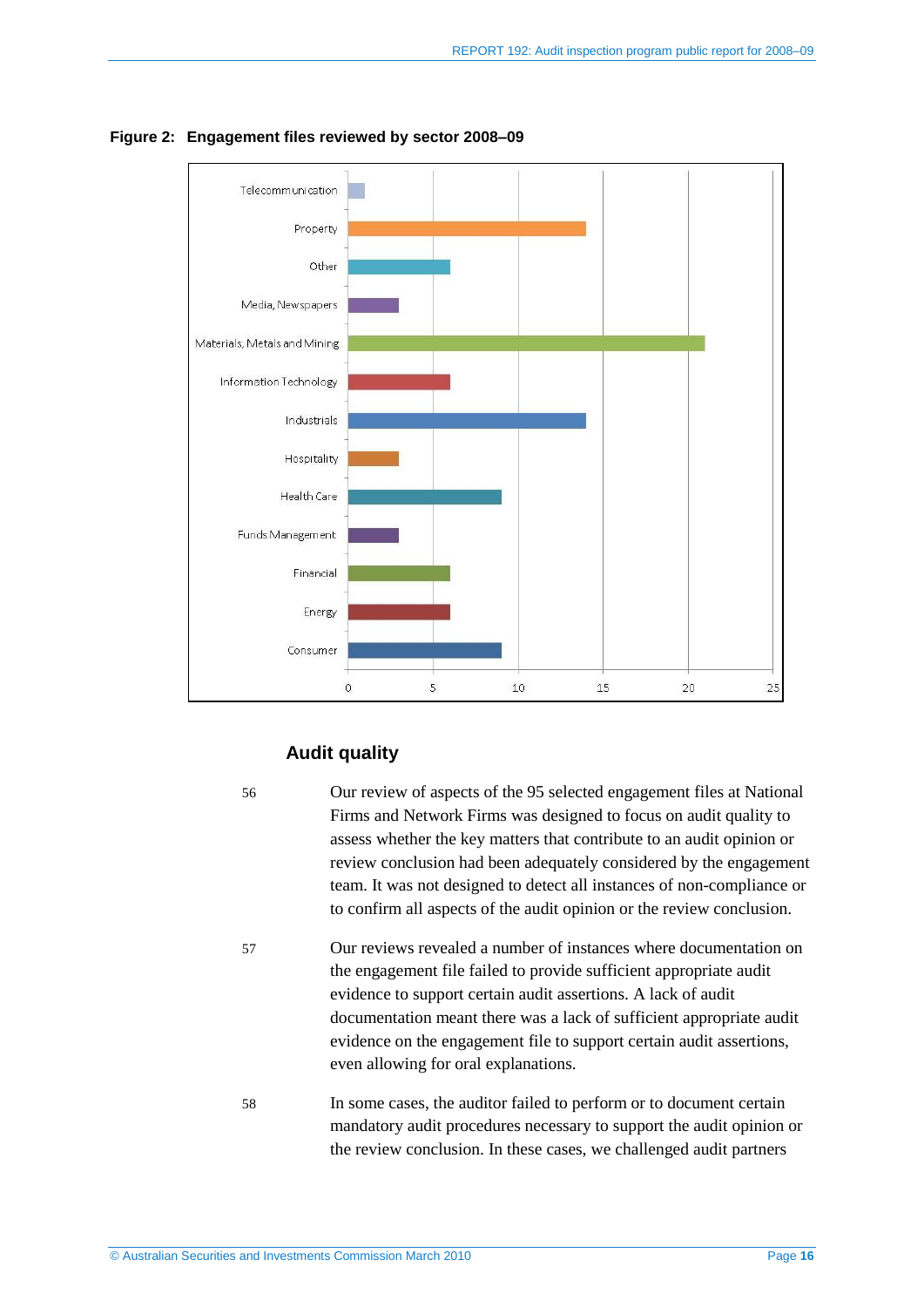regarding the basis on which significant judgements were made prior to their signing of the audit or the review report.

| 59 | As a result of our discussions with the audit partners, in a few         |
|----|--------------------------------------------------------------------------|
|    | instances, further audit work was performed by engagement teams to       |
|    | confirm that the original judgements and conclusions were appropriate    |
|    | and that the financial report was not materially misstated.              |
| 60 | Network Firms and National Firms continue to communicate our and         |
|    | their own internal monitoring findings regarding engagement files to     |
|    | individual engagement teams as well as the broader audit practice        |
|    | through technical training sessions, regular staff alerts and bulletins. |
| 61 | We have reported separately to each Firm in relation to these            |
|    | deficiencies and in some cases have accelerated our follow-up            |
|    | inspections of firms to ensure that corrective actions taken by the      |
|    | Firms are adequate.                                                      |
| 62 | The proportion of reviewed engagement files that contained sufficient    |
|    | appropriate audit evidence to support all key conclusions appears in     |

#### **Figure 3: Percentage of engagement files which contained sufficient appropriate audit evidence to support key conclusions reached**

Figure 3.



## <span id="page-16-0"></span>**Common observations and findings**

63 A summary of our observations and findings from the 95 engagements inspected at National Firms and Network Firms is provided in Figure 4.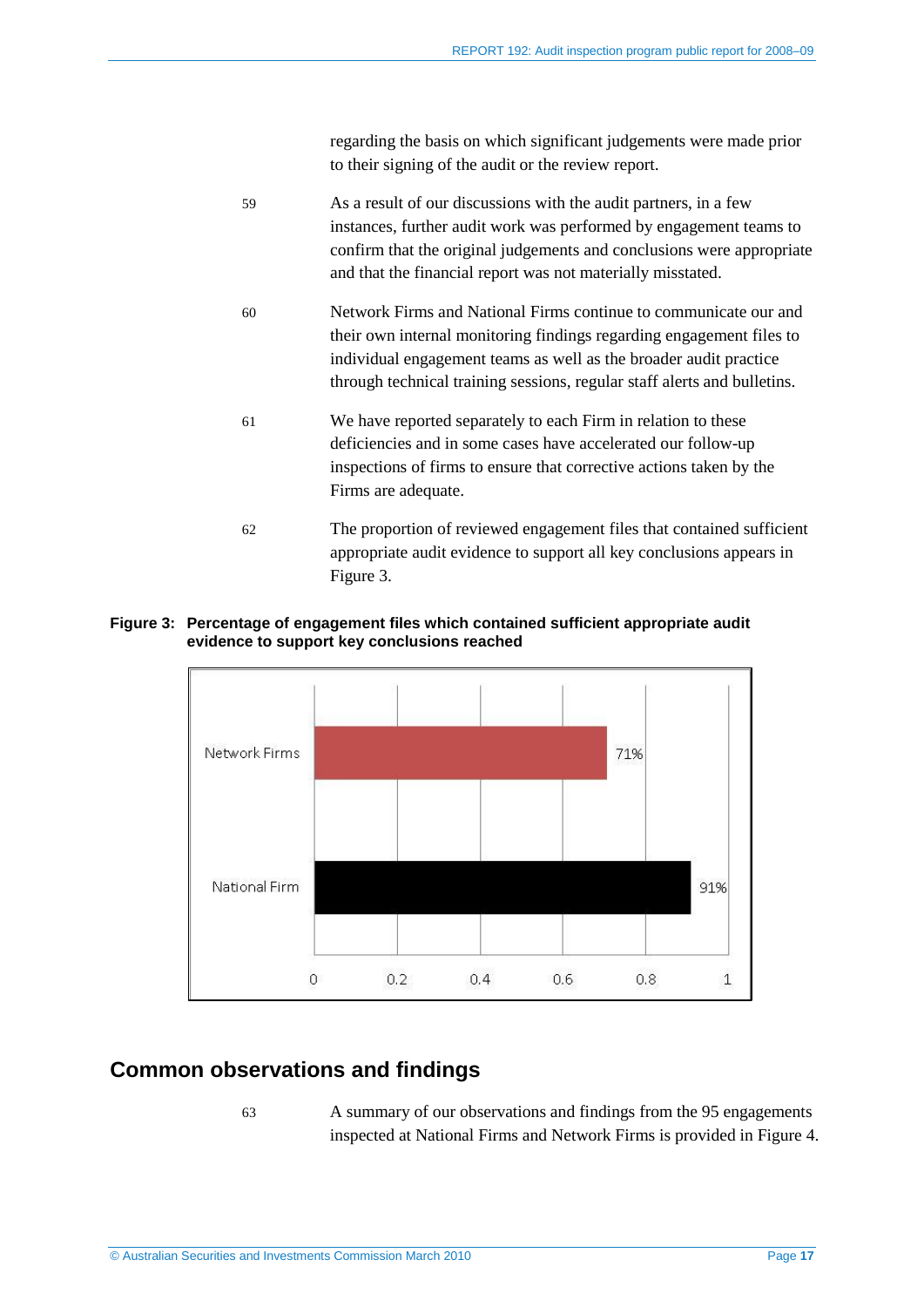- 64 This chart represents observations and findings in the key audit areas requiring improvement as a percentage of the total observations and findings from the 95 engagement files reviewed. These observations and findings are presented in two parts to reflect:
	- (a) matters that were frequently identified across the Firms and most significant in the context of the risks associated with the economic downturn; and
	- (b) other matters requiring improvement.

#### **Figure 4: Observations and findings from engagement file reviews**



Note: Figure 4 represents observations and findings in each key audit area as a percentage of the total observations and findings from the 95 engagement files reviewed.

#### **Audit documentation and audit evidence**

- 65 The Corporations Act requires audits to be conducted in accordance with the Auditing Standards. The same Auditing Standards were applicable for all 95 engagements selected for review. 66 Auditing Standards ASA 230 and ASA 500 *Audit Evidence* (ASA
	- 500) require the auditor to obtain sufficient appropriate audit evidence to be able to draw reasonable conclusions on which to base their opinion. However, insufficient documentation of audit work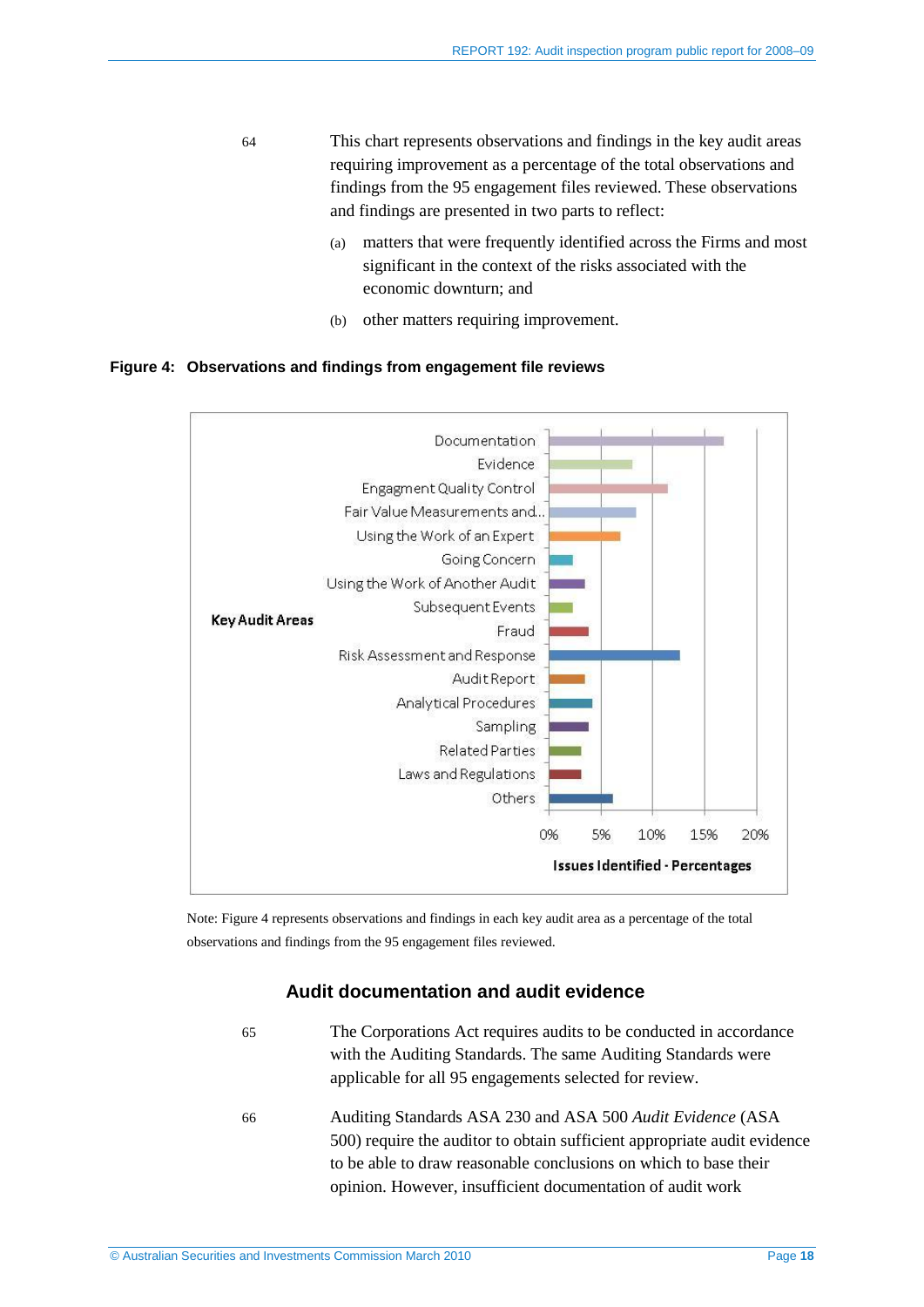undertaken and the basis on which audit judgements have been made continues to be a major area of concern. Documentation deficiencies are pervasive across a number of areas noted in this section.

#### **Lack of documentation and audit evidence**

| 67                                  | Matters relating to audit evidence and documentation accounted for<br>25% of the total issues noted in the 95 engagement files we reviewed.<br>A number of these related to:                                                                                                                                                                   |  |
|-------------------------------------|------------------------------------------------------------------------------------------------------------------------------------------------------------------------------------------------------------------------------------------------------------------------------------------------------------------------------------------------|--|
|                                     | inadequate documentation to support the audit procedures<br>(a)<br>performed or the evidence obtained; and                                                                                                                                                                                                                                     |  |
|                                     | incomplete or late assembly of engagement files.<br>(b)                                                                                                                                                                                                                                                                                        |  |
| 68                                  | In most of these cases, there was a failure to record on the engagement<br>file audit work which the auditor performed and relied on in forming<br>their conclusions about key audit assertions. In these cases, there is a<br>risk that the audit work was not adequately performed and that the<br>conclusions reached were not appropriate. |  |
| 69                                  | In some instances, the auditor may have failed to perform certain<br>procedures.                                                                                                                                                                                                                                                               |  |
| 70                                  | In the majority of cases, the auditor made verbal representations that<br>the audit work had been performed but not documented.                                                                                                                                                                                                                |  |
| 71                                  | Paragraph 13 of ASA 230 states that 'ordinarily, oral explanations by<br>the auditor, on their own, do not represent adequate support for the<br>work the auditor performed or conclusions the auditor reached, but<br>may be used to explain or clarify information contained in the audit<br>documentation'.                                 |  |
| 72                                  | In addition a fundamental requirement of paragraph 11 of ASA 230 is<br>that 'the auditor shall prepare the audit documentation so as to enable<br>an experienced auditor, having no previous connection with the audit,<br>to understand:                                                                                                      |  |
|                                     | the nature, timing, and extent of the audit procedures performed to<br>(a)<br>comply with Auditing Standards and applicable legal and regulatory<br>requirements;                                                                                                                                                                              |  |
|                                     | the results of the audit procedures and the audit evidence obtained;<br>(b)<br>and                                                                                                                                                                                                                                                             |  |
|                                     | significant matters arising during the audit and the conclusions<br>(c)<br>reached thereon.'                                                                                                                                                                                                                                                   |  |
| <b>Documentation must be timely</b> |                                                                                                                                                                                                                                                                                                                                                |  |
|                                     |                                                                                                                                                                                                                                                                                                                                                |  |

73 ASA 230 also requires timely preparation of audit documentation that provides a sufficient and appropriate record of the basis for the auditor's report and evidence that the audit was performed in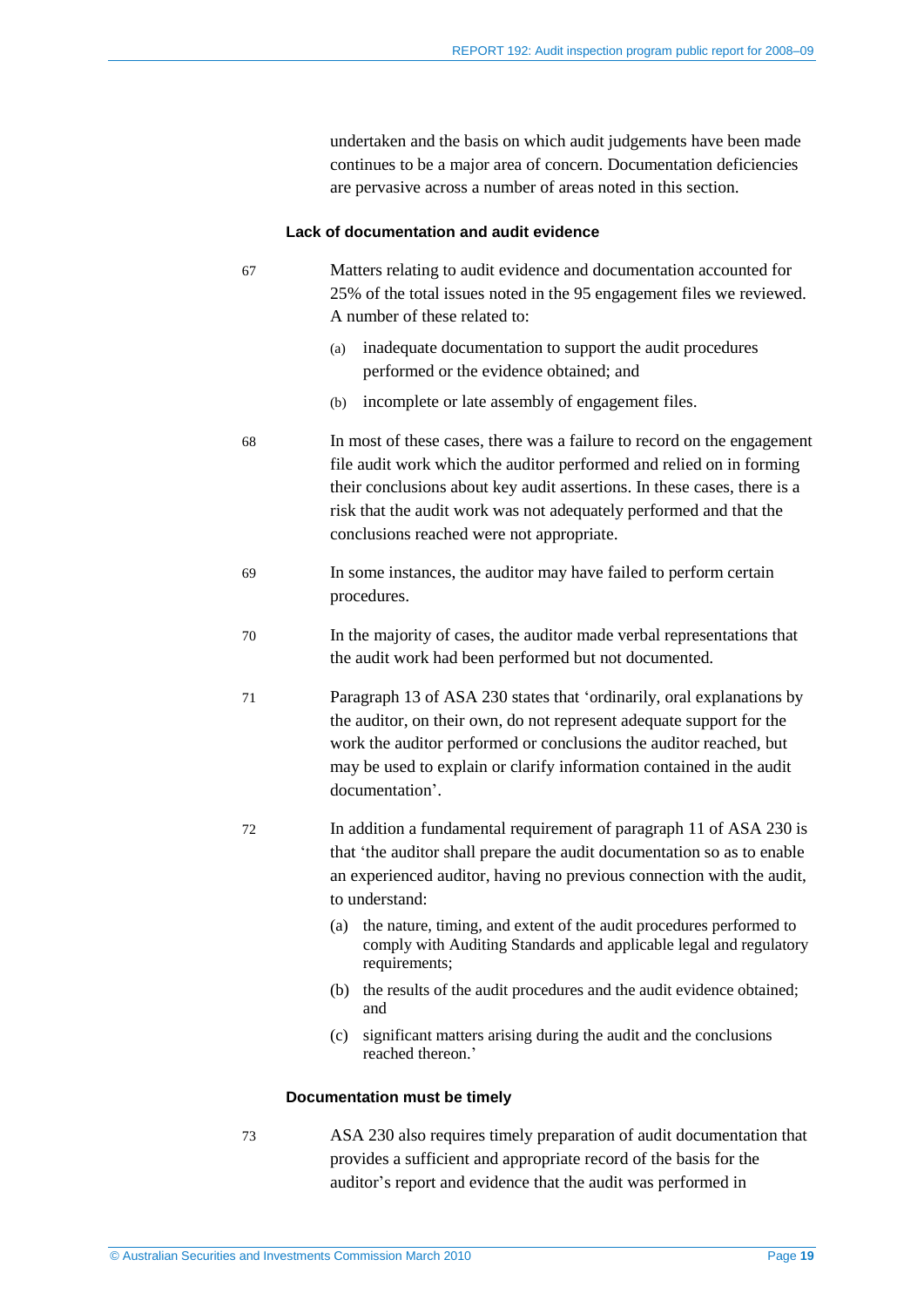accordance with the Auditing Standards and applicable legal and regulatory requirements.

- 74 Timely documentation of audit procedures performed helps ensure the quality of the audit, and facilitates the effective review and evaluation of the audit evidence obtained and conclusions reached before the audit report is finalised.
- 75 In many cases, the engagement files were not assembled and completed within 60 days of signing of the audit report. Auditing Standard ASA 230 ordinarily allows 60 days after the audit report date for the final assembly of the engagement file to be completed.

#### **Engagement quality control**

76 In a number of engagement files there was a lack of evidence of reviews by the engagement partner and the EQCR partner and/or a lack of timely reviews. In particular:

- (a) engagement partners or EQCR partners didn't identify a lack of sufficient appropriate audit evidence and documentation to support key conclusions reached;
- (b) there were recurring or similar findings of deficiencies from the Firms' own internal quality monitoring processes;
- (c) there was minimal documentation of high-risk areas and complex matters considered by the engagement partner and/or the EQCR partner at the planning and/or the completion phases of the audit; and
- (d) time records for a number of engagements indicated that the EQCR partner spent or recorded less than 1% of the total time charged by the engagement team to the individual engagement, including instances where no time was charged by the EQCR partner.
- 77 ASA 220 requires that before the auditors' report is issued, through review of the audit documentation and discussion with the engagement team, the engagement partner shall be satisfied that sufficient appropriate audit evidence has been obtained to support the conclusions reached and for the auditor's report to be issued.
- 78 ASA 220 also requires an engagement quality control review for audits of financial reports of listed entities that includes an objective evaluation of the significant judgements made by the engagement team, and conclusions reached in formulating the auditor's report.
- 79 The involvement of a suitably-qualified EQCR partner at critical stages of the audit (including the review of audit planning and review of the engagement teams' key judgements and conclusions) is a vital element of quality control.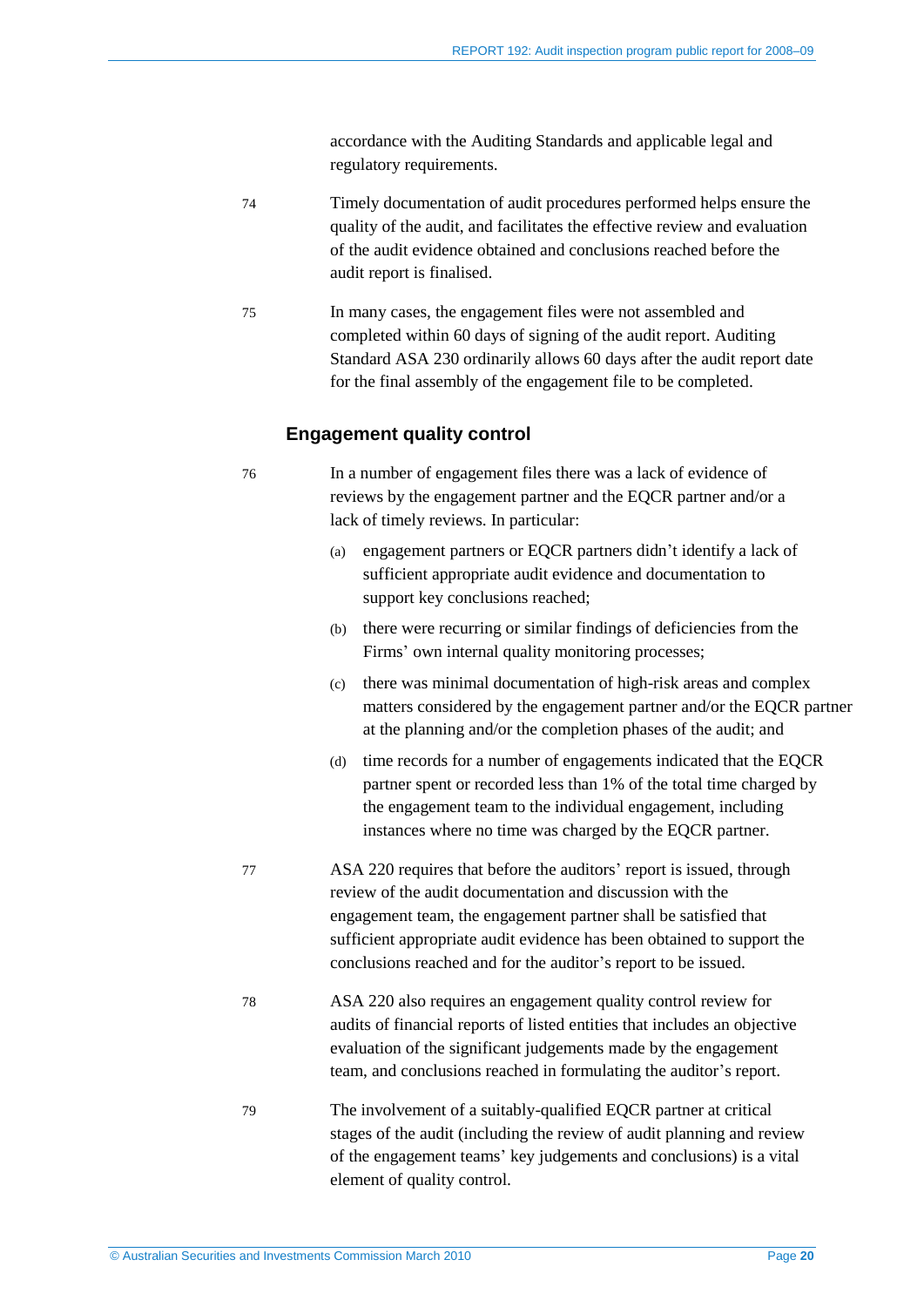## **Fair value measurements and impairment**

| 80 | Auditing Standard ASA 545 Auditing Fair Value Measurements and<br>Disclosure (ASA 545) requires the auditor to obtain sufficient<br>appropriate audit evidence that fair value measurements and<br>disclosures are in accordance with the entity's applicable financial<br>reporting framework. ASA 545 applies to fair value measurement for<br>the purpose of impairment testing under the accounting standards and<br>similar impairment calculations, such as 'value in use' calculations. |
|----|------------------------------------------------------------------------------------------------------------------------------------------------------------------------------------------------------------------------------------------------------------------------------------------------------------------------------------------------------------------------------------------------------------------------------------------------------------------------------------------------|
| 81 | Values of many assets were affected by the economic downturn.<br>Accounting standards have required enhanced disclosures of key<br>valuation assumptions and sources of estimation uncertainty.                                                                                                                                                                                                                                                                                                |
| 82 | In a number of engagements reviewed, auditors failed to adequately<br>document their consideration of whether client staff had the relevant<br>expertise and experience to perform 'value in use' calculations in<br>accordance with Accounting Standard AASB 136 Impairment of<br>Assets as required by ASA 545 and whether there was a need to use<br>the work of an expert. Similar issues were noted when financial<br>models were utilised to determine fair values.                      |
| 83 | In some instances where there was a significant risk relating to the fair<br>value of an asset, the auditors did not adequately document or<br>challenge whether the key assumptions used by management provided<br>a reasonable basis for measuring fair value and disclosures in the<br>financial report.                                                                                                                                                                                    |
| 84 | Other common flaws observed included:                                                                                                                                                                                                                                                                                                                                                                                                                                                          |
|    | lack of clarity in the audit working papers, which suggested the<br>(a)<br>auditor did not understand the nature of the discount rate being<br>used or the nature of the cash flows being discounted;                                                                                                                                                                                                                                                                                          |
|    | (b) the discount rate utilised not reflecting the risks specific to the<br>asset;                                                                                                                                                                                                                                                                                                                                                                                                              |
|    | the use of high growth rate assumptions, both within and beyond<br>(c)<br>explicit forecast periods, which were not adequately supported<br>and in some cases very optimistic;                                                                                                                                                                                                                                                                                                                 |
|    | poor documentation of sensitivity analyses performed by the<br>(d)<br>engagement team to test management assumptions;                                                                                                                                                                                                                                                                                                                                                                          |
|    | failing to evaluate whether the disclosures about fair values made<br>(e)<br>by the entity were in accordance with the relevant accounting<br>standards;                                                                                                                                                                                                                                                                                                                                       |
|    | the client omitting an estimate of some key future cash flows<br>(f)<br>which the company expected to derive from the asset; and                                                                                                                                                                                                                                                                                                                                                               |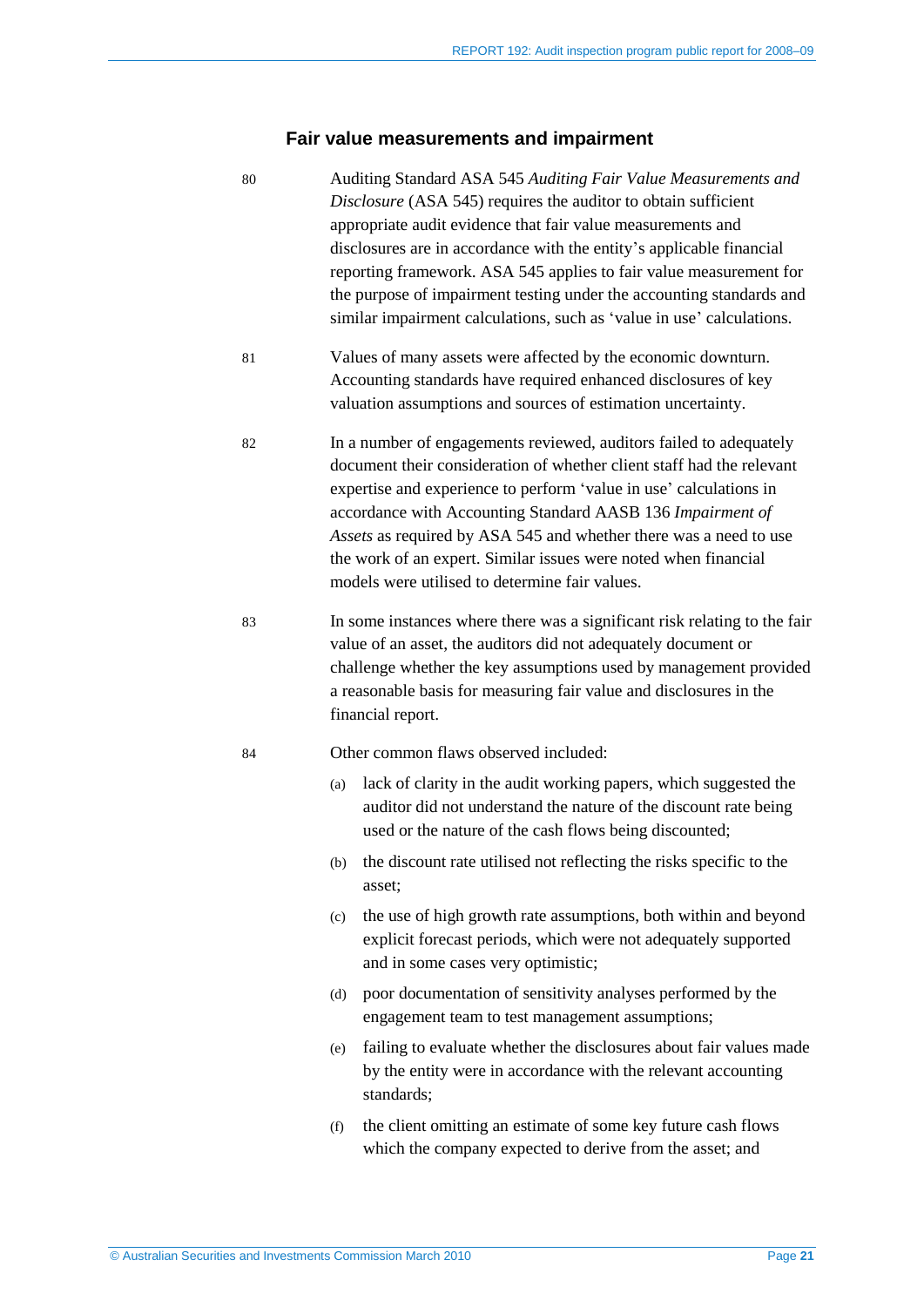(g) failing to ensure that the 'value in use' calculation was consistent with other audit evidence obtained during the audit, including valuation cross checks.

#### **Using the work of experts**

#### **External experts**

- 85 Auditing Standard ASA 620 *Using the Work of an Expert* (ASA 620) requires an auditor to obtain sufficient appropriate audit evidence that the scope of the expert's work is adequate for the purpose of the audit. The auditor is also required to evaluate the expert's objectivity. The risk that an expert's objectivity may be impaired increases where the expert is employed by the client.
- 86 A number of engagement files we reviewed did not adequately document how the auditors met the requirements of ASA 620. Common deficiencies were:
	- (a) the lack of sufficient evidence on the engagement files that the auditor considered the professional competence and objectivity of the expert, the appropriateness of the expert's work as audit evidence, and the reasonableness of the source data used by the expert to confirm the integrity and consistency of the data used;
	- (b) some experts' work did not include independently assessing the reasonableness of key assumptions which underpinned the valuation and the audit documentation did not adequately address this key limitation of scope in the expert's work; and
	- (c) it was not always clear that an expert engaged to determine the discount rate had determined the rate having regard to the risks attached to cash flows, as required by the relevant accounting standard.

#### **Internal experts**

- 87 Due to the recent economic downturn, it is increasingly common for engagement teams to rely on internal specialists for key areas of work such as fair value measurement and asset impairment.
- 88 Although appropriate use of specialists should enhance audit quality, in some instances engagement teams accepted the work undertaken by specialists without an adequate review of the sufficiency and appropriateness of audit evidence obtained, including in some instances where specific restrictions on the scope of the specialists' work were not addressed.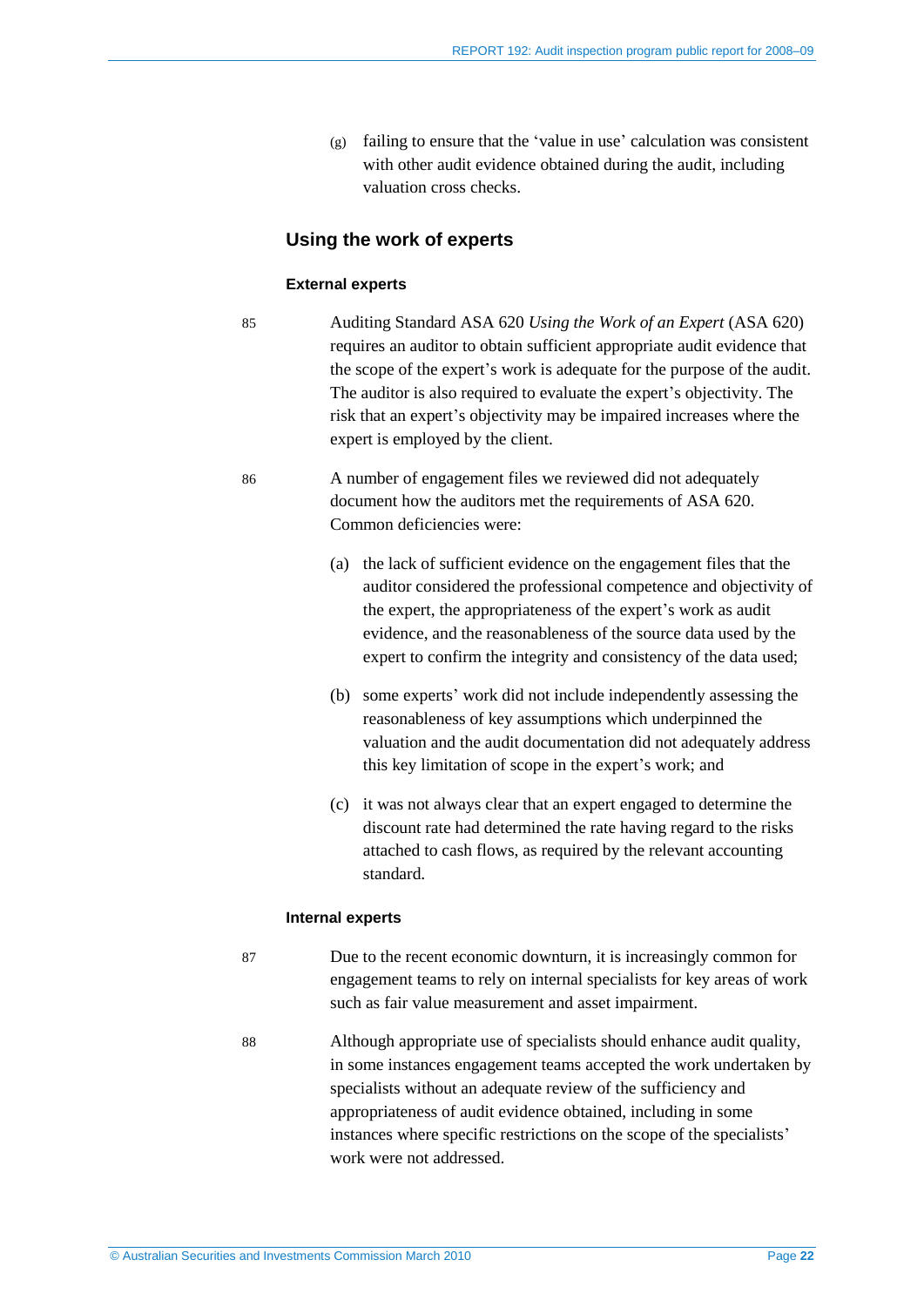89 Engagement teams need to ensure that work performed by specialists is fully-integrated into the audit process, and ensure there are no gaps in work by clearly agreeing on the scope of the work to be performed, clarifying respective responsibilities, and ensuring that the scope and conclusions are appropriately documented.

#### **Going concern**

- 90 Auditing Standard ASA 570 *Going Concern* (ASA 570) requires the auditor to consider the appropriateness of management's assessment of the entity's ability to continue as a going concern in the preparation of the financial report.
- 91 ASA 570 requires the auditor to undertake specific procedures when events or conditions have been identified, which may cast significant doubt on the entity's ability to continue as a going concern. This includes gathering sufficient appropriate audit evidence to confirm or dispel whether or not material uncertainty exists by performing audit procedures and considering the effects of management plans and other mitigating factors.
	-
- 92 In a small number of engagement files, there appeared to be a lack of sufficient appropriate audit evidence supporting the auditor's consideration and evaluation of management's assessment of the entity's ability to continue as a going concern. We noted instances where key indicators such as cash flows for the next 12 months from the date of the audit report, were not considered by the auditor. In two instances, events or conditions casting doubt on the entity's ability to continue as a going concern had been identified but a modified opinion was not issued.

#### **Using the work of another auditor**

- 93 Auditing Standard ASA 600 *Using the Work of Another Auditor* (ASA 600) requires the principal auditor to consider the professional competence of the other auditor when planning to use the work of that auditor.
- 94 In a small number of the 95 engagement files reviewed, the work of another auditor was relied upon by the principal auditor. In many of these cases there was insufficient evidence on the engagement files that the auditor considered the professional competence of the other auditor.
- 95 Although most of the other auditors were part of the network firm, it is still necessary for the auditor to give appropriate consideration to their competency. While some firms had enquired about the results of the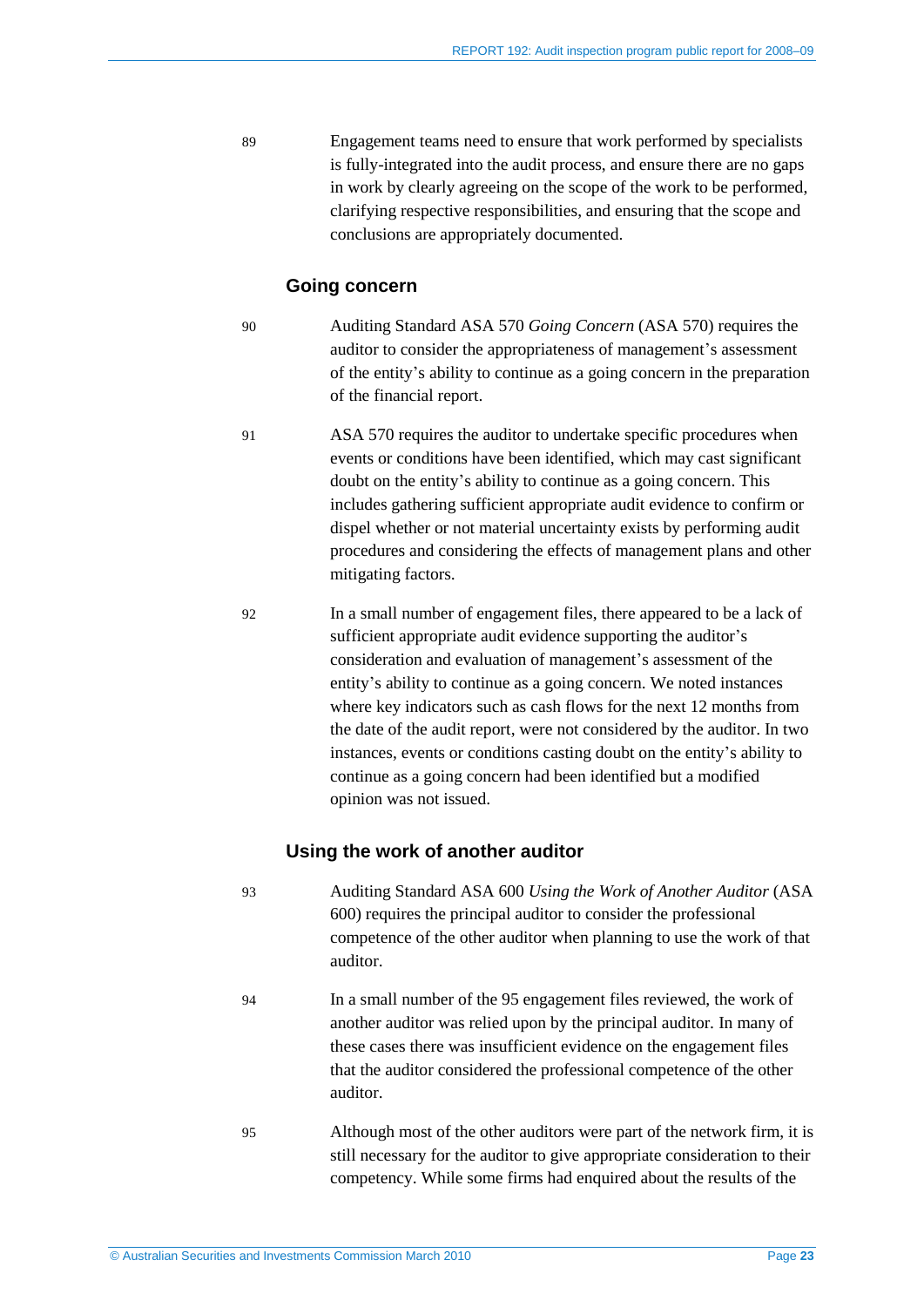internal quality reviews of the other audit firm, this was not part of the formal quality control process.

- 96 Other common deficiencies noted were a lack of sufficient appropriate audit evidence and/or documentation to evidence that:
	- (a) the work of the other auditor was adequate in a context of the subsidiary audit and complied with the Auditing Standards;
	- (b) the principal auditor had considered the impact of any substantial differences between the auditing and accounting standards where the entity audited by the other auditor is overseas; and
	- (c) all the work requested by the principal auditor in the interoffice or group instructions were actually received and/or reviewed by the principal auditor.

#### **Subsequent events**

- 97 Auditing Standard ASA 560 *Subsequent Events* (ASA 560) requires the auditor to perform audit procedures designed to obtain sufficient appropriate audit evidence that all events up to the date of the auditor's report that may require adjustment or disclosure in the financial report are identified.
- 98 In a few engagement files reviewed, there was no evidence that adequate audit procedures had been performed to ensure that events up to the date of the auditor's report had been considered. In a number of instances, subsequent events work was performed, however, this was performed well before the date of the audit report.
- 99 In some instances, there was a lack of sufficient appropriate audit evidence on the engagement file to support that audit work had been performed prior to signing the audit opinion or review conclusion to fully determine the materiality of the subsequent event, and therefore to support conclusions relating to the non-disclosure of post-balance date events in the financial report. In other instances, although the directors' report contained disclosure on subsequent events, the audited financial reports did not contain similar disclosures.

#### **Fraud**

100 Auditing Standard ASA 240 *The Auditor's Responsibility to Consider Fraud in an Audit of a Financial Report* (ASA 240) requires consideration of the risks of material misstatement in the financial report due to fraud in planning and performing the audit, and perform procedures to reduce audit risk to an acceptably low level.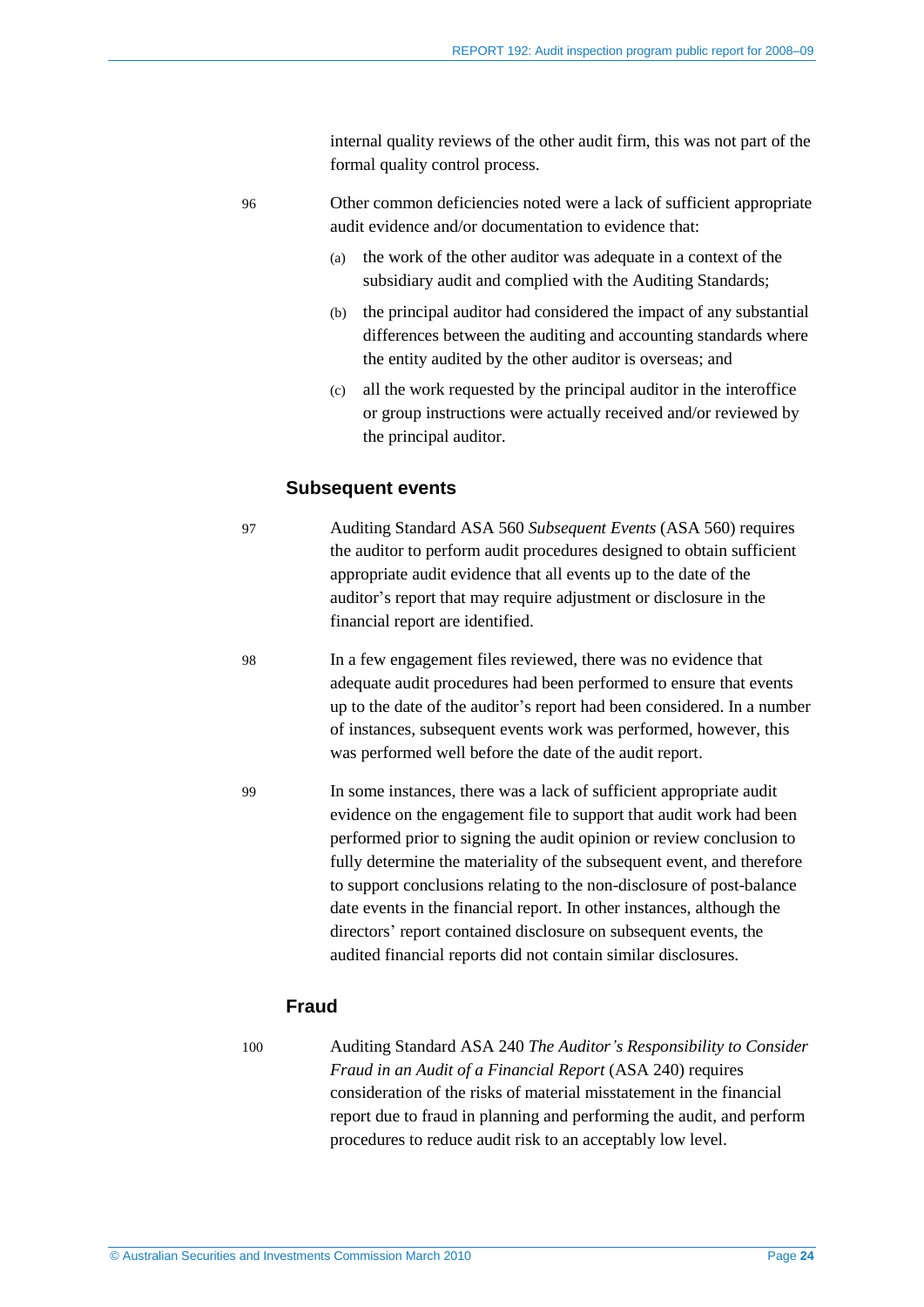- 101 Common issues noted in this area included a lack of robust documentation of fraud risk discussions within the engagement team during audit planning with those charged with governance.
- 102 In a number of instances, firms have implemented checklists or questionnaires to assist in ensuring compliance with the requirements of the standard. Although the checklists were generally completed by engagement teams, there was limited or no documentation on the engagement file supporting the risk factors identified and how audit procedures were designed to address those risks.
- 103 Contrary to the requirements of the standard, we also noted some instances where limited or no audit procedures were performed to identify and assess the risks of material misstatement due to fraud relating to revenue recognition.

#### **Risk assessment and response**

- 104 Auditing Standards ASA 315 *Understanding the Entity and its Environment and Assessing the Risks of Material Misstatement* (ASA 315) and ASA 330 *The Auditor's Procedures in Response to Assessed Risks* (ASA 330) require understanding the entity and its environment, including its internal controls, and assessing the risks of material misstatement of the financial report (whether due to fraud or error), and designing and performing further audit procedures at the financial report and assertion levels in a financial report audit. 105 In a number of engagements reviewed, there was a lack of sufficient appropriate audit evidence on file to indicate that the requirements of the standards had been met. In some cases, there was no documented assessment and understanding of the entity and its environment, including its internal controls to identify and assess the risks of material misstatement of the financial report. 106 The requirements to assess the significance of identified risks during
- the planning process and reassessing those risks throughout and at the end of the audit were not complied with in some instances. Also, the identified risks were not linked to audit procedures designed to mitigate those risks in some instances.
- 107 Other non-compliances related to a lack of audit documentation to evidence that a review of accounting policies and an evaluation of the overall presentation of the financial report had been performed, and that material journal entries and other adjustments made during the course of preparing the financial report had been examined.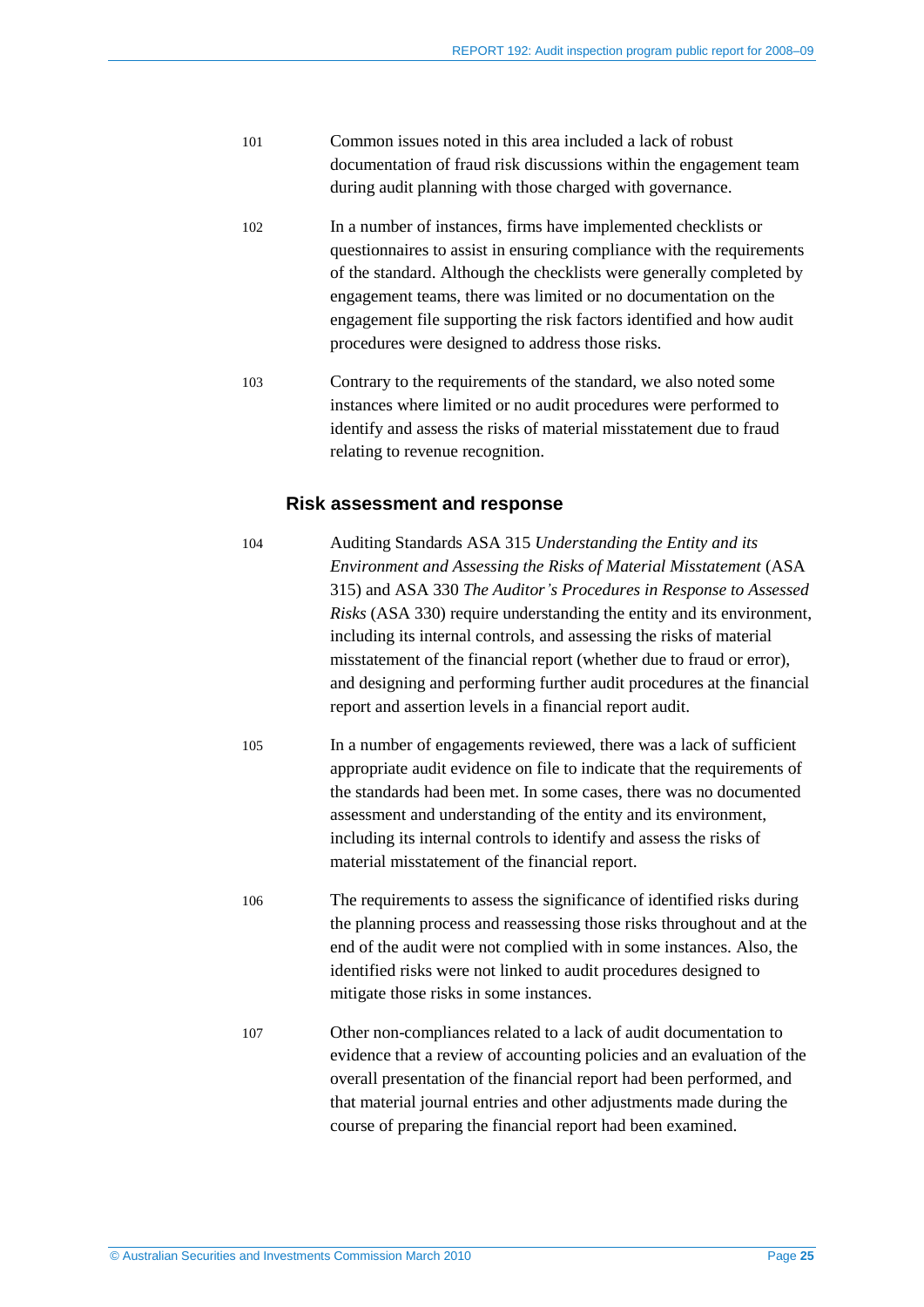#### **Form and content of audit reports**

108 A number of audit reports for the engagements selected for review were not in compliance with the requirements of Auditing Standard ASA 700 *The Auditor's Report on a General Purpose Financial Report* (ASA 700) or the Corporations Act. For example, at one Network Firm we noted that several auditor's reports did not include an opinion on whether the remuneration report contained in the directors' report complied with the Corporations Act. At another Network Firm, we noted that some audit opinions were not signed under the correct name of the firm.

## <span id="page-25-0"></span>**Other observations and findings**

109 Our other observations and findings from the review of the audit and review engagement files are detailed below.

#### **Analytical procedures**

- 110 In a number of cases, analytical procedures used in the planning of the audit were not performed well, with limited or no predictive analysis undertaken and management data was utilised without adequate work to ascertain the reliability of the data.
- 111 Similarly, for substantive analytical procedures, it was common for engagement teams to document explanations provided by management without further independent corroboration of the explanations or reference to the auditors' own understanding of the entities' operations.

#### **Sampling**

- 112 In a small number of engagement files reviewed, we found instances of inappropriate sampling methods, inadequate sample sizes and poorly-documented rationales for selecting particular items for audit testing.
- 113 Further, the auditor's consideration of the sample results, the nature and cause of any errors identified and their possible effect on the particular audit objective on some engagements were not documented in the engagement file.

#### **Related parties**

114 Several engagement files had insufficient audit work in relation to the identification and assessment of related parties, related party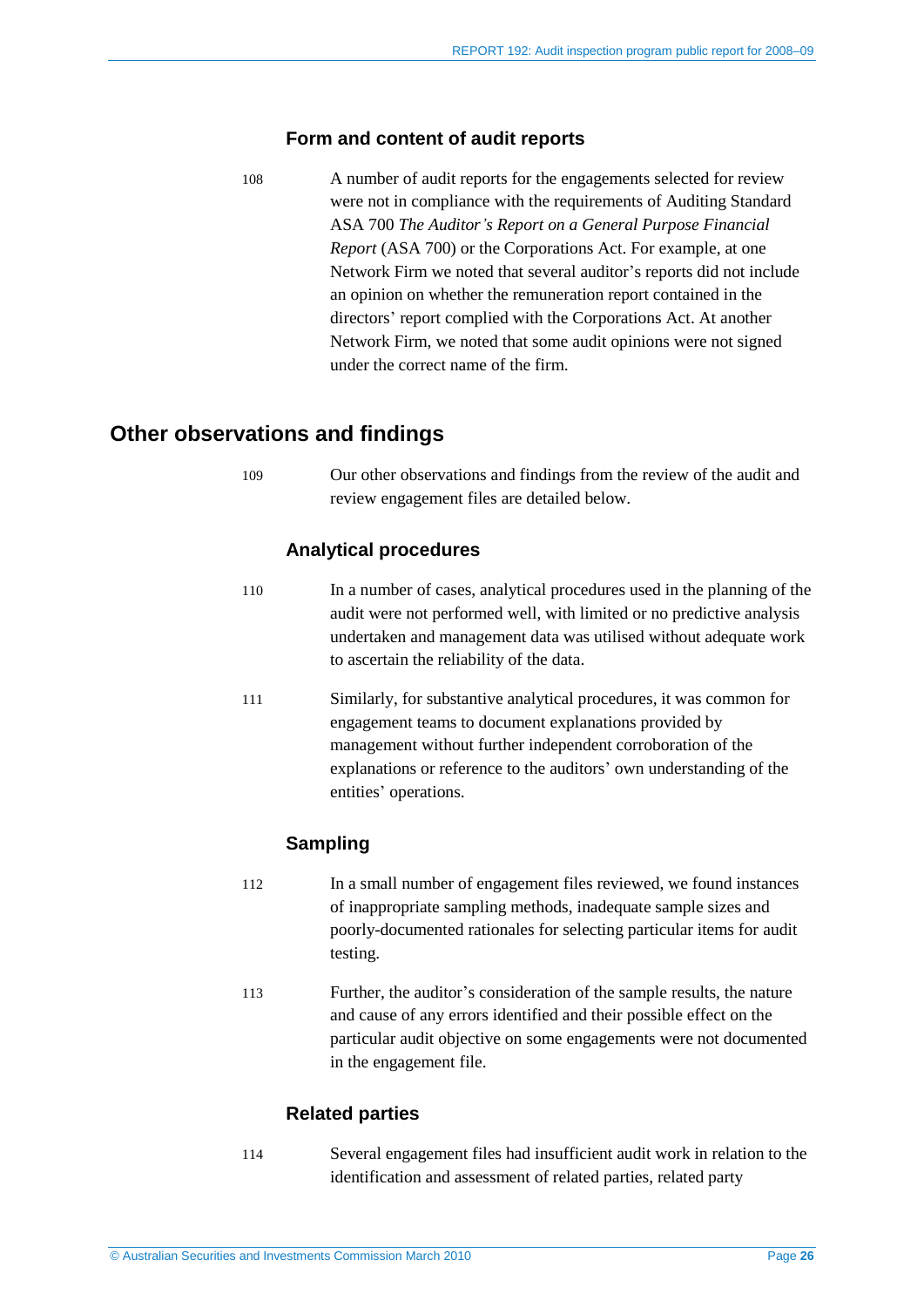transactions and completeness of related party disclosures in the financial statements in accordance with the requirements of Accounting Standard AASB 124 *Related Party Disclosures*.

#### **Laws and regulations**

- 115 Several engagement files failed to demonstrate either an assessment of the client's compliance with laws and regulations or obtain specific representation from management regarding compliance with applicable laws and regulations.
- 116 In addition, at one Network Firm, we noted that the director's report (accompanying the audited financial report in the annual report) did not contain certain disclosures required by the Corporations Act.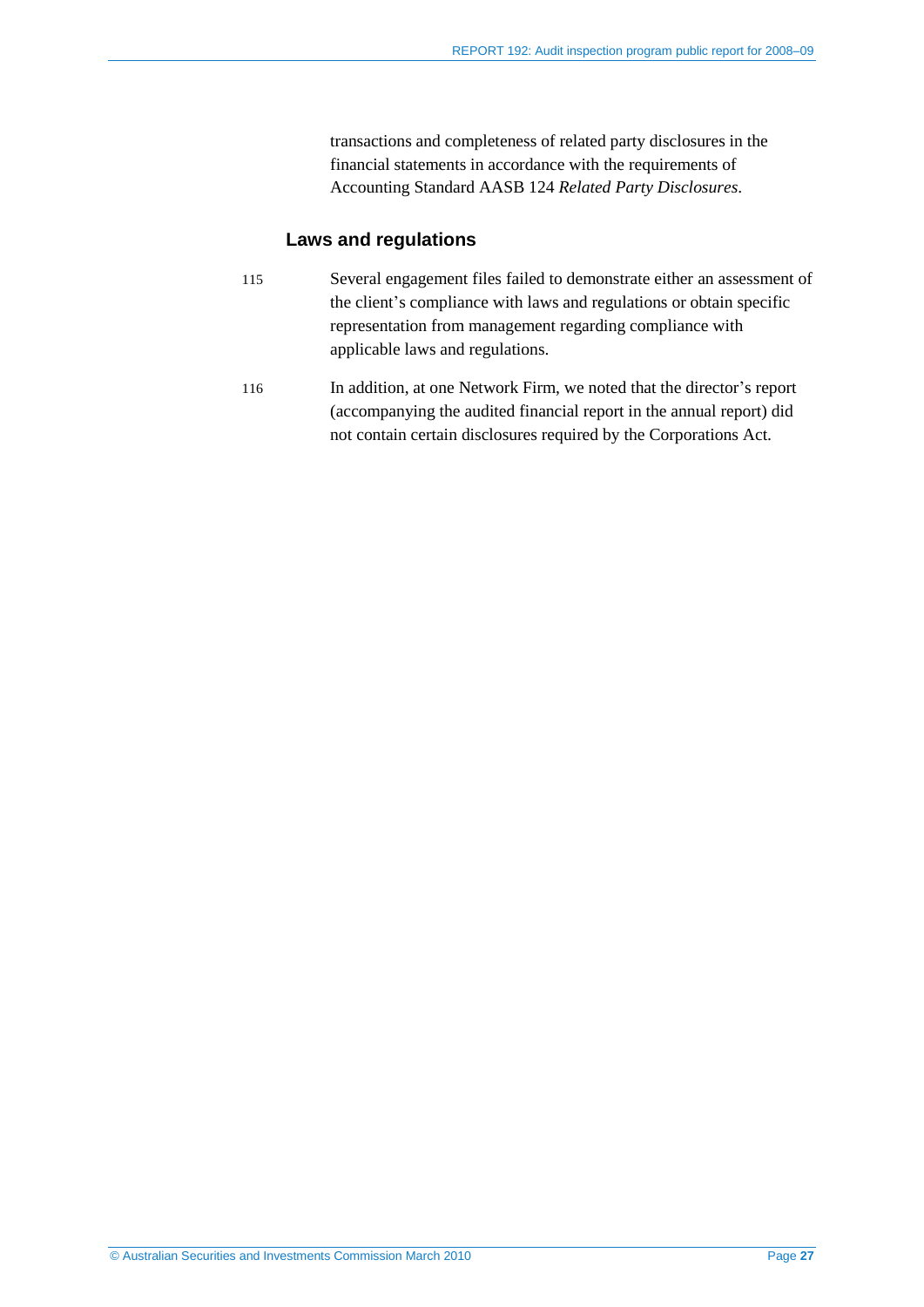## <span id="page-27-0"></span>**C Quality control systems—National and Network Firms**

#### **Key points**

Some National Firms need to improve the review and testing of their quality control systems, particularly in the context of auditor rotation.

Many Network Firms need to fully implement common quality control policies and processes.

Network Firms need to adopt an effective testing and monitoring regime to assess the effectiveness of their quality control systems.

## <span id="page-27-1"></span>**Introduction**

| 118 | All firms need to have quality control systems in place that meets the<br>requirements of Accounting Professional and Ethical Standard APES<br>320 Quality Control for Firms (APES 320) and Auditing Standard<br>ASA 220 Quality Control for Audits of Historical Financial<br>Information (ASA 220).                                |
|-----|--------------------------------------------------------------------------------------------------------------------------------------------------------------------------------------------------------------------------------------------------------------------------------------------------------------------------------------|
| 119 | In assessing the firms' quality control framework we follow the<br>elements set out in APES 320, being: leadership responsibilities for<br>quality within the Firm, ethical requirements, acceptance and<br>continuance of client relationships and specific engagements, human<br>resources, engagement performance and monitoring. |
| 120 | The following sections summarise ASIC's observations and findings<br>for each of these elements with respect to National Firms and Network<br>Firms inspected during 2008–09.                                                                                                                                                        |

## <span id="page-27-2"></span>**National Firms**

#### **Leadership responsibilities for quality within the firm**

- 121 National Firms have policies and procedures designed to ensure audit quality and that audits are performed in accordance with legal and professional requirements.
- 122 Although the frequency of independence and audit quality messages appear to be adequate at all National Firms, the observations and findings from some National Firm's own monitoring processes and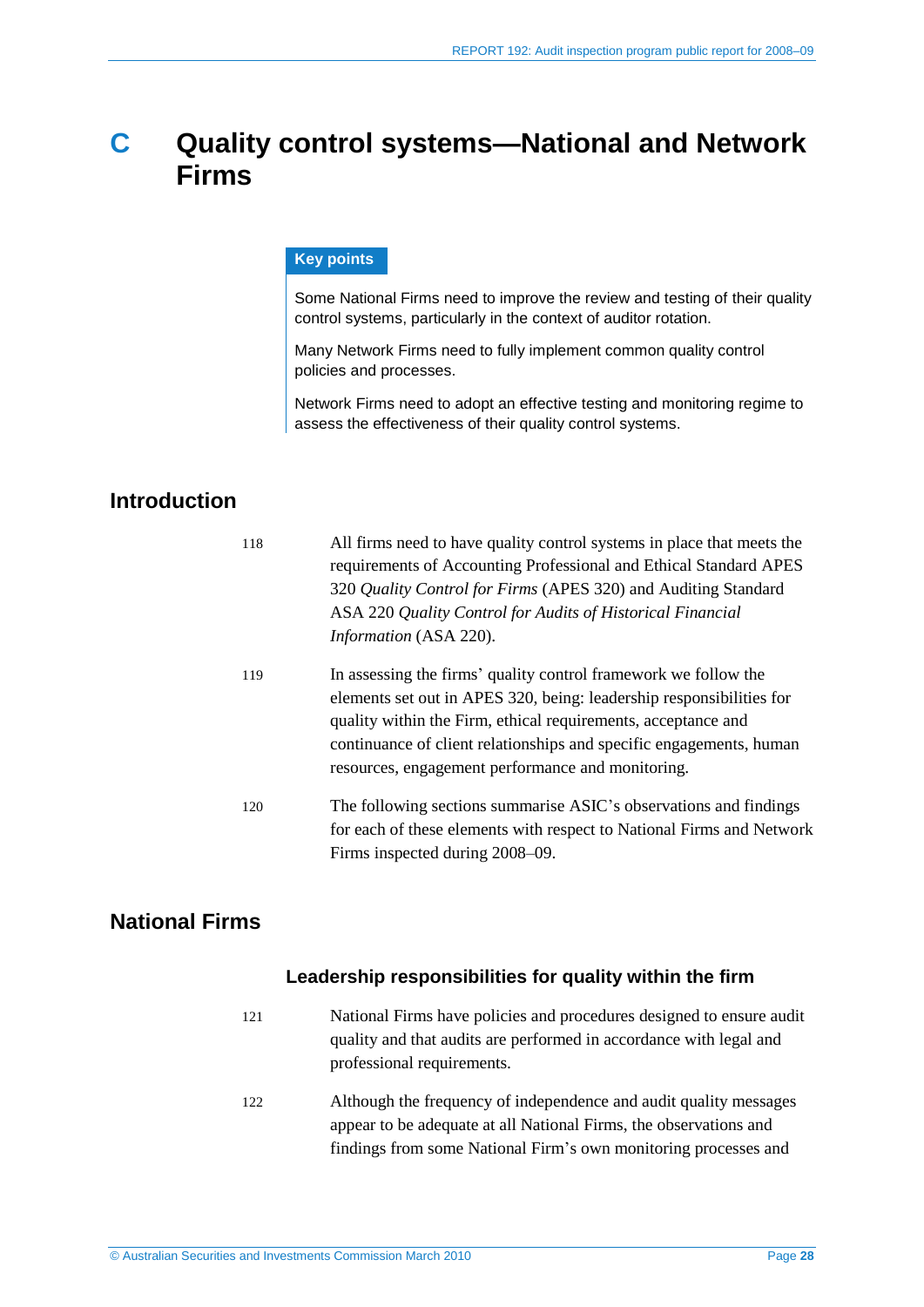our engagement file reviews were, in some cases, at odds with these messages.

123 National Firms should continue to ensure that appropriate leaders within their respective firms regularly reinforce the 'tone at the top' messages about audit quality and the consequences of non-compliance to partners and staff.

#### **Ethical requirements and independence issues**

#### **Policies, systems and processes**

- 124 All National Firms have implemented systems and processes to facilitate compliance with their independence policies, and many Firms continue to improve their policies and systems. National Firms' policies and procedures require partners and senior staff to disclose their investments on an interactive database which is automatically matched with a prohibited securities list.
- 125 Although the extent of testing performed by the National Firms on independence quality control systems varies between each Firm, the sample sizes for testing partner independence declarations on a periodic basis increased for all Firms in 2008–09.
- 126 Irrespective of the sophistication of the systems in place or the sample sizes tested by each National Firm, all National Firms' internal testing of compliance continued to reveal non-compliances with their independence policies and systems. It is important to note, however, that in some areas the National Firms' policies include requirements that go further than those of the Corporations Act.
- 127 The most common non-compliance with policy at some of the National Firms continued to be the failure of partners and staff to record all reportable investments and financial interests in the Firms' independence monitoring systems. This is despite the level of resources invested by the National Firms in their quality control infrastructure, and continuous reinforcement of independence requirements through training and communications to partners and staff from the Firms' leadership.

#### **Auditor rotation**

128 Four contraventions of the auditor rotation requirements of the Corporations Act were noted at two of the National Firms—three at one firm and one at another firm. These contraventions of the Corporations Act were identified by the firm's internal monitoring systems and disclosed to ASIC on a voluntary basis. In all cases, an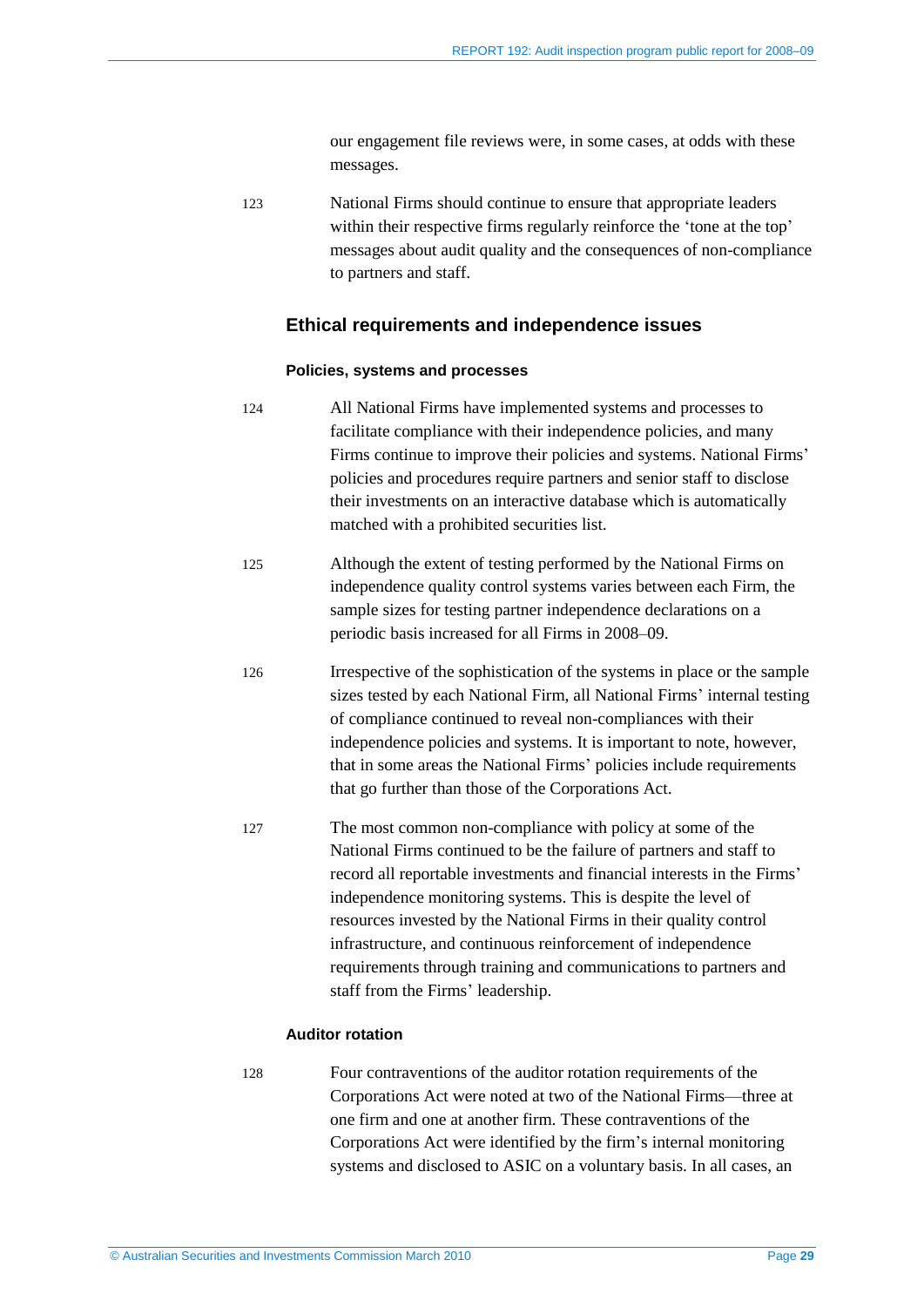ineligible partner played a significant role either as an engagement partner or engagement quality control review partner in the audit of a listed client for more than five out of seven successive financial years.

129 The Firms' investigations into the root cause of these contraventions indicated that improvements were required to either the auditor rotation databases that captured the partner rotation information or other related internal monitoring processes. The leadership of each Firm took strong and timely action, including financial sanctions, against the partners involved. These National Firms also enhanced their rotation monitoring processes to reduce the possibility of further breaches.

#### **Consultations**

130 Some National Firms need to ensure that independence consultations are better documented so that potential independence threats are identified, escalated, and action is taken to reduce the threats to an acceptable level. National Firms increased the importance of compliance with independence requirements when evaluating partner performance, by imposing financial penalties for significant identified non-compliances.

#### **Acceptance and continuance of client relationships and specific engagements**

131 All National Firms have robust policies and processes for client and engagement acceptance and continuance, including allocating risk ratings to all audit clients. In response to the GFC, National Firms have increased their attention to managing the risks associated with accepting and retaining clients and have reassessed the ratings of individual clients and engagements.

#### **Human resources**

- 132 We reviewed the partner and staff evaluation and remuneration processes at all National and Network Firms to assess auditor independence and audit quality aspects.
- 133 National Firms have extensive human resource policies and procedures that give due recognition to audit quality, ethical principles, competence in staff and partner evaluation, remuneration and promotion procedures. However, the practical application of these policies and procedures can be further improved.
- 134 Some common observations from a limited sample of partner and staff performance evaluation documents reviewed at each National Firm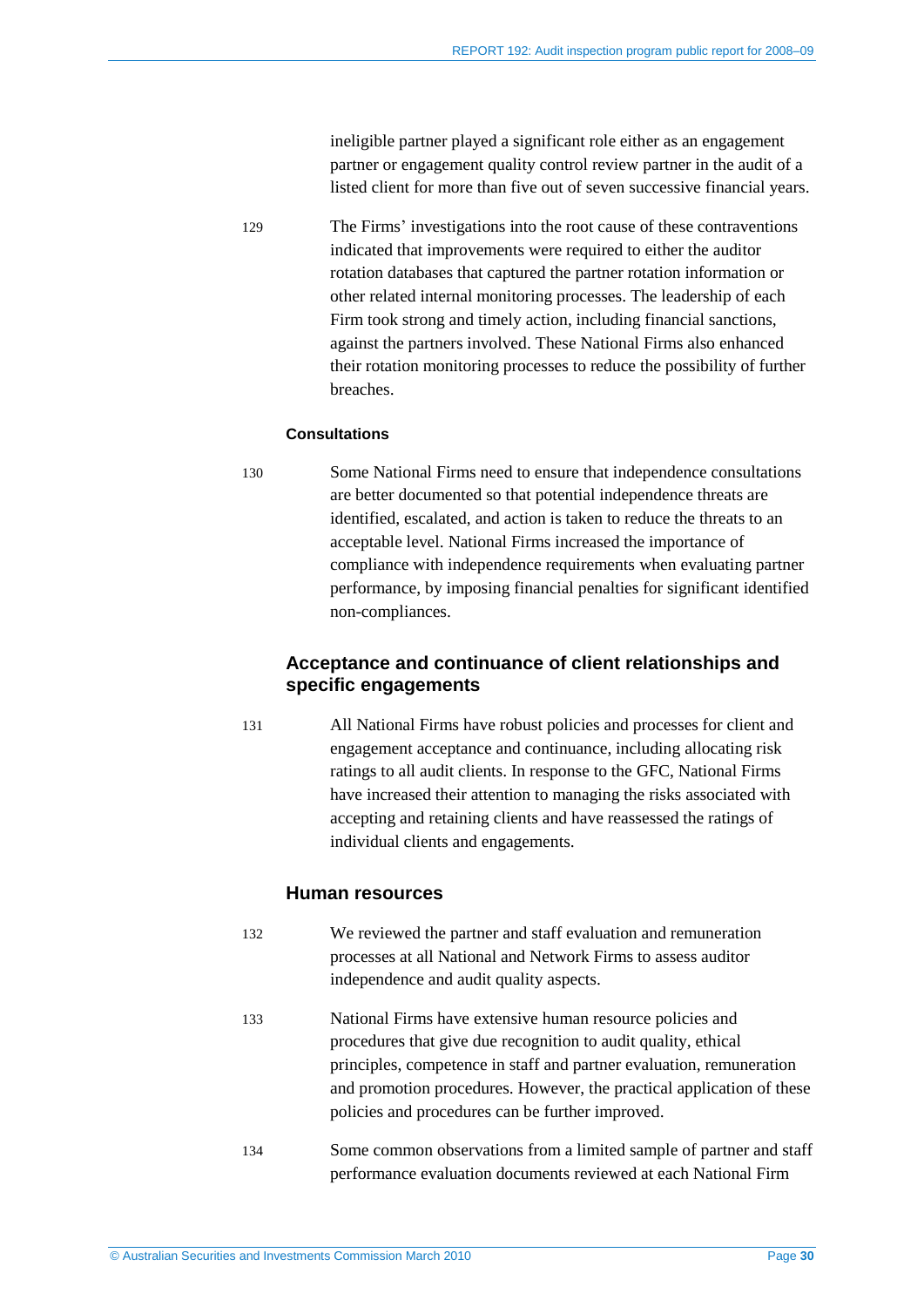included the need to improve the sufficiency and uniformity of documentation regarding partner and staff performance reviews. There was a lack of transparent indicators linking compliance with independence policies and the results of internal monitoring reviews to partner remuneration and bonus allocations.

135 We also noted that some National Firms were not recording industryspecific training for staff. These National Firms need to implement processes to record industry-specific training to help identify staff with relevant industry knowledge for specialised and complex audit engagements.

#### **Engagement performance**

136 All National Firms continue to enhance their systems and processes to better integrate audit technology with their audit methodology. A number of Firms implemented, or are in the process of implementing, new audit technology systems.

#### **Monitoring**

#### **Policies and procedures**

137 All National Firms have comprehensive policies and procedures to govern the monitoring of independence and audit quality in accordance with legal and professional requirements. The Firms make regular and rigorous periodic inspections of a selection of completed audit engagements and the results are reported to their leadership team. Further, National Firms have clear accountable action plans for ongoing consideration and evaluation of their quality control systems and staff training.

#### **Monitoring review findings**

138 Overall, the processes developed and adopted by National Firms appear to be robust. However, in some instances, we noted that the types of issues identified through the internal quality review processes were very similar when compared with the previous year's monitoring results. This raises the question as to whether the Firms' program is an effective mechanism in changing partner and staff behaviour and whether the means of addressing recurring non-compliance were effective.

#### **Timing or monitoring reviews**

139 At some National Firms, there was a significant time delay between conducting audit work and the timing of internal quality reviews due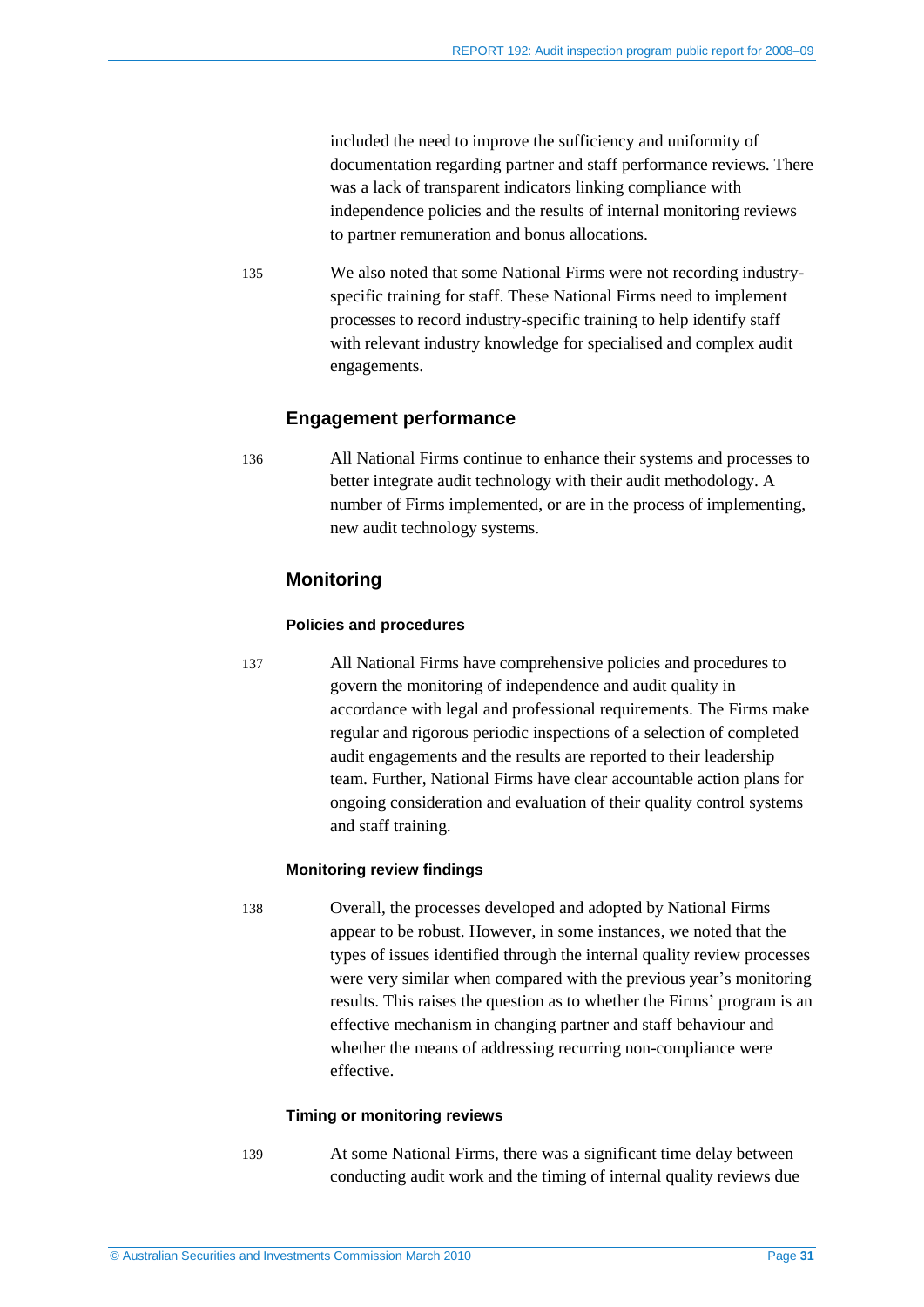to the Firms' global quality monitoring timeframes. This may impact on audit quality due to a lack of timely remedial action in relation to individual engagements.

140 To prevent deficiencies similar to those detected in past reviews from being repeated in future engagements, prompt disciplinary action is required against partners and staff who fail to comply with the Firms' policies and procedures as well as other appropriate actions such as timely and effective staff training. Given that the timing of these reviews is governed by global policies, the affected Firms have put in place other initiatives and communication strategies to ensure that key messages from the quality reviews are provided efficiently to staff.

#### **Reporting to ASIC**

141 Some National Firms need to ensure they comply with their obligations under s311 of the Corporations Act to report contraventions and suspected contraventions of the Corporations Act to ASIC. These include contraventions in relation to the auditor independence requirements of the Corporations Act and significant non-compliances with Accounting and Auditing Standards.

## <span id="page-31-0"></span>**Network Firms**

#### **Leadership responsibilities for quality within the firm**

- 142 While all Network Firms have indicated their commitment to audit quality during our inspections, there is a clear need to further strengthen their policies and procedures that promote the recognition of audit quality in performing engagements and the consequences of non-compliance with these policies and procedures.
- 143 The Network Firms' leadership need to clearly communicate and demonstrate an internal culture and tone that emphasises the overriding importance of audit quality, including in strategic plans or other similar documents.
- 144 Network Firms can further demonstrate 'tone at the top' by ensuring that transparent linkages exist between their monitoring processes for audit quality, auditor independence, partner and staff evaluation and remuneration processes.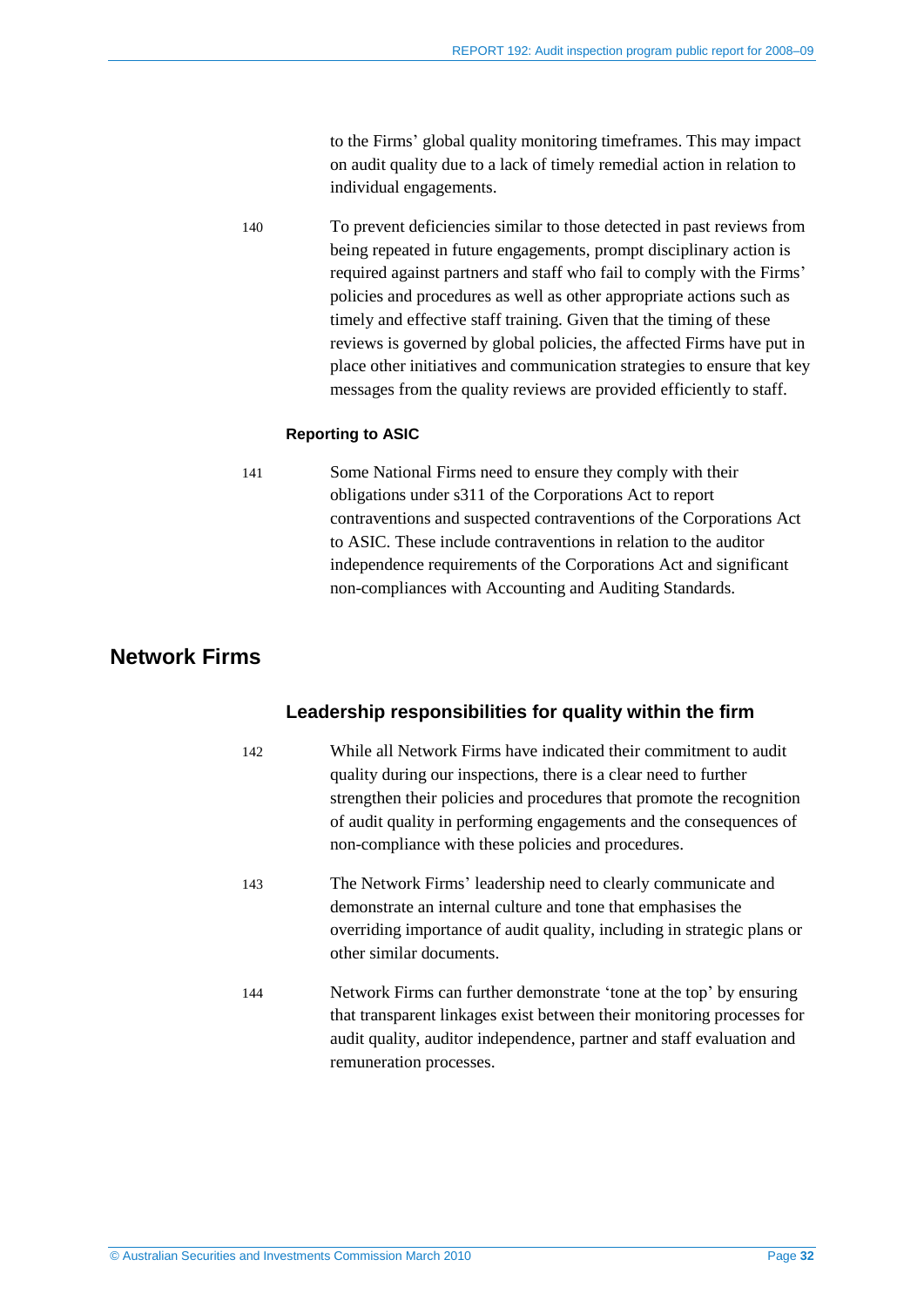#### **Ethical requirements and independence issues**

#### **Policies, systems and processes**

145 The completeness and adequacy of independence policies varied among Network Firms. In particular, a number of Firms were still in a transitionary phase in modifying their systems, policies and processes to ensure uniformity between member firms. Therefore we were unable to assess the operating effectiveness of policies and procedures over an extended period of time at these firms. In some instances, we noted inconsistencies in policies and the practical application of systems and processes at Network member firms.

#### **Testing of independence systems**

- 146 With the exception of two Network Firms, testing the independence systems and processes used to ensure compliance with their legal and professional independence requirements had not commenced at Network Firms. For one of the two Network Firms that is testing its independence systems, the program is not comprehensive and the Network Firm did not deal with identified breaches arising from its testing process in a timely manner.
- 147 Without a robust testing program, only limited reliance can be placed by Network Firms on the effectiveness of their independence systems and processes.

#### **Auditor rotation**

- 148 Based on the size and nature of their listed audit client portfolios, Network Firms do not have sophisticated systems to monitor compliance with the auditor rotation requirements of the Corporations Act. However, some of the more common findings for some of the Network Firms included:
	- (a) no documented auditor rotation plan;
	- (b) rotation plan not updated to reflect recent partner movements; and
	- (c) the engagement quality control reviewer (EQCR) not included in rotation plans.

#### **Consultation**

149 In addition, some Network Firms lacked formal processes to record and monitor independence consultations and ensure that any potential independence threats were identified, documented and action taken to reduce the threats to an acceptable level.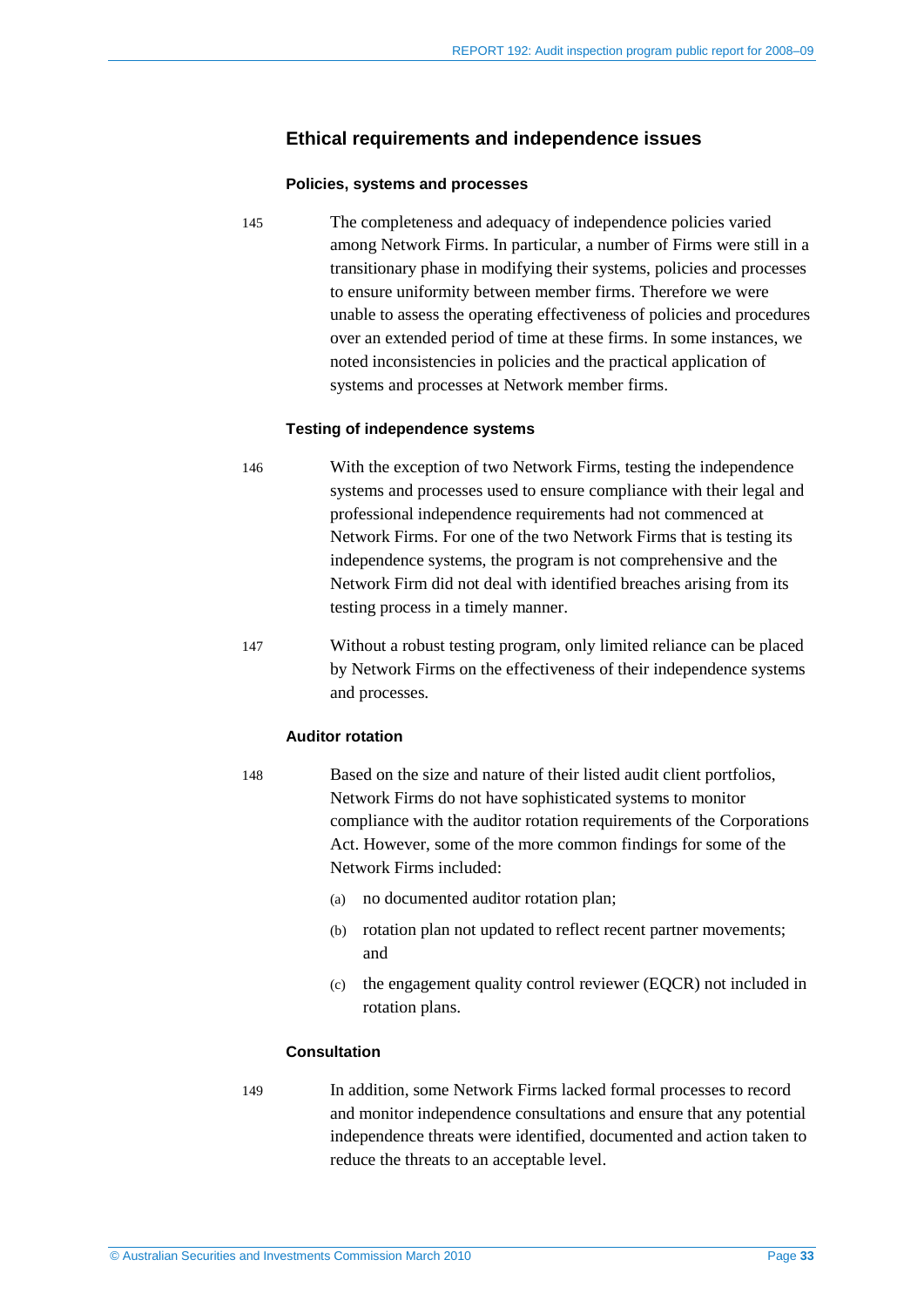#### **Acceptance and continuance of client relationships and specific engagements**

- 150 While no significant systemic issues were noted, many Network Firms need to make their client acceptance and engagement continuance systems and processes more comprehensive and rigorous. Appropriate consideration needs to be given to the risk assessment process, including implications of significant changes in the risk profile of existing clients. This should take into account the integrity of key management personnel, including their attitudes toward aggressive interpretation of accounting standards and the importance of an internal control environment, business reputation, its operations and practices and inappropriate limitation in the scope of audit work.
- 151 The primary focus should continue to be on independence considerations, possible conflicts of interests and whether the firm continues to have the requisite skills to conduct an engagement.
- 152 In some instances, we noted that detailed consideration of whether to continue with an existing audit engagement occurs after a firm has been appointed as the auditor at the client's annual general meeting and in some instances after the audit planning has commenced or been completed.
- 153 Network Firms need to ensure that continuance assessments are made immediately after completing an audit so that the decision to discontinue with the engagement can be communicated in a timely manner to the client prior to reappointment at the annual general meeting and consent to resign from ASIC is obtained in accordance with the Corporations Act and the timing outlined in ASIC policies.

#### **Human resources**

- 154 Most Network Firms do not have appropriate policies and procedures to adequately consider audit quality and independence attributes in partner performance evaluations, and many Network Firms do not document partner evaluations. Policies and procedures should be documented to ensure that partners and staff are aware of the Firm's expectations regarding audit quality and ethical principles.
- 155 Clear understanding of audit quality and adherence to ethical principles should be key criteria for advancement and remuneration decisions. Failure to comply with these criteria should result in disciplinary and other appropriate action, such as training.
- 156 An adequate system of performance appraisals needs to be in place in order for partners and staff to receive meaningful feedback on their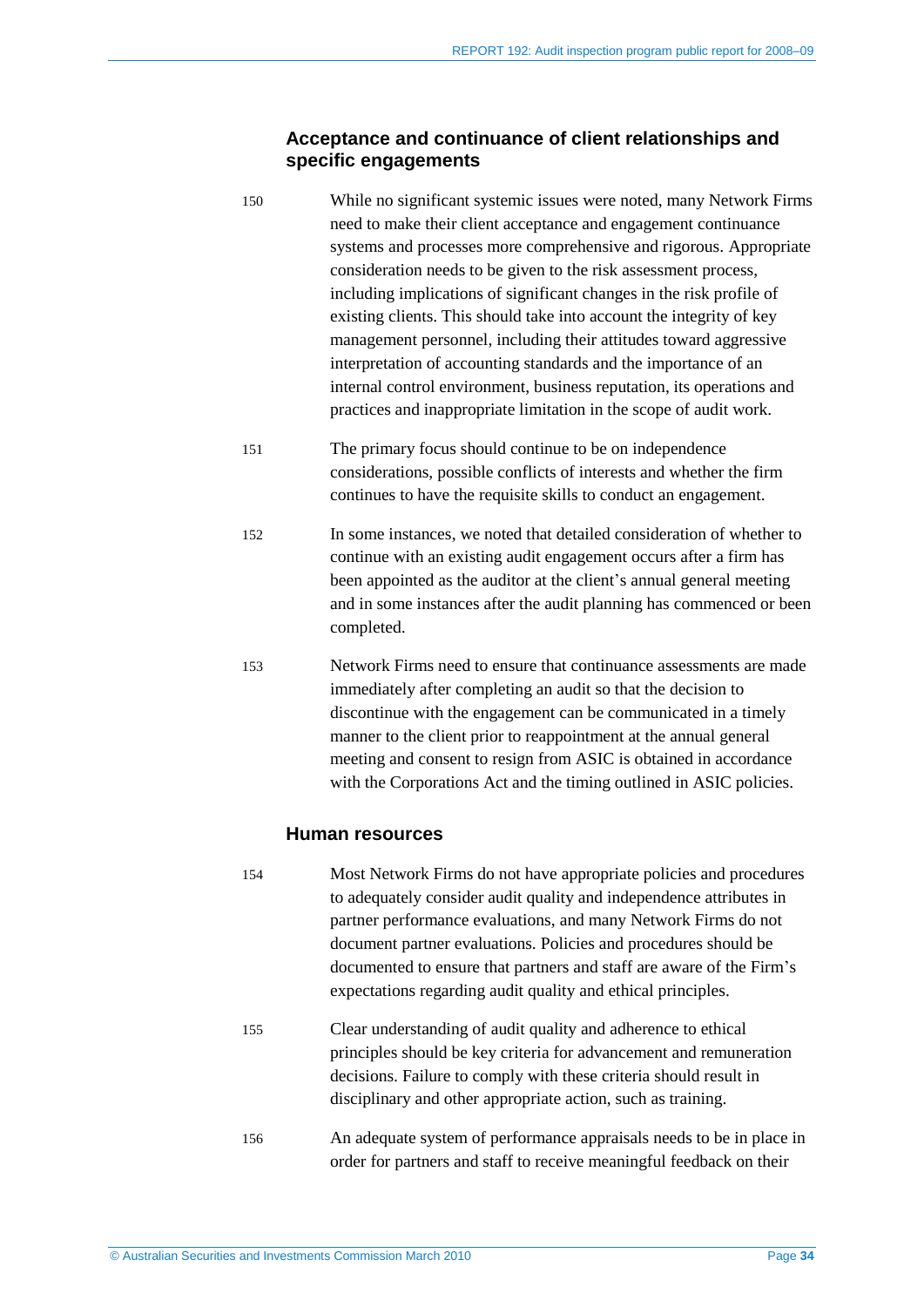performance, including advice on areas of improvement and additional training needs.

157 Completion and approval of appraisal documentation for both partners and staff should be on a timely basis to promote audit quality. In addition, the results of internal and external quality monitoring processes and outcomes of the Firms' independence testing should be incorporated into individual performance evaluation and remuneration.

#### **Engagement performance**

- 158 Some Network Firms are yet to develop or implement comprehensive audit manuals that provide practical guidance on Auditing Standards and application of the audit firm's software to ensure clarity and consistency in the conduct of audit work. Gaps were noted between some Firms' audit technology software and audit manuals, which resulted in inconsistent application of electronic work paper methodology across members of Network Firms. Examples of shortcomings in engagement performance policies and their application at some Network Firms include:
	- (a) lack of an up-to-date audit manual to provide staff with practical guidance on the Firm's interpretation of the Auditing Standards and the use of audit technology to ensure clarity and consistency in conducting audit work;
	- (b) no clear guidance in the existing audit manual on the roles and responsibilities of the EQCR, including the extent, timing and documentation requirements of the EQCR in accordance with ASA 220;
	- (c) no policy in audit manual regarding final assembly and archiving of audit engagement files, audit documentation requirements and inadvertent loss of engagement files;
	- (d) inconsistency in the use of audit methodology and technology between member firms of the same network; and
	- (e) non-utilisation of standard security features of the audit technology systems to enhance integrity of the engagement file (e.g. passwords and lockdown features not utilised, log of changes made to working papers and the function to back date and post date sign-offs not active).

#### **Monitoring**

- 
- 159 Most Network Firms need to strengthen policies and procedures that facilitate monitoring of independence and audit quality requirements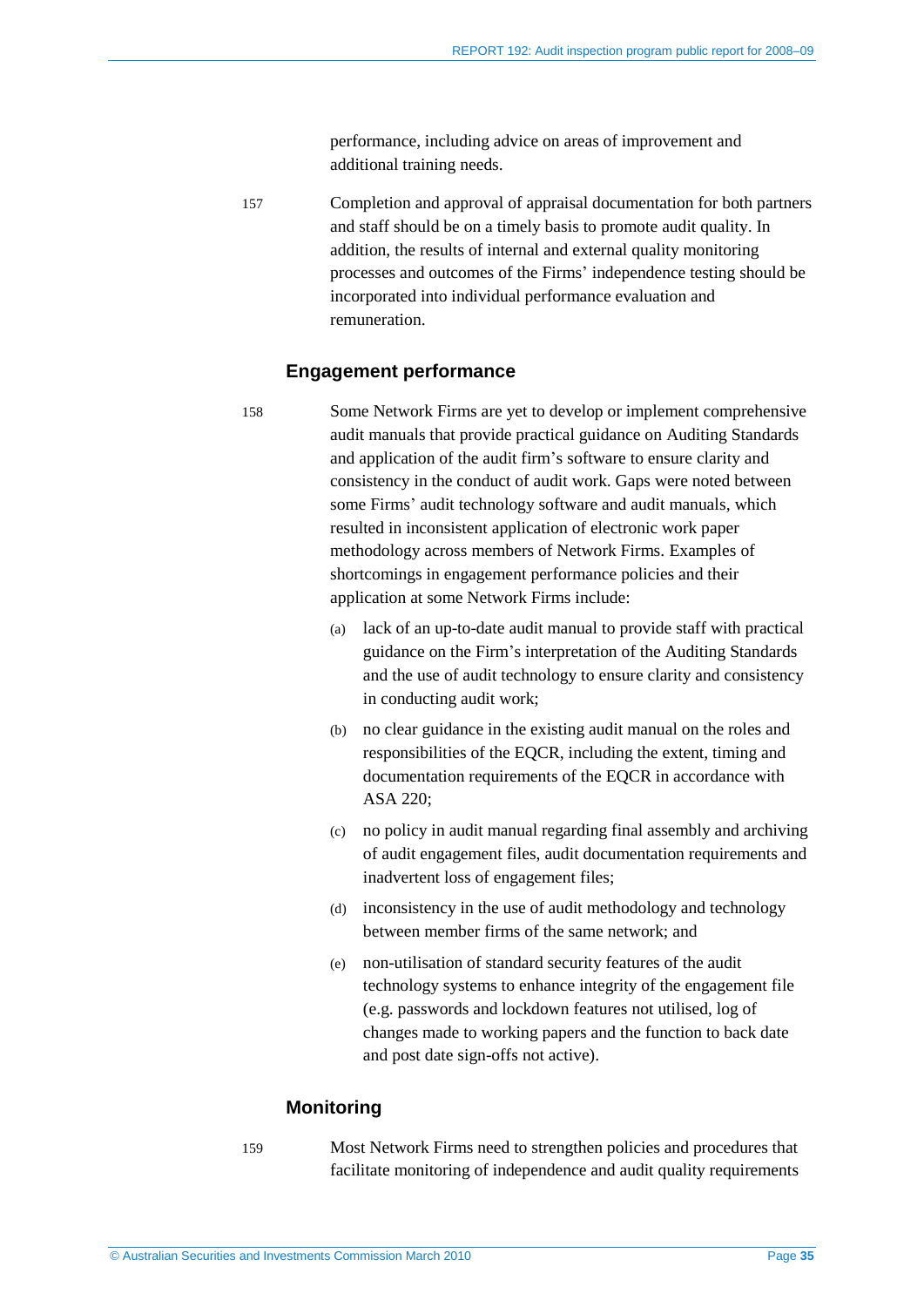to ensure they are relevant, adequate, operating effectively and are complied with in practice. Many Network Firms need to formalise internal monitoring policies and procedures by having clear guidance on the frequency of reviews, selection of audit files, and communication of the results of the reviews and consequences for partners and staff if the Firms' policies on audit conduct are not complied with.

- 160 While some Network Firms had commenced their periodic review of engagement files as required by their policy, others had not commenced these reviews. APES 320 requires periodic inspection of a selection of completed audit engagements.
- 161 A number of Network Firms need to adopt formal policies and procedures to deal appropriately with internal complaints and allegations of non-compliance with professional standards, regulatory and legal requirements.
- 162 All Network Firms need to improve their processes to ensure a clear and transparent link exists between the results of internal quality monitoring of engagement files and partner performance evaluations and remuneration.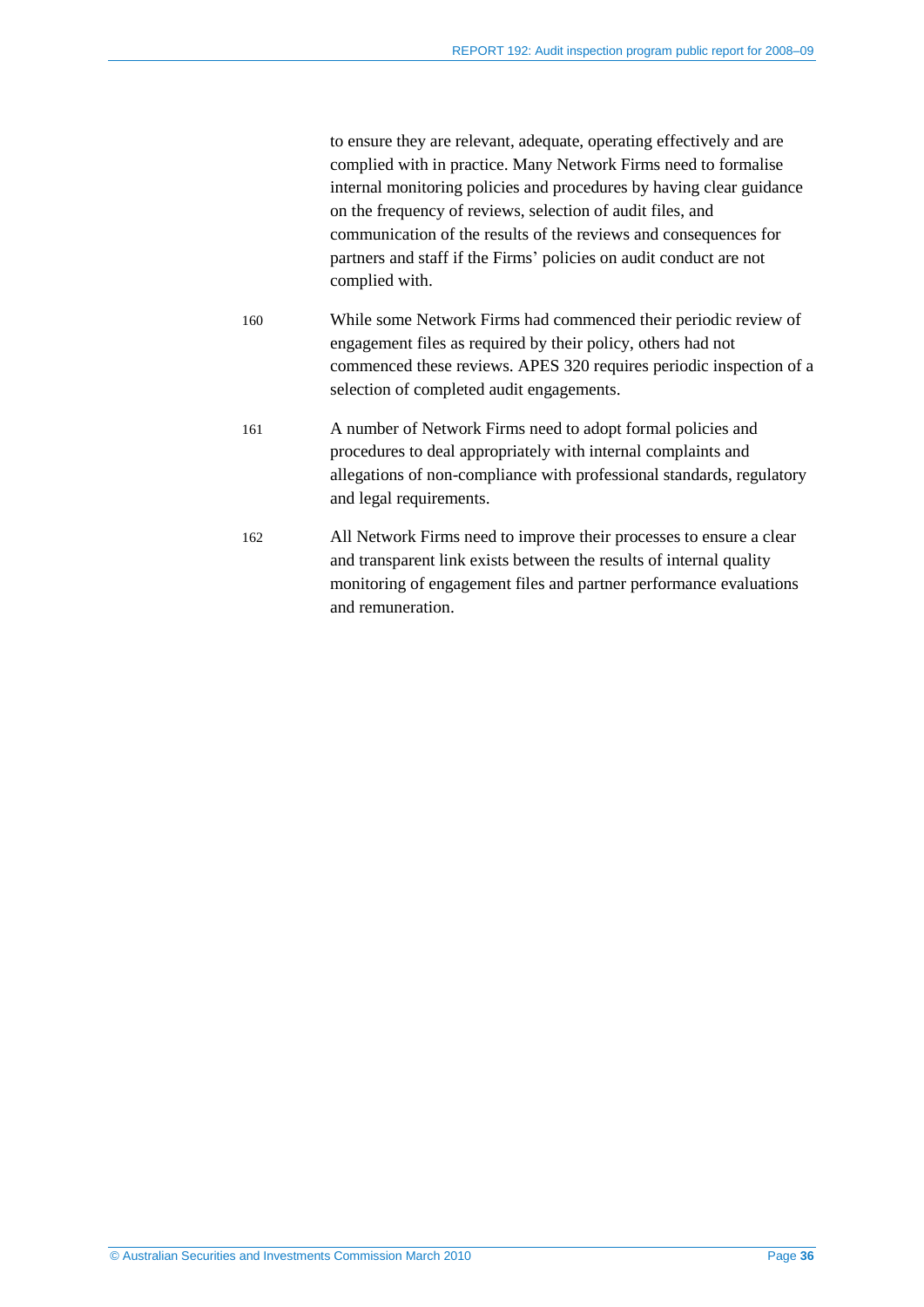## <span id="page-36-0"></span>**D Smaller Firms**

#### **Key points**

Smaller Firms need to focus on formalising their independence and quality monitoring processes.

Sufficient appropriate audit evidence, documentation of audit work undertaken and the basis on which audit judgements were made should continue to be major areas of focus for the Smaller Firms.

## <span id="page-36-1"></span>**Introduction**

| 163 | There are approximately 90 small audit firms that audit entities listed<br>on the Australian Securities Exchange (ASX). In 2008–09, we<br>expanded our inspection program to include a selection of six Smaller<br>Firms auditing entities listed on ASX.                                                                    |
|-----|------------------------------------------------------------------------------------------------------------------------------------------------------------------------------------------------------------------------------------------------------------------------------------------------------------------------------|
| 164 | Due to the size, client profile and nature of these firms, we used a<br>limited inspection scope. Our inspections were limited to reviewing<br>one listed entity audit engagement file for each firm selected and<br>enquiring about aspects of the firm's systems of quality control as<br>they related to that engagement. |

## <span id="page-36-2"></span>**Audit quality**

| 165 | The observations and findings from our review of aspects of six<br>selected engagement files indicated a general need to improve the<br>level of documentation to evidence compliance with the Auditing<br>Standards.                                                                                                                                                                                                                            |
|-----|--------------------------------------------------------------------------------------------------------------------------------------------------------------------------------------------------------------------------------------------------------------------------------------------------------------------------------------------------------------------------------------------------------------------------------------------------|
| 166 | Smaller Firms also need to ensure that an adequate engagement<br>quality control review is conducted for audits of financial reports of<br>listed entities, while also managing the auditor rotation requirements<br>of the Corporations Act. Such reviews should be conducted on a<br>timely basis at appropriate stages during the audit, not only at the<br>concluding stages, so that significant matters can be appropriately<br>addressed. |
| 167 | In at least half of the six engagements reviewed, we noted the<br>following concerns.                                                                                                                                                                                                                                                                                                                                                            |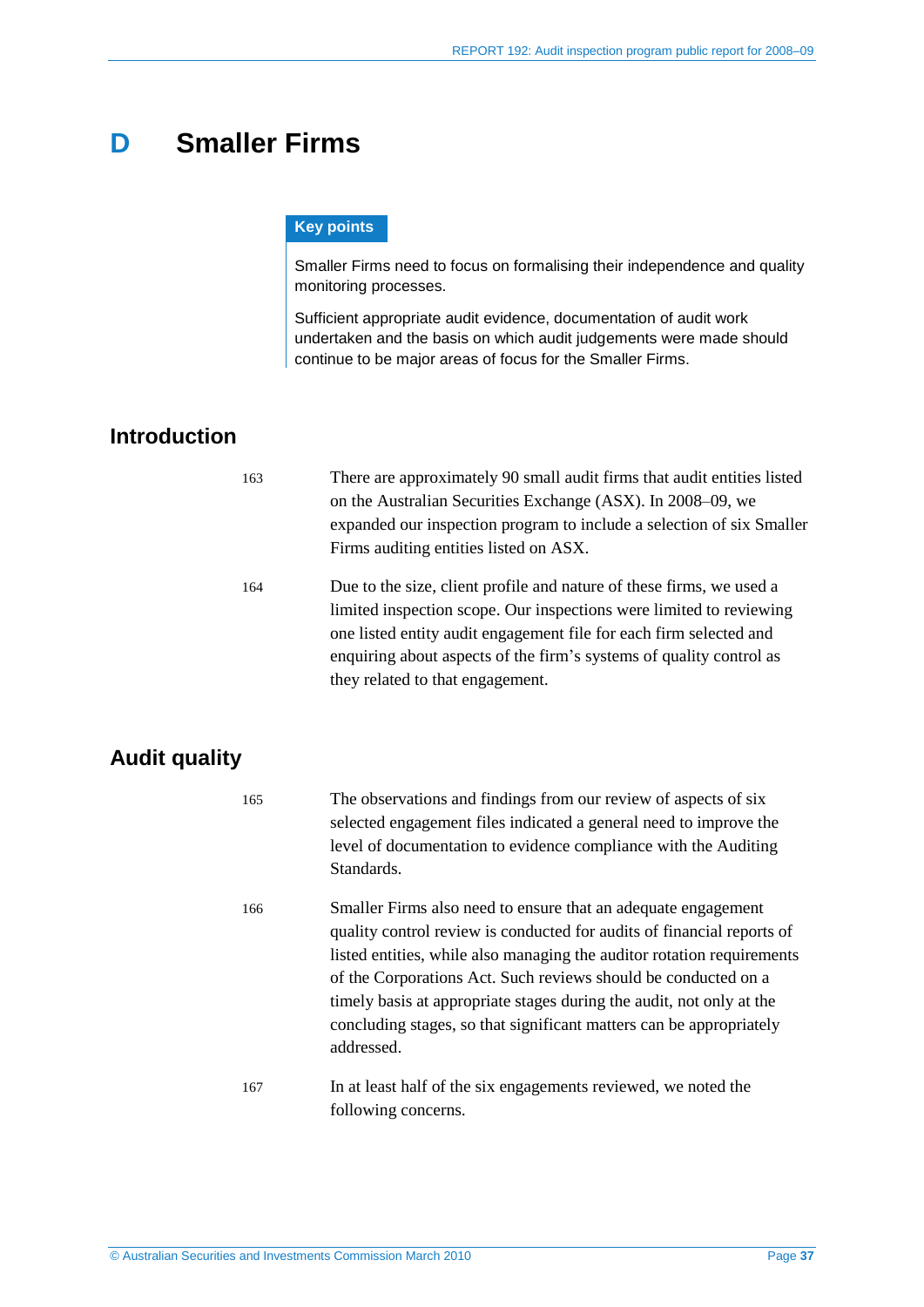#### **Evidence and documentation**

- 168 We noted instances where the selected engagement file failed to provide enough audit evidence to support key audit assertions.
- 169 The deficiencies noted primarily related to a failure to record on the engagement file all of the audit work that the auditor asserted to have performed and relied on when forming conclusions about key audit assertions. These deficiencies increased the risk that the audit work was not adequately performed and that the conclusions reached were not appropriate.
- 170 Sufficient documentation of audit work undertaken and the basis on which audit judgements have been made should continue to be a major area of focus for Smaller Firms.

#### **Use of experts**

- 171 Some of the Smaller Firms inspected did not fully adhere to the requirements of the Auditing Standards concerning the use of experts when placing significant reliance on the work performed by a clientappointed expert. In some instances:
	- (a) no evaluation of the professional competence and objectivity of the expert was performed; and
	- (b) there was insufficient evidence on the engagement file that the auditor had considered whether the scope of the expert's work provided adequate audit evidence and could be relied upon for the purpose of the audit.

#### **Risk and fraud assessment**

- 172 The risk assessments performed for the selected engagements were often not in compliance with the requirements of the Auditing Standards. The auditors did not link the identified risks to audit procedures designed to mitigate these risks, including fraud risk assessment procedures. Smaller Firms should ensure that:
	- (a) proper identification and assessment of the significance of identified risks is undertaken during the planning process and a reassessment of those risks occurs during and at the end of the audit; and
	- (b) audit procedures are designed to adequately address significant risk areas identified.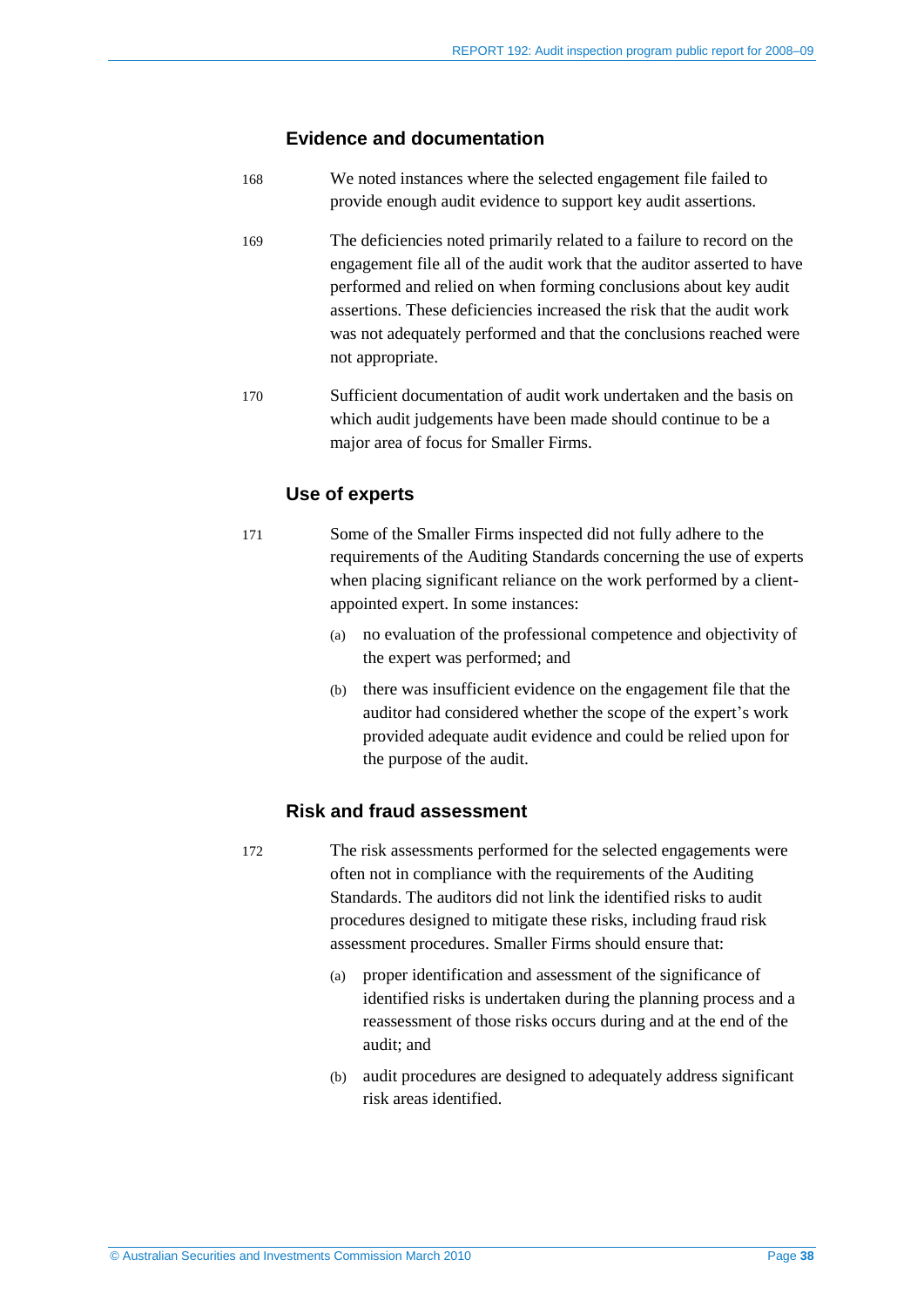#### **Analytical procedures**

173 Analytical procedures were either poorly or not completed by all of the firms. The Auditing Standards require analytical procedures to be applied as risk assessment procedures at the planning stage and in the overall review at the end of the audit. Smaller Firms should ensure that where management data is utilised, adequate work is performed on the reliability of the data, and management explanations for significant variances in financial statements are in accordance with the auditor's own understanding of an entity's operations.

## <span id="page-38-0"></span>**Quality control systems**

| 174 | In conducting our inspections and in making our observations and<br>findings, we are conscious of the size and nature of the Smaller Firms.                                                                                                                                                                                                                                                                                  |  |  |
|-----|------------------------------------------------------------------------------------------------------------------------------------------------------------------------------------------------------------------------------------------------------------------------------------------------------------------------------------------------------------------------------------------------------------------------------|--|--|
| 175 | Our Smaller Firm inspections did not include a full review of firm-<br>wide quality control systems. Rather, it was designed to ascertain the<br>quality of audit conduct at Smaller Firms.                                                                                                                                                                                                                                  |  |  |
| 176 | Our consideration of compliance by Smaller Firms' with the<br>independence requirements of the Corporations Act and relevant<br>professional and ethical standards was limited to high-level<br>discussions with the Firms' leadership and considering independence<br>matters relating to the individual audit engagement file selected for<br>review.                                                                      |  |  |
| 177 | Although our inspection of the Smaller Firms did not identify any<br>independence breaches, Smaller Firms need to review their<br>professional, ethical and statutory requirements in relation to<br>independence and quality control to ensure they comply with their<br>obligations, including the auditor rotation obligations under s324DA<br>of the Corporations Act. For the Smaller Firms inspected we noted<br>that: |  |  |
|     | Half of the firms did not have an annual independence<br>(a)<br>confirmation process for assurance personnel to confirm their<br>compliance with independence policies and procedures, as<br>required by paragraph 23 of APES 320.                                                                                                                                                                                           |  |  |
|     | Two firms did not have established policies and processes for the<br>(b)<br>approval of non-audit services to audit clients prior to the service<br>being provided as required by paragraph 290.158 of APES 110.                                                                                                                                                                                                             |  |  |
|     | Two firms were at a greater risk of breaching the auditor rotation<br>(c)<br>requirements under the Corporations Act due to the limited<br>number of audit partners within their respective audit practices.<br>These firms should consider partner succession planning to                                                                                                                                                   |  |  |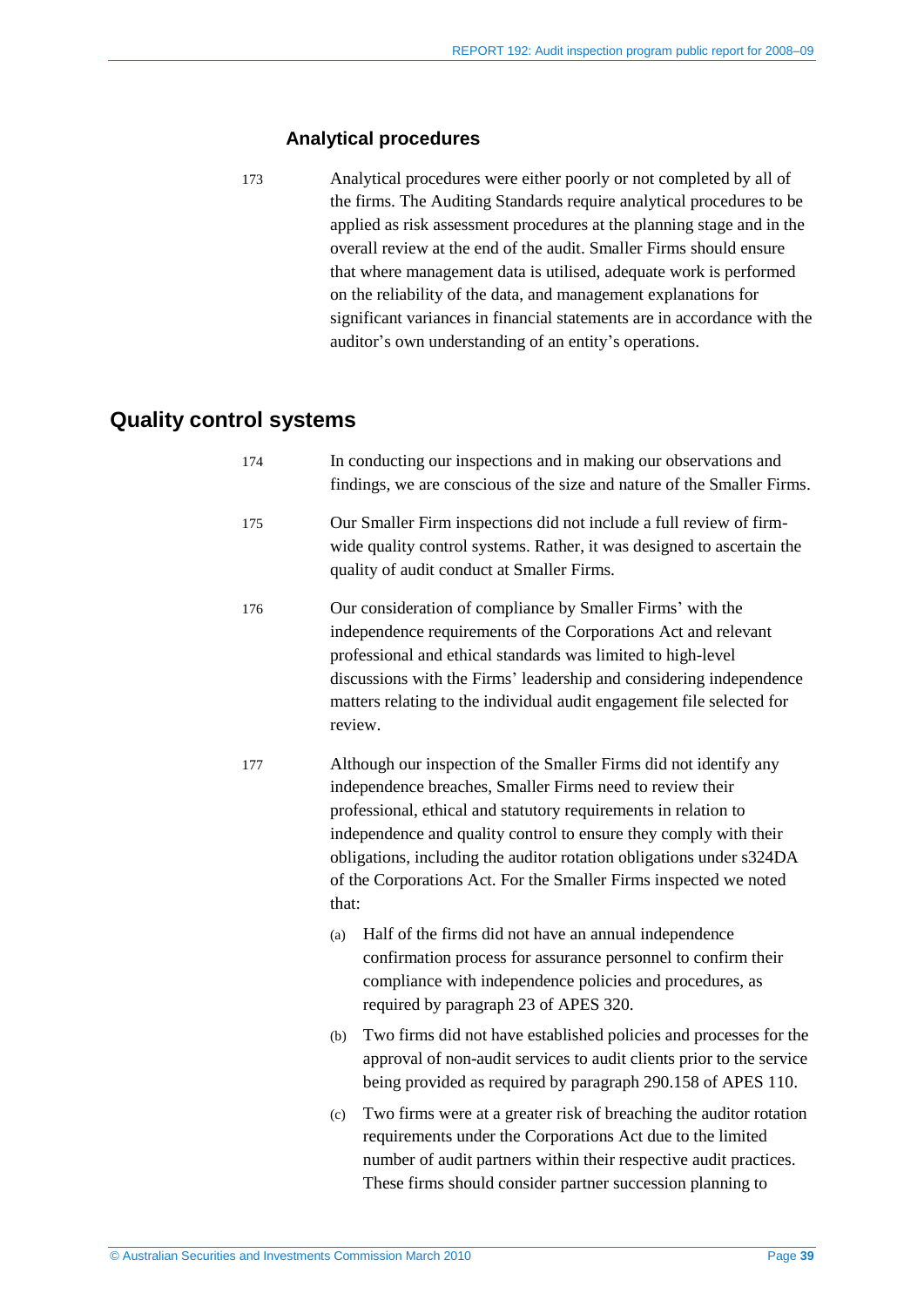ensure they are able to continue to comply with the auditor rotation requirements of the Corporations Act.

(d) Most of the firms did not have established policies and processes relating to the monitoring of system of quality control, including performing periodic inspection of their selected completed engagements as required by paragraph 74 of APES 320.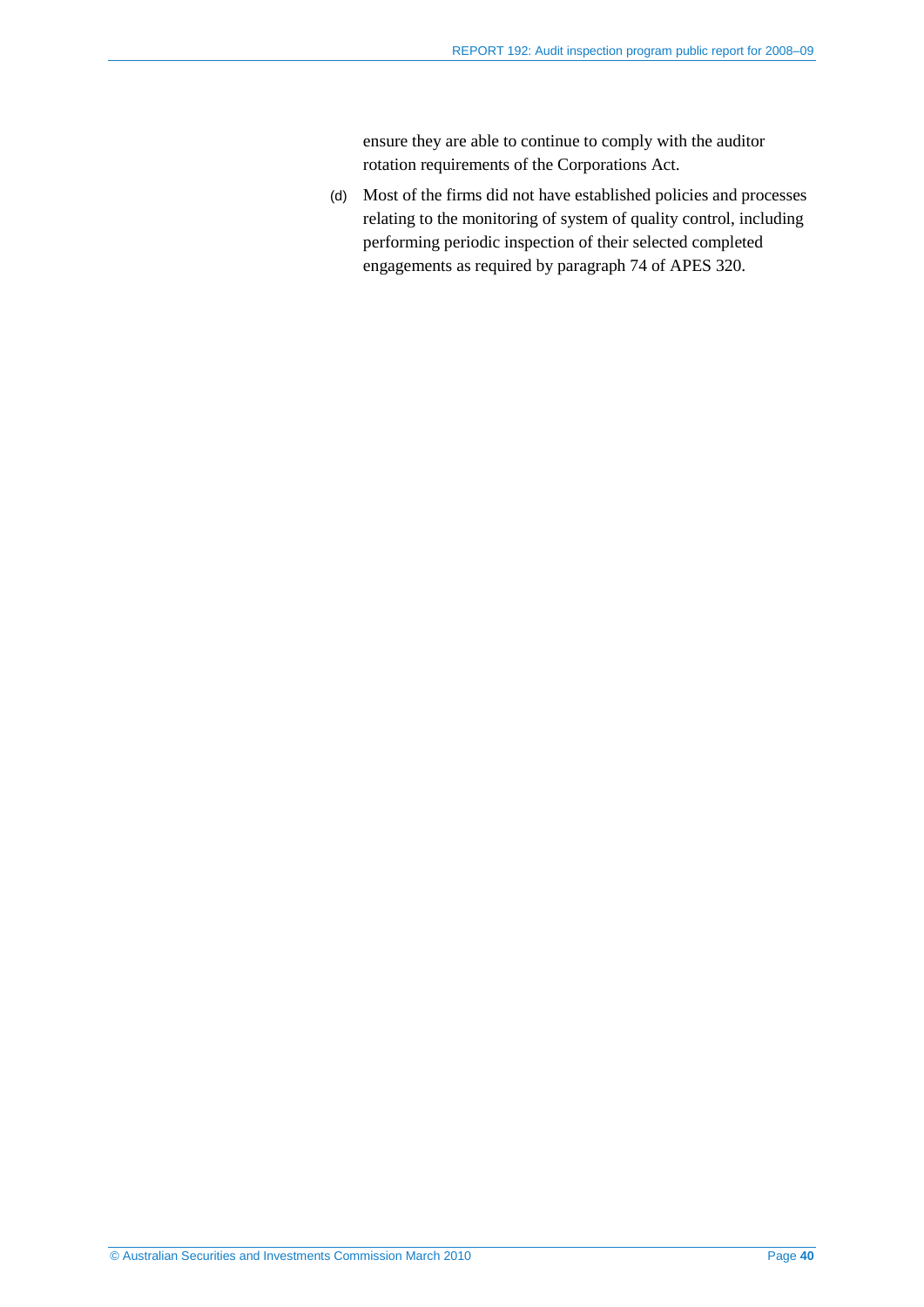## <span id="page-40-0"></span>**E Future focus**

#### **Key points**

Our future focus will include:

- conducting inspections of those firms that audit significant public interest entities, focusing on risks arising due to the GFC;
- follow-up the extent to which matters noted in our previous inspections have been addressed, with an emphasis on performing engagement file reviews, particularly in relation to significant audit judgement areas;
- monitoring the impact of regulatory developments in auditing;  $\bullet$
- ongoing engagement with firms on the future inspection reporting process and audit quality initiatives; and
- continued collaboration with foreign regulators to minimise the regulatory burden on Australian firms.

## <span id="page-40-1"></span>**Overall scope**

| 178 | The focus of our audit inspection program will continue to be those |
|-----|---------------------------------------------------------------------|
|     | firms who audit entities likely to be of greater public interest.   |

179 As in prior years, we will conduct follow-up inspections of firms visited for the first time during 2008–09 to ensure that prompt and appropriate action is being taken to address our observations and findings. We will also conduct follow up inspections of some other firms previously inspected and will continue to extend our inspections to Network Firms and Smaller Firms that have not previously been subject to an audit inspection.

### <span id="page-40-2"></span>**Audit quality and evidence**

180 Auditor independence and audit quality are important contributors to confidence in financial reports. Particularly given the concerns noted in this report, we will also continue to focus on specific areas most affected by the current economic conditions such as going concern assessments, impairment of assets, fair value determination, offbalance sheet arrangements, and financial instrument disclosures.

181 We will continue to focus our attention on engagement file reviews, paying particular attention to basic audit procedures and those Auditing Standards that have been poorly applied in previous years. Reinforcing the need for robust documentation to support the conclusions reached in relation to key decisions and significant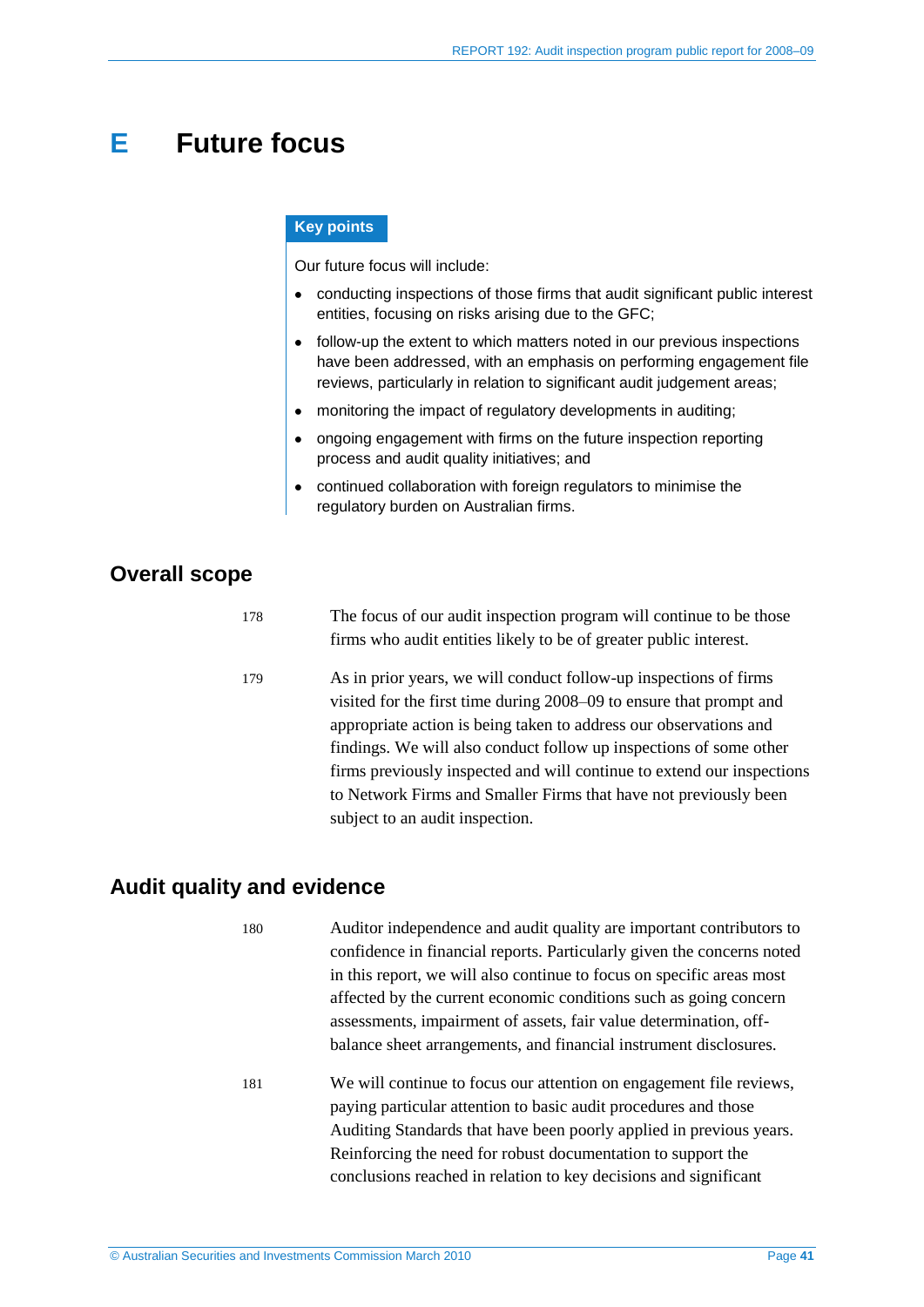|     |     | judgements regarding an audit will continue to be an area of focus for<br>our inspections. If there is no documentation on file, the presumption<br>must be that the auditor did not obtain the necessary audit evidence.                                                                 |  |  |  |
|-----|-----|-------------------------------------------------------------------------------------------------------------------------------------------------------------------------------------------------------------------------------------------------------------------------------------------|--|--|--|
| 182 |     | Other specific areas that we intend to focus on include:                                                                                                                                                                                                                                  |  |  |  |
|     | (a) | internal quality control processes and risk assessments<br>undertaken to identify clients with heightened risk;                                                                                                                                                                           |  |  |  |
|     |     | understanding the business model and risk assessment for<br>(b)<br>individual engagements;                                                                                                                                                                                                |  |  |  |
|     | (c) | monitoring and examining the causes of recent corporate<br>collapses, especially where they relate to auditor matters and<br>focusing on these areas in our future audit inspections;                                                                                                     |  |  |  |
|     |     | monitoring the involvement of the EQCR at different stages of<br>(d)<br>the audit, including consultations held with the engagement team<br>and review of the key judgements and conclusions reached;                                                                                     |  |  |  |
|     |     | sufficient appropriate audit evidence and documentation recorded<br>(e)<br>on engagement files to support the significant judgements made<br>by auditors in reaching their conclusions and framing their audit<br>opinions;                                                               |  |  |  |
|     | (f) | monitoring of the adequacy and timeliness of s311 statutory<br>reporting obligations of the Corporations Act when auditors have<br>reasonable grounds to suspect a significant contravention; and                                                                                         |  |  |  |
|     |     | compliance with the auditor rotation requirements of the<br>(g)<br>Corporations Act, given the contraventions noted for some of the<br>firms inspected.                                                                                                                                   |  |  |  |
| 183 |     | Our audit file reviews will include a focus on entities most likely to be<br>impacted by current market conditions. We will also focus on audit<br>quality for new or existing audits where audit fees appear low or<br>appear to have been reduced for reasons other than changes in the |  |  |  |

## <span id="page-41-0"></span>**Compliance with new requirements**

#### **Clarity standards**

184 In Australia, audits conducted under the Corporations Act must comply with Auditing Standards issued by the Auditing and Assurance Standards Board (AUASB), which are based on International Standards of Auditing (ISAs).

underlying business of the entity being audited.

185 A comprehensive program was initiated in 2004 by the International Auditing and Assurance Standards Board (IAASB) to enhance the quality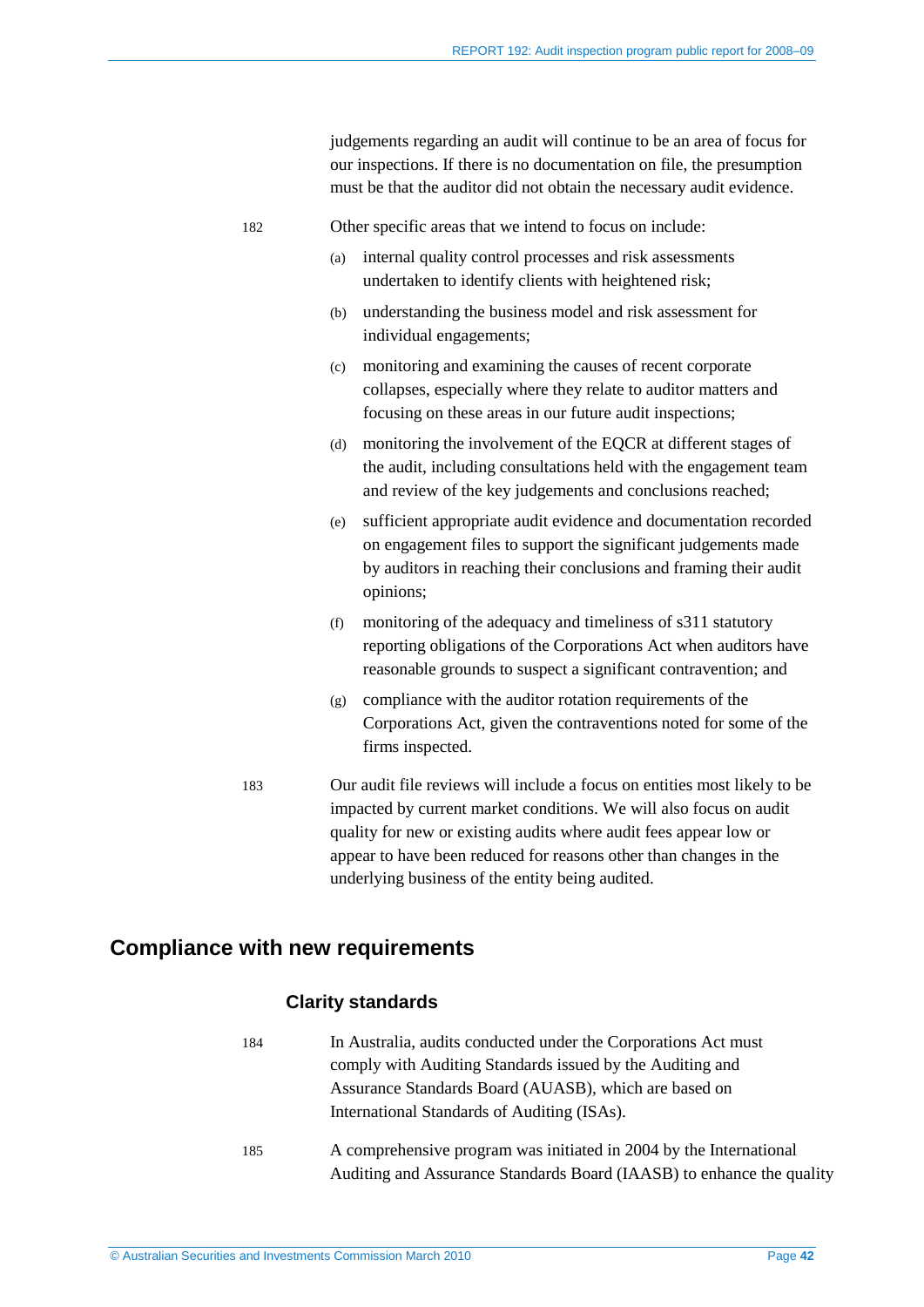and consistency of global audit practice through applying a new 'clarity' format to all ISAs. This project was completed in December 2008. The ISAs have also been substantively revised.

186 The revised and redrafted Australian Auditing Standards based on the international clarity standards will be operative for audits of financial reports with reporting periods commencing on or after 1 January 2010. Firms need to invest time and resources in understanding the new requirements of these new standards and ensure their audit methodology meets the new requirements. We will continue to monitor compliance with legally-enforceable Auditing Standards.

#### **Australian Standards on Quality Control (ASQC 1)**

187 The AUASB has issued Auditing Standard ASQC 1 Quality Control for Firms that Perform Audits and Reviews, of Financial Reports, Other Financial Information, and Other Assurance Engagements (ASQC 1). Systems of quality control in compliance with this Auditing Standard are required to be established by 1 January 2010.

- 188 ASQC 1 is a new pronouncement of the AUASB and is based on the international equivalent, International Standard on Quality Control (ISQC 1 Quality Controls for Firms that Perform Audits and Reviews of Financial Reports, and Other Assurance and Related Services Engagements) issued by the International Ethics Standards Board (IESBA) for Accountants, which is in itself the basis for APES 320 issued by the Accounting Professional and Ethical Standards Board (APESB).
- 189 Firms should not need to implement new quality control processes, as they should already comply with the requirements of APES 320, but should be mindful of any changes resulting from changes to ISQC 1. Our inspections and inspection reports already cover compliance with the requirements of APES 320.

#### **Revised international ethical standards**

- 190 The IESBA has released a new *Code of Ethics for Professional Accountants*. The effective date for the revised code is 1 January 2011 subject to some transitional provisions. The revised code is being considered by the APESB.
- 191 The revised international code extends the current rotation provisions to all key audit partners in addition to engagement and review partners and extends partner rotation requirements from listed entities to include all other public interest entities. The revised international code also further strengthens some of the requirements relating to the provision of non-assurance services to audit clients.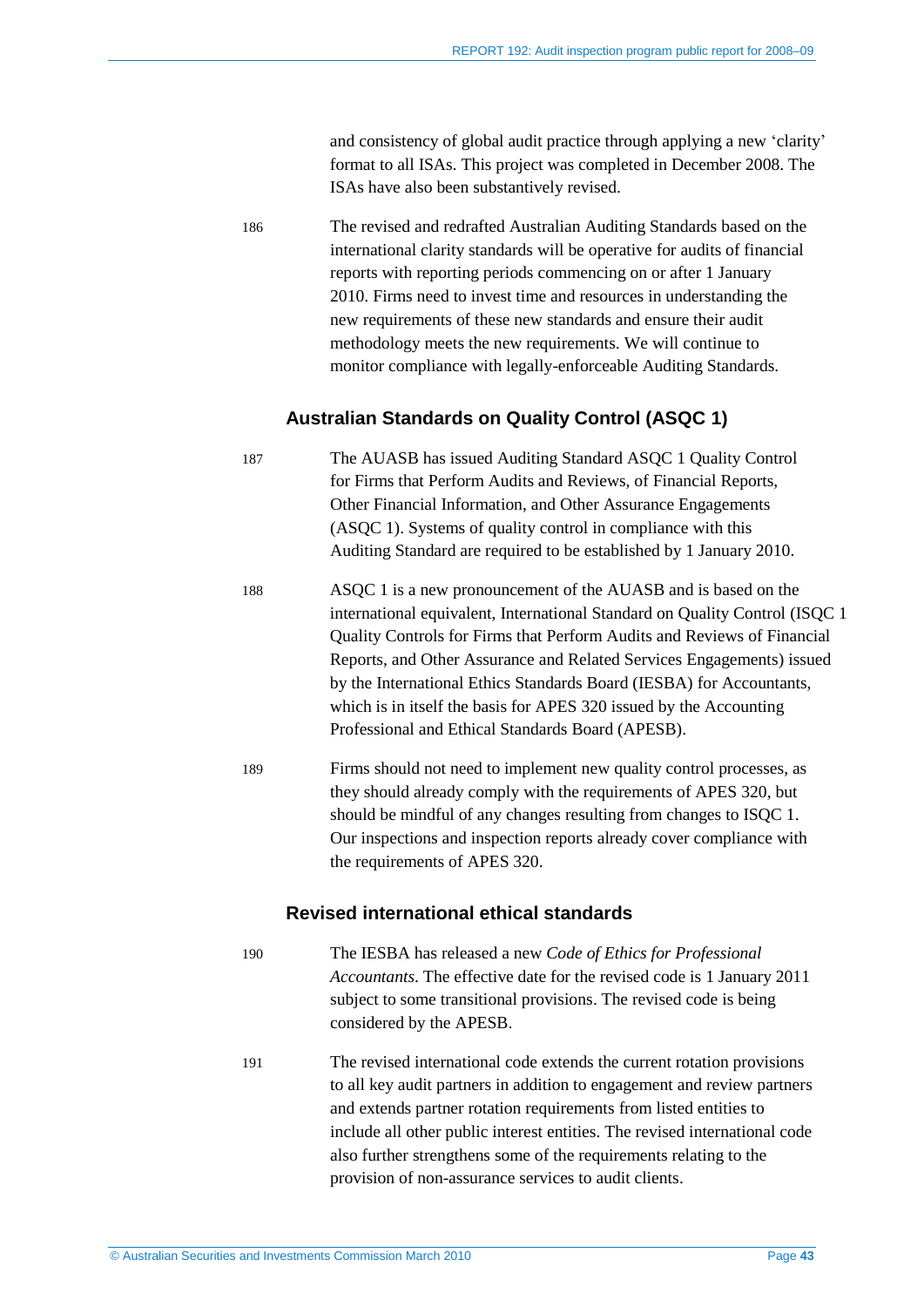192 We will monitor the effect of any changes to the existing Australian professional code (APES 110).

### <span id="page-43-0"></span>**Our audit inspection process**

| 193 | We continually review our audit inspection process to ensure that it is |
|-----|-------------------------------------------------------------------------|
|     | effective and focuses on current risk areas. From 30 June 2009 file     |
|     | reviews we are placing emphasis on assessing the quality of the         |
|     | auditor's understanding of the auditee's business, risk assessments and |
|     | audit judgements. We are also performing more timely file reviews.      |
|     | We are considering further changes in the nature and extent of our file |
|     | reviews and other inspection processes, including a focus on the        |
|     | performance of basic audit procedures as well as risk areas.            |
| 194 | We also monitor developments in inspection processes in other           |
|     | international jurisdictions that have independent programs to ensure    |

that our inspection reporting process remains effective.

## <span id="page-43-1"></span>**Other work**

#### **Drivers of audit quality**

195 While we acknowledge that assessment of audit quality is subjective, we intend to continue to engage with firms to discuss factors that impact on audit quality. We understand that these factors will vary between firms. We will continue to obtain statistical data from firms on existing financial and non-financial performance measures to assess factors that could impact on audit quality.

#### **International collaboration**

- 196 We will continue to work with our international audit regulation counterparts in order to reduce any regulatory overlap. Where possible, we will concentrate on maximising cross-border recognition opportunities and establishing regulatory cooperation arrangements.
- 197 Our contribution and participation at the International Forum of Independent Audit Regulators (IFIAR) and the International Organisation of Securities Commissions (IOSCO) will continue to ensure that our inspection techniques and process remains current and relevant with the changing global financial economy.
- 198 We will continue to actively monitor future developments in auditing and will respond to trends and issues through our inspection process and other targeted project work.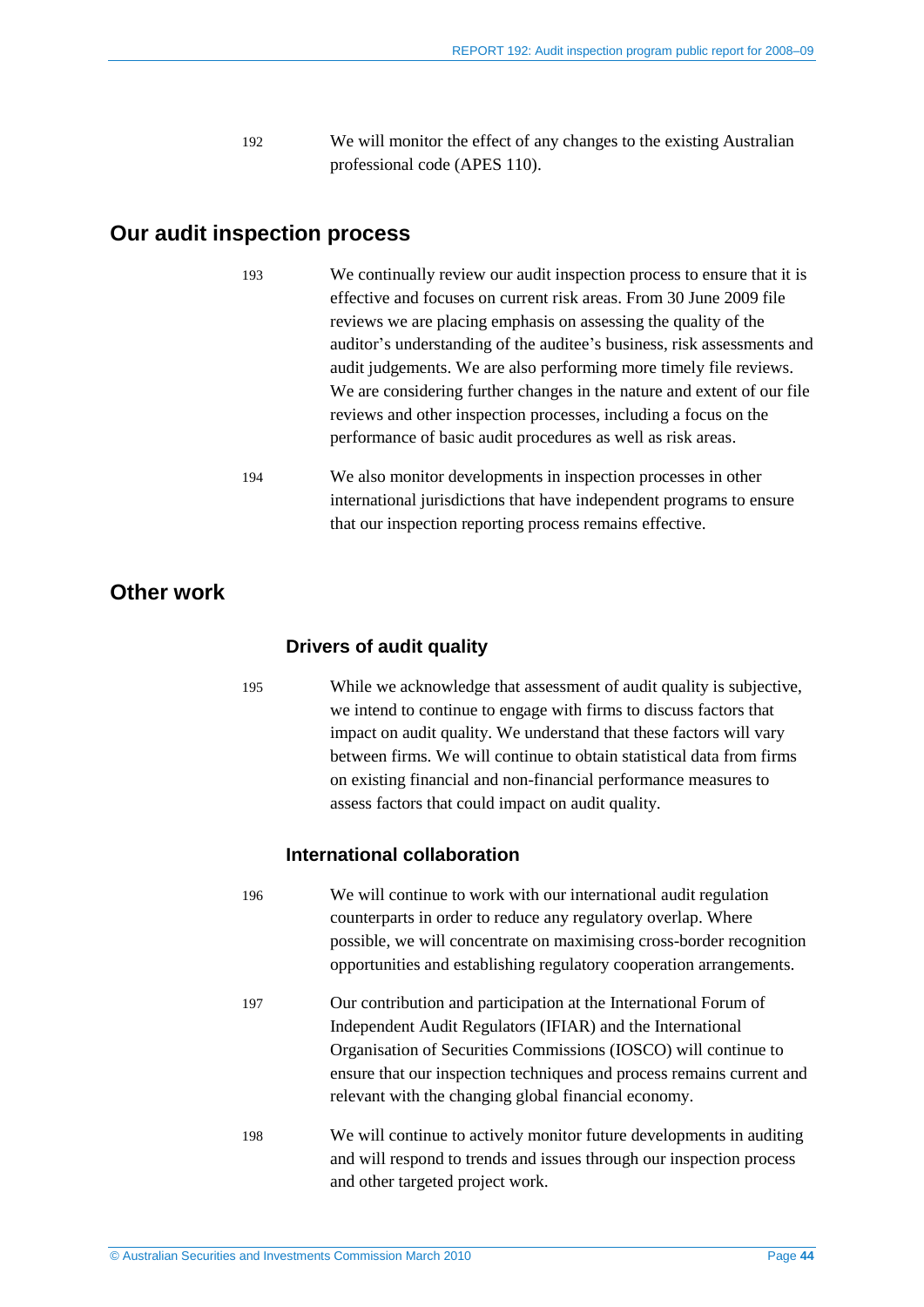## <span id="page-44-0"></span>**Appendix 1: How we conducted our work**

199 This report covers inspections of Firms substantially completed between 1 January 2008 and 30 June 2009. The nature of our monitoring approach means that inspections were spread throughout the period, with inspections starting and concluding at some Firms earlier than at others.

## <span id="page-44-1"></span>**Our monitoring approach**

#### **National Firms and Network Firms**

| 200 | We focused on assessing whether each Firm had documented and<br>implemented a quality control system that provides reasonable<br>assurance that:                                                                                                                                               |  |  |  |
|-----|------------------------------------------------------------------------------------------------------------------------------------------------------------------------------------------------------------------------------------------------------------------------------------------------|--|--|--|
|     | the Firms comply with the auditor independence requirements in<br>(a)<br>Div 3, 4 and 5 of Pt 2M.4 of the Corporations Act (i.e.<br>independence); and                                                                                                                                         |  |  |  |
|     | the Firms' audit methodologies facilitate the conduct of their<br>(b)<br>audits in accordance with the Auditing Standards as required in<br>Div 3 of Pt 2M.3 of the Corporations Act (i.e. audit quality).                                                                                     |  |  |  |
| 201 | It is not the purpose of our inspection program to benchmark the<br>Firms or to make specific recommendations on how to improve<br>independence or audit quality policies and systems. However, during<br>our inspection, we highlighted to each Firm some suggested areas for<br>improvement. |  |  |  |
| 202 | In particular, we considered the following areas in respect of each of<br>the Firms' quality control systems:<br>executive leadership;<br>(a)                                                                                                                                                  |  |  |  |
|     | independence;<br>(b)                                                                                                                                                                                                                                                                           |  |  |  |
|     | acceptance and continuance;<br>(c)                                                                                                                                                                                                                                                             |  |  |  |
|     | (d)<br>human resources;                                                                                                                                                                                                                                                                        |  |  |  |
|     | engagement performance; and<br>(e)                                                                                                                                                                                                                                                             |  |  |  |
|     | monitoring.<br>(f)                                                                                                                                                                                                                                                                             |  |  |  |
| 203 | Our inspections concentrated firstly on reviewing each Firm's<br>independence systems and processes, including examining each<br>Firm's testing results. We conducted only limited testing of each<br>Firm's systems.                                                                          |  |  |  |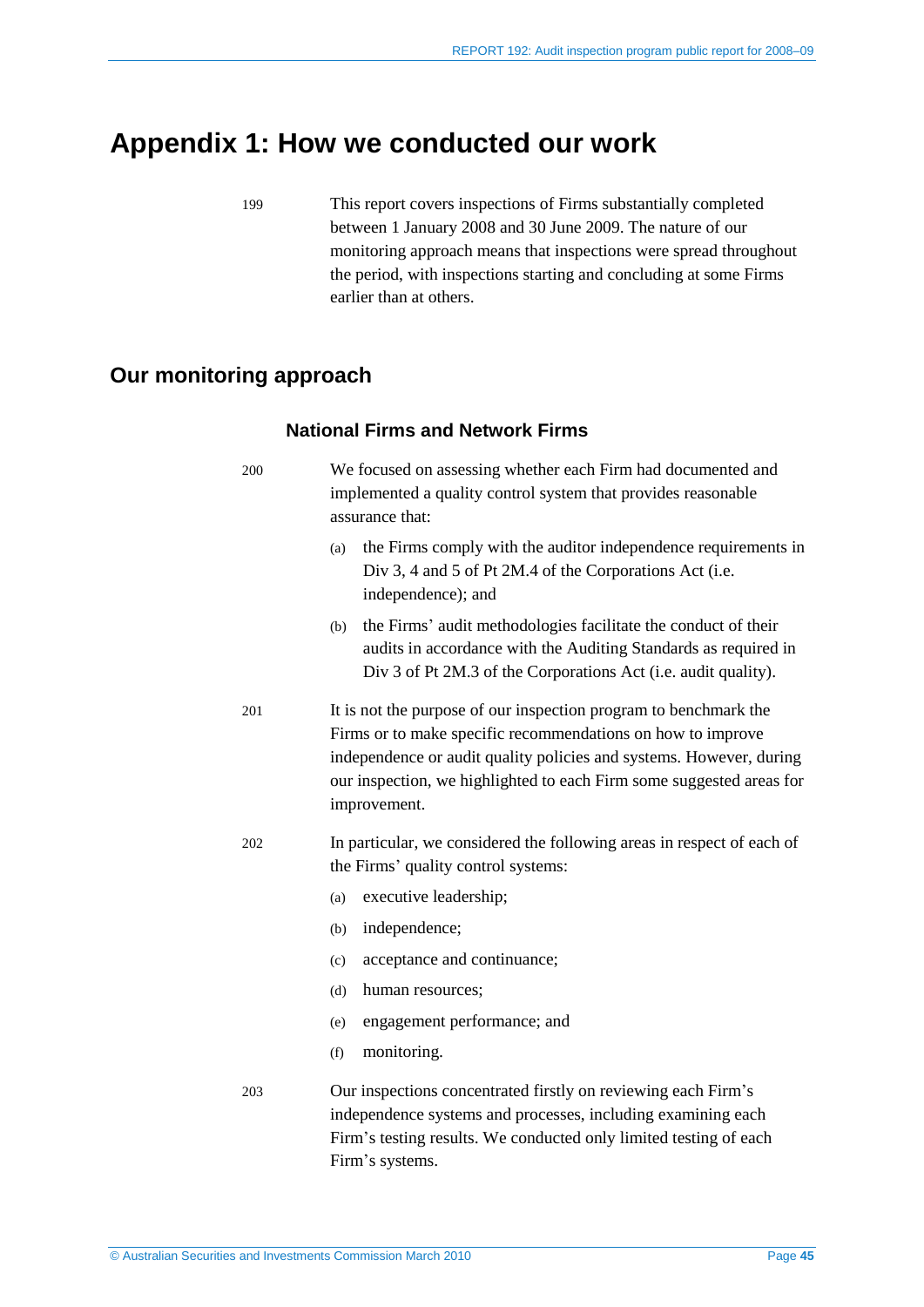| 204 | Second, we examined each Firm's audit methodology for compliance  |
|-----|-------------------------------------------------------------------|
|     | with Auditing Standards operative for financial reporting periods |
|     | commencing prior to the date of our inspection.                   |

- 205 Third, we reviewed the conduct of aspects of a limited number of archived individual audit and review engagements for compliance with each Firm's stated audit methodology and applicable Auditing Standards as at the date of each audit or review. We also focused on specific areas most affected by the current economic conditions. Each review concentrated on the substance of work and on whether sufficient appropriate audit evidence was on file to support the conclusions reached in relation to key decisions and significant judgements about the audit.
- 206 Our work programs are tailored to focus on key risk areas for each audit. They are not designed to find minor instances of noncompliance. We challenged audit partners regarding the basis on which significant judgements were made.

### **Smaller Firms**

| 207 | To reflect the size and client profile of smaller audit practices, our |
|-----|------------------------------------------------------------------------|
|     | inspection approach is limited compared with inspections of National   |
|     | Firms and Network Firms.                                               |

208 A limited inspection of a Smaller Firm comprised:

- (a) conducting a review of aspects of one archived audit engagement file of a listed entity for compliance with each Firm's stated audit methodology and applicable Auditing Standards as at the date of each audit or review; and
- (b) holding discussions with leaders, engagement partners and other senior members of the engagement team (for the file selected) regarding the engagement file reviewed and certain policies and procedures relating to auditor independence and audit quality employed by the Firm.
- 209 The inspection process is not designed to gain a comprehensive understanding of the Firms' quality control systems, but rather, focus on the quality of audit conduct. Enquiries were in the context of observations specific to the engagement reviewed and therefore, may vary across firms where different risks are identified.
- 210 Smaller Firm engagement file reviews were mainly conducted at our offices, with on-site activities limited to discussions with Firms' personnel at the commencement and the completion of the inspection.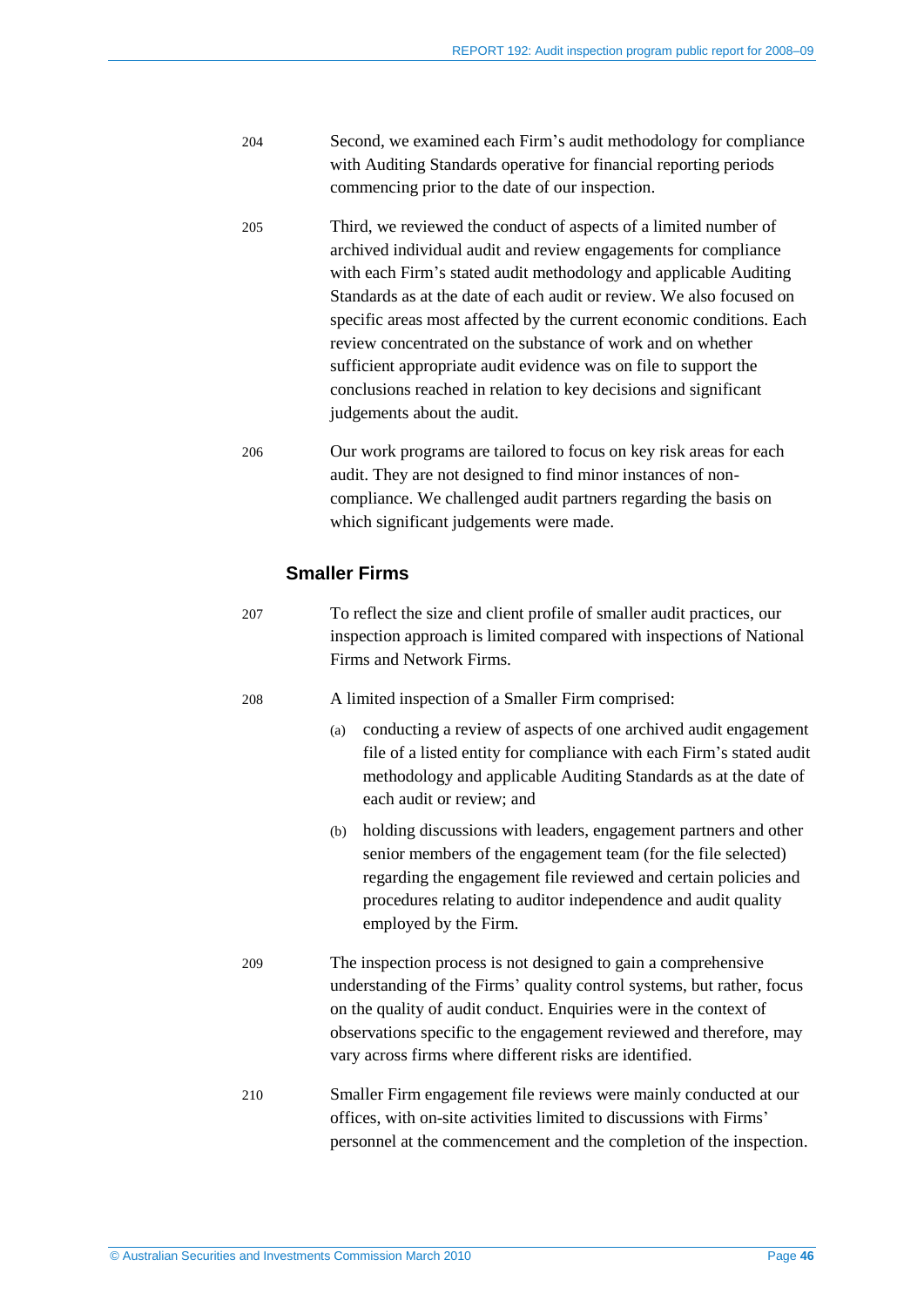### <span id="page-46-0"></span>**The inspection process**

| 211 | The inspection process was designed to gain an understanding of: |  |  |  |
|-----|------------------------------------------------------------------|--|--|--|
|     |                                                                  |  |  |  |

- (a) the Firms' executive leadership direction and strategic priorities in relation to independence and audit quality;
- (b) the Firms' policies and systems for ensuring audit quality and compliance with their independence obligations;
- (c) the Firms' independence and audit methodology training programs;
- (d) the links between the Firms' independence and audit quality policies and the performance management processes; and
- (e) internal monitoring programs conducted by the Firms.

#### 212 In conducting our inspections, we:

- (a) reviewed material provided by the Firms under notice pursuant to the *Australian Securities and Investments Act 2001* (ASIC Act);
- (b) reviewed the Firms' systems and processes for managing compliance with the audit independence requirements of the Corporations Act and for ensuring audit quality;
- (c) reviewed aspects of a selection of archived audit and review engagements at each Firm, weighted towards listed entities;
- (d) interviewed selected partners holding leadership roles in the Firms;
- (e) interviewed selected human resources representatives;
- (f) interviewed a number of the Firms' other partners and staff; and
- (g) in the case of National Firms, visited some of their capital city offices and interviewed selected partners and staff.